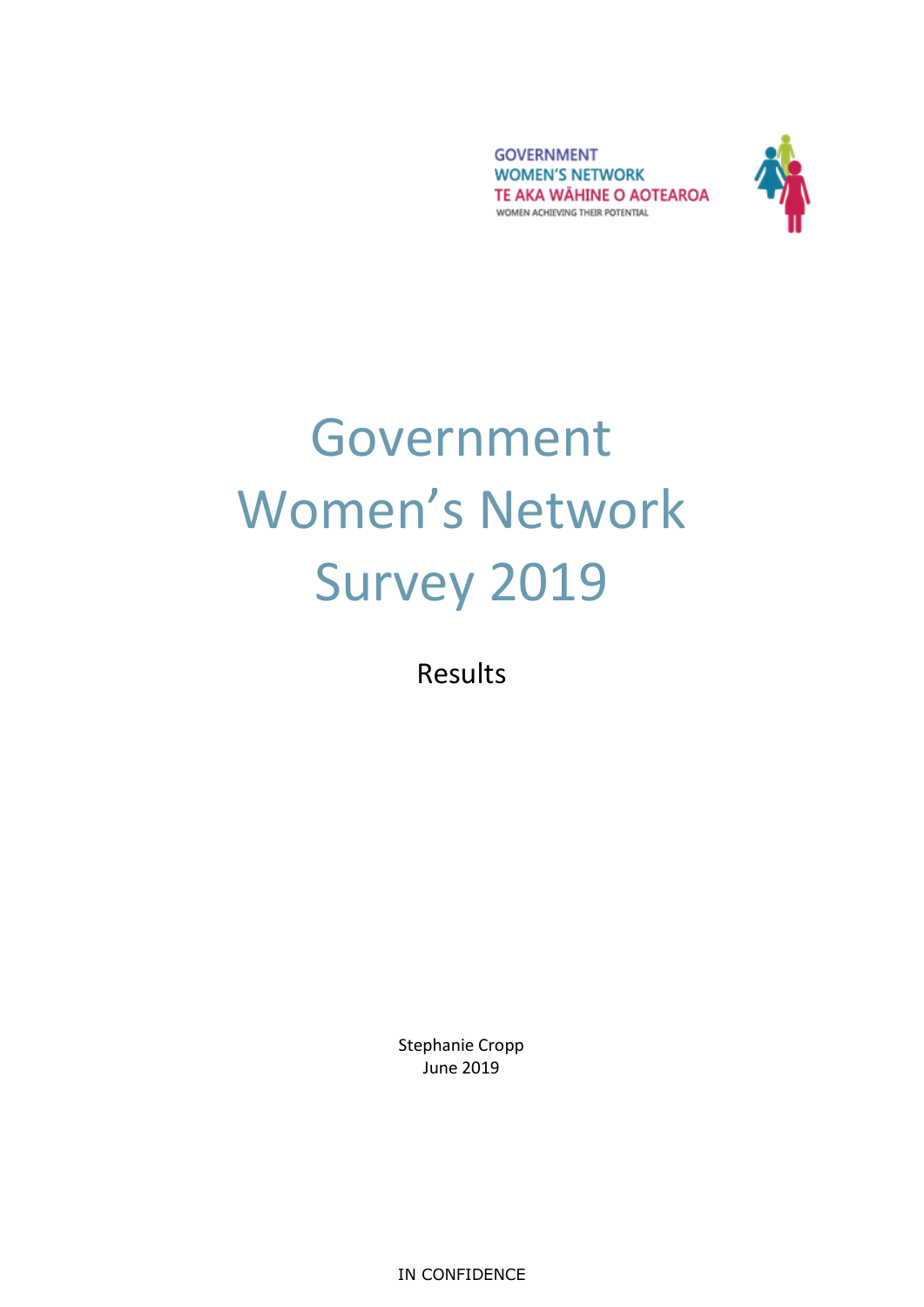*"It's a world you wouldn't have been part of if it hadn't been for GWN, because they are the catalyst for linking you up with other like-minded women, trying to work in the same space."*

*"Yes, to be able to talk through and link in with other woman in different agencies was invaluable."*

*"The greatest value that I have gained is that now I do stand for myself and my rights as a working mum."*

*"It was really good to even know that this network was present. I am now more open to attending events and realising the benefits of being involved in such a network in NZ."*

*"I think the information GWN shares with us, and we share with our own networks and community is invaluable. We align our network values with the GWN network values, and I think that is really important that when we start new groups that we continue to do that, that we are all on the same page……we have all got those inherent values that are important to us."*

*"Bringing them all together in one room and having all those different uniforms, we are unifying in a different way, for better outcomes for everybody, not just women."*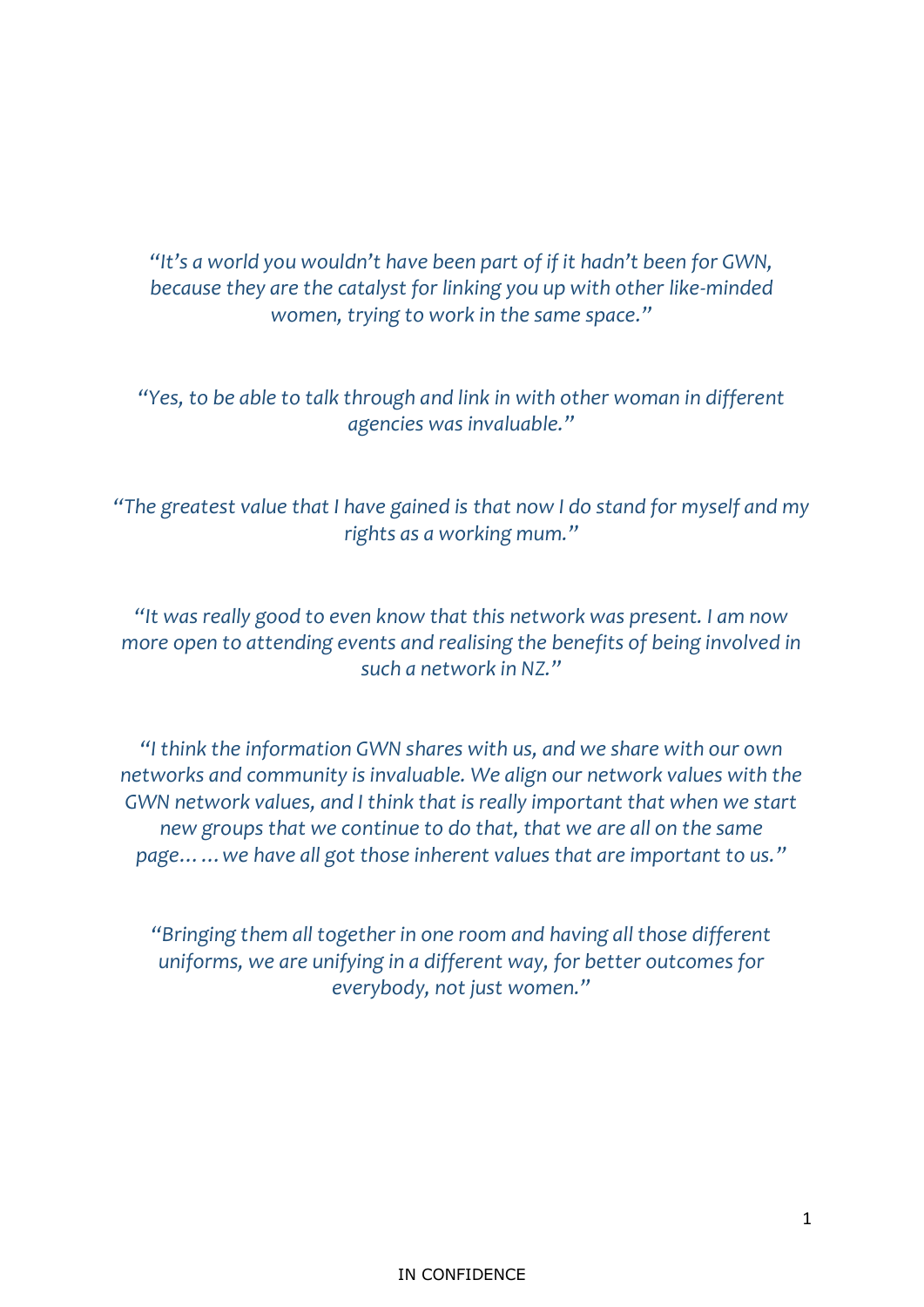### **Table of Contents**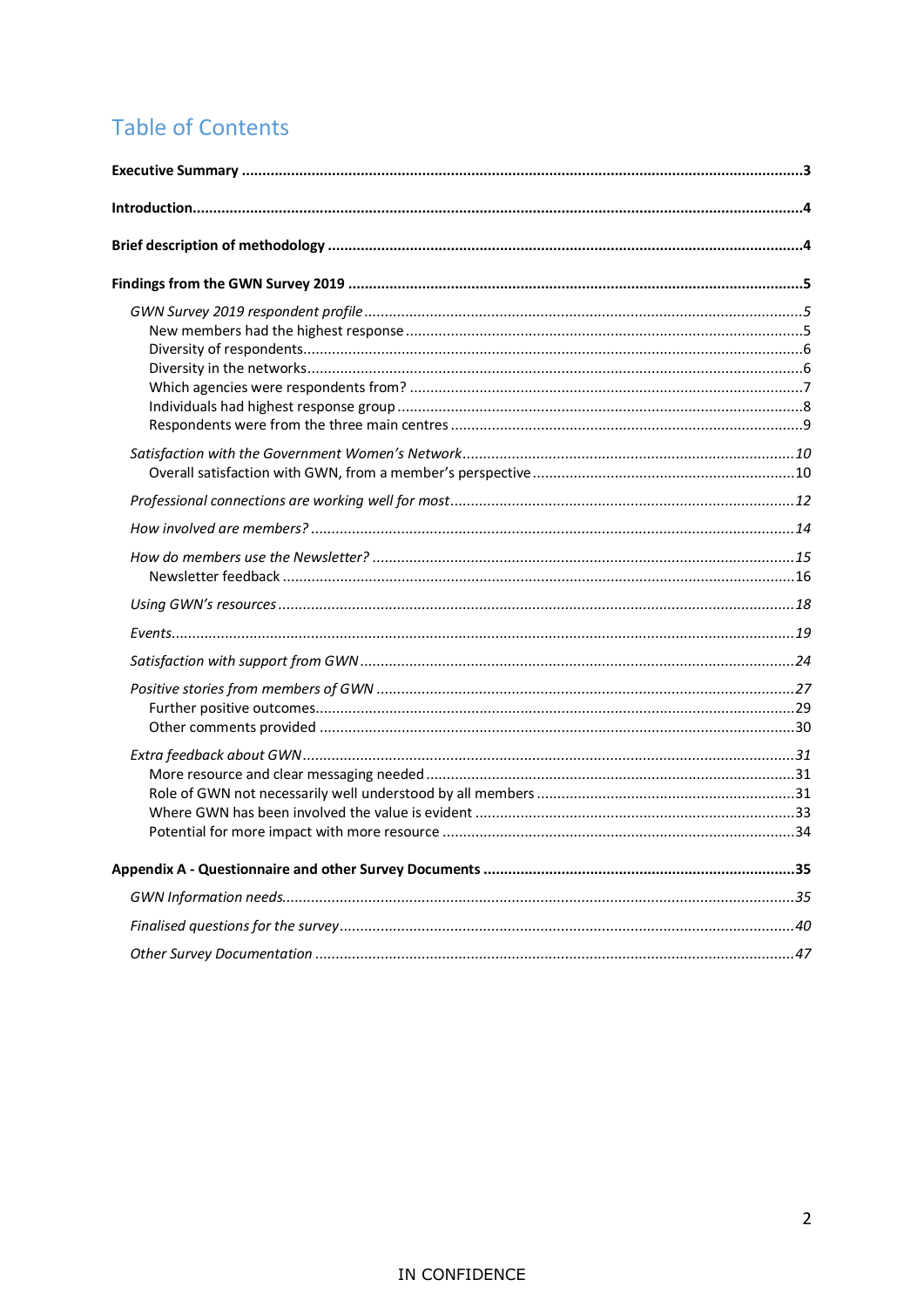### <span id="page-3-0"></span>Executive Summary

The Government Women's Network (GWN) invited their 1,560 members to complete an online survey between 7-21 May 2019. A total of 381 surveys were completed by GWN members.

The purpose of the survey was, *To understand if women / people, who are on the GWN mailing list, (and therefore considered to be a member of GWN) have derived value from their membership with GWN.* 

"GWN" refers to the GWN in Wellington, Auckland GWN (AGWN) and Southern GWN (SGWN).

The key findings are that:

- 1. Overall, members are happy with GWN's work with 65% of people who responded to the survey saying they were either satisfied or very satisfied with GWN.
- 2. Professional connections are happening, with 39% of respondents to the survey saying they were either very satisfied or somewhat satisfied with connections they had made through GWN.
- 3. The 'involvement' with GWN for most members was either from receiving the GWN newsletter (97% of respondents), or 74% reported they had attended a GWN organised event.
- 4. GWN resources are being used by a smaller number of members (around 40%) but all who use the resources report being satisfied with them.
- 5. Events represented a large value-add for members. 96% of those who reported attending the Summit said they had gained value in attending, and 90% of members who had attended another GWN event (excluding the summit) said they had gained value in attending.
- 6. Satisfaction with support from GWN had some room for improvement with 47% of respondents being very satisfied or somewhat satisfied.
- 7. The top five positive impacts respondents reported GWN had made for them included: Empowerment / inspiration, gain in confidence, kept informed, connections / networking and motivated to apply for a new role.

The impact GWN has had and is having with women and others is evident and this impact is snowballing. GWN is certainly well on its way to achieving its goal of connecting government women within and across agencies to achieve their potential. The excellent support that is being provided, especially up front, to new networks, by GWN, is clear from the feedback we received. This is also spreading throughout people working to create new networks within their own agencies and those people working with them. As GWN grows, the risks are that current resourcing will not keep up with demand for more support. This is something that will need to be addressed going forward.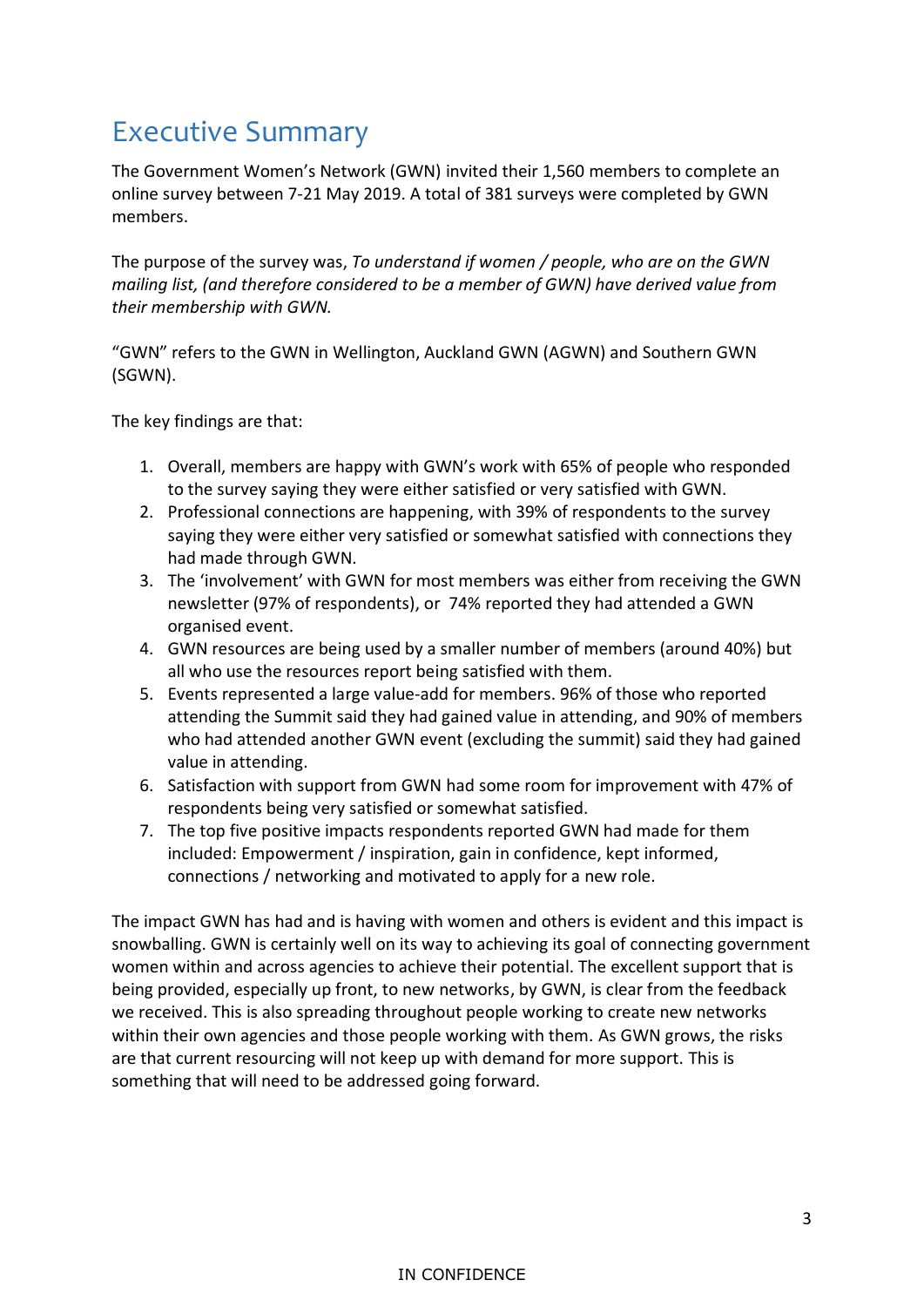### <span id="page-4-0"></span>Introduction

This report summarises the development, method and results from the Government Women's Network Survey 2019. The Government Women's Network Survey 2019 was an online survey with a questionnaire link being sent to 1560 people on the Government Women's Network (GWN) mailing list. This excluded the Sponsor, members of the Governance Group, and paid GWN staff.

### <span id="page-4-1"></span>Brief description of methodology

In broad terms, the steps were:

 $\overline{a}$ 

- 1. GWN engaged a contractor with expertise in questionnaire development and survey design, to design and develop the survey and all associated materials (such as follow up reminder emails).
- 2. Some information needs for the survey were developed in consultation with GWN. The full list of requirements are listed in Appendix A.
- 3. The questionnaire was developed, and some testing carried out. When designing the survey, both GWN and the contractor acknowledged that GWN members needed to be clear when responding that they were doing so with a focus on GWN and they were not responding with regard to their agency's women's network. This resulted in questions being asked about the Women in Public Sector Summit (Summit) and separately GWN/AGWN and SGWN events.
- 4. The survey was loaded into Survey Monkey and tested.
- 5. Emails with a link to the survey were sent to 1560 people on the GWN mailing list on 7<sup>th</sup> May 2019. This excluded the Sponsor, members of the Governance Group, and paid GWN staff.
- 6. The number of emails that were not able to be received (bounced) or those with an "out of office reply" were not counted. This may have impacted on the total number of people that actually received the survey.
- 7. GWN sent a reminder about the survey, contained within their newsletter on  $16<sup>th</sup>$ May 2019 and a final reminder email to all respondents on 21<sup>st</sup> May 2019.
- 8. Fieldwork concluded on 22<sup>nd</sup> May 2019, at which time 381 completed questionnaires were received.
- 9. Two in-depth interviews were carried out with selected GWN members who shared their experiences and the value they had gained being part of GWN.
- 10. High level analysis was carried out on the survey results.

Note: No attempt is made to analyse the survey findings at a granular level. Analysis by, for example, demographic information was not possible given the uncertainty of the survey frame, number of responses and the unknown reasons for non-response<sup>1</sup>.

 $1$  Without understanding who did not respond, and why, we are unable to give an accuarte response rate for the survey. The unknown response rate, state of the survey frame and the low numbers of people in each sub category, (such as ethnic group or geographic area), means analysing the data between any two variables (cross tabulation) would provide data of low / unknown accuracy and value.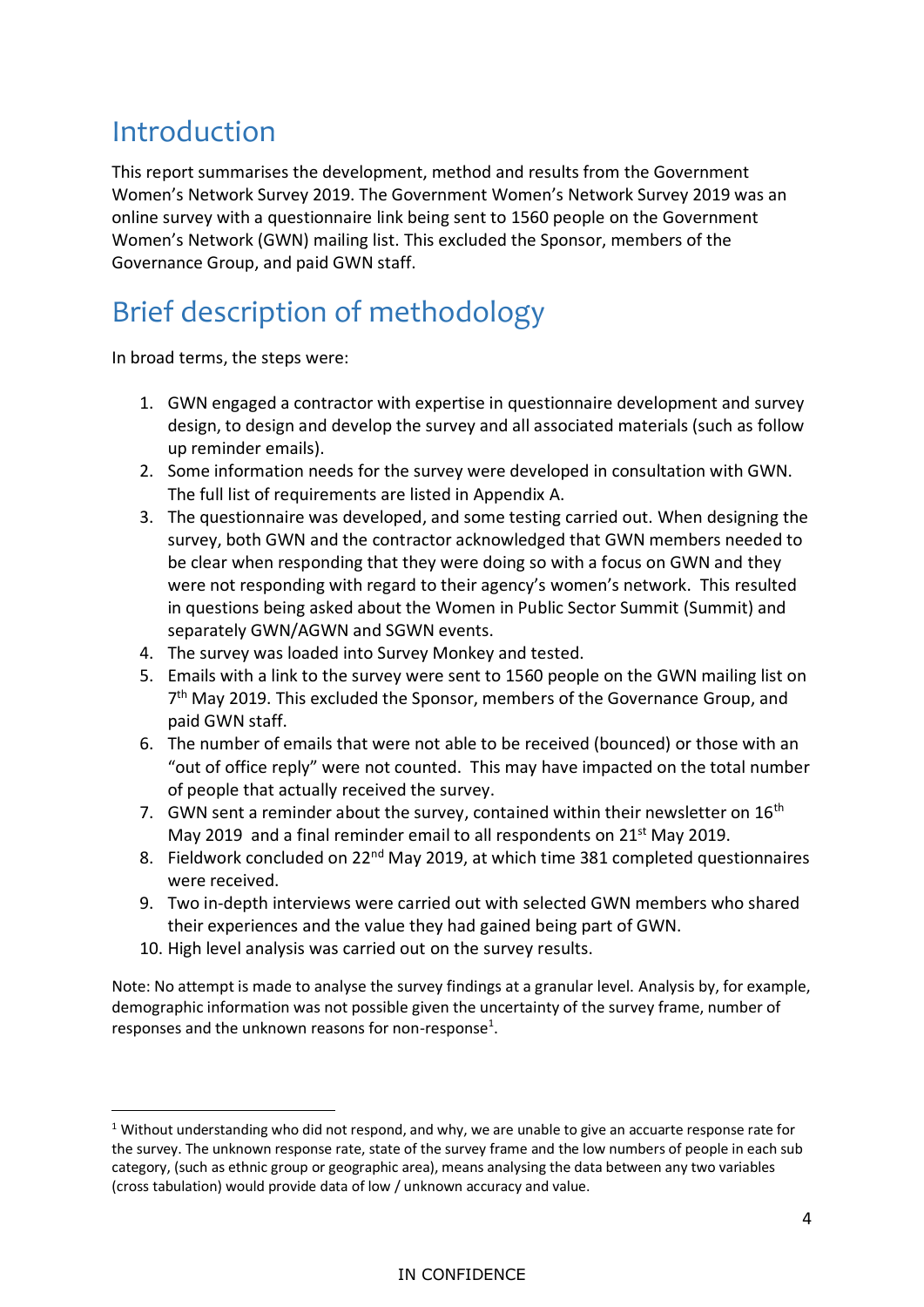*"*Every time you go to another event you get inspired and you listen to people that have been through challenges and reached (their goals) and you sort of go along their leadership journey with them. But you also realise that there is a whole lot of vulnerability that they share with you, that it is ok to feel that way, and then you start to chat to them, even the international speakers and everything!*"*

### <span id="page-5-0"></span>Findings from the GWN Survey 2019

### <span id="page-5-1"></span>**GWN Survey 2019 respondent profile**

What did the group of GWN members who completed the GWN Survey 2019 look like?

Key demographics about those who responded to the survey were:

- 1. mostly new GWN members (less than a year of membership)
- 2. of NZ European ethnicity (63%<sup>2</sup>)
- 3. from four Government agencies (40% of the response)
- 4. reported themselves to be Individuals (a contributor) 59%
- 5. mainly from the three main centres in NZ.



#### <span id="page-5-2"></span>New members had the highest response

Graph results from Question 1<sup>3</sup>

 $\overline{a}$ 

A total of 381 people answered the GWN Survey 2019. Of those, 48% had been members less than a year. The next largest group had been members for more than a year, but less than two years, 29%, and 23% had been members for more than two years.

<sup>&</sup>lt;sup>2</sup> All percentages given in this report have been rounded to whole numbers, with .5 rounded up to the next whole number.

 $3$  The questionnaire is included in full in Appendix A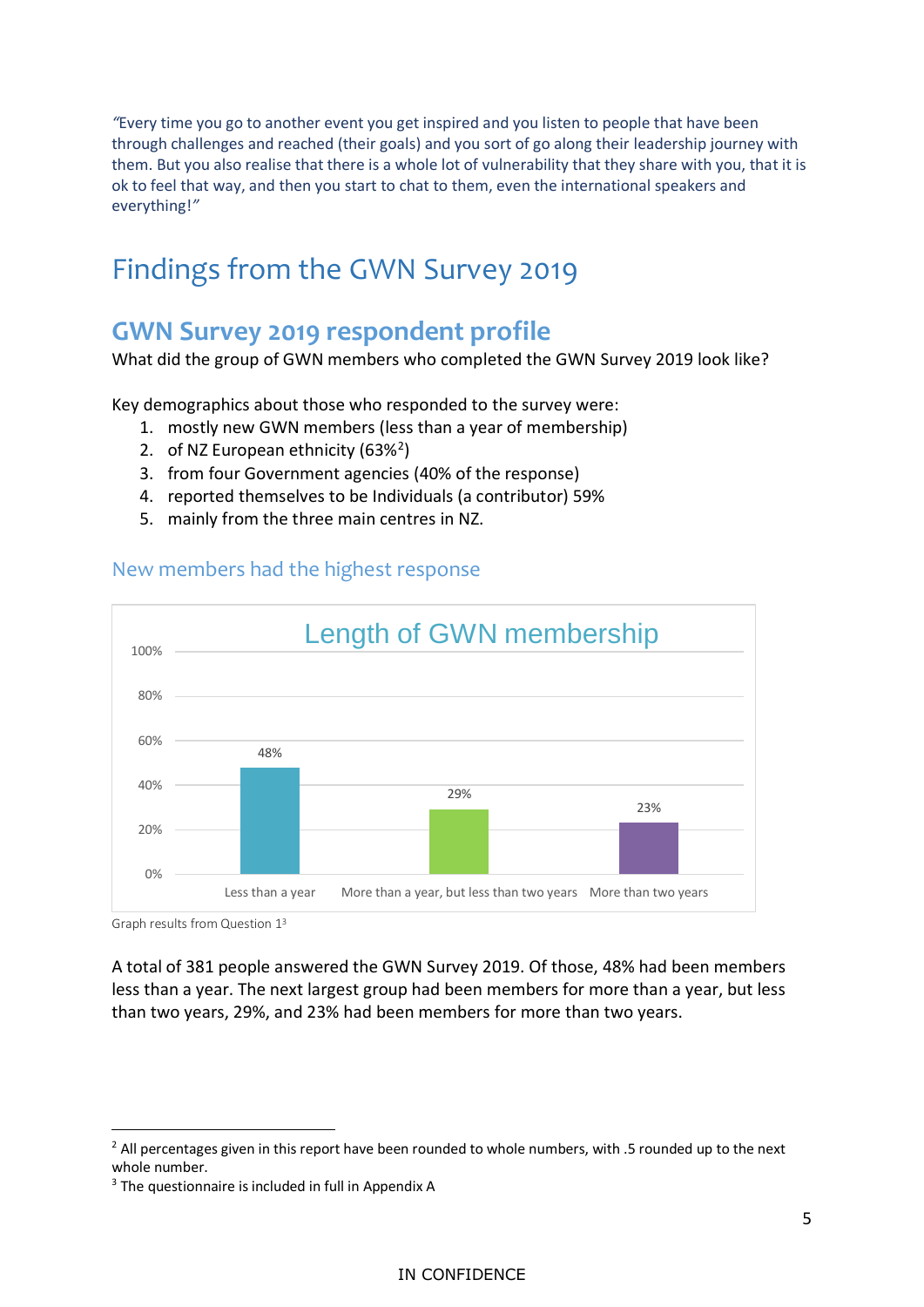#### <span id="page-6-0"></span>Diversity of respondents

Of the members who responded to the survey, the majority identified with NZ European ethnicity (63%). In the 2013 Census, the proportion of people who identified with at least one European ethnicity was 74%. The proportion of people identifying themselves as Asian was 10%, and both Maori and Pacific Peoples, 9% each.



Graph results from Question 17

#### <span id="page-6-1"></span>Diversity in the networks

Respondents wanted to tell GWN about how their networks were helping diversity in their own agencies:

*"We are now attracting males who want to change and want to be better, and that is exactly what we are about advocating for more women to reach their potential, but also to take men on that journey too, to support us."*

*"It is very important to make sure that we are intersectional. So we are really closely linked with other networks. Since the [agency name] women's network has started a pride network has started a cross cultural network has started and an access disability network has started. I have been working really closely with those people to help them develop their networks."* 

*"(The foundation GWN is laying) it's becoming the norm. It's not that it's a nice to have. It's actually really important for your own development. I think when you feel happy in your work environment, and you feel treated as an equal and you are helping other people it's a nice feeling to come to work and share that and it's nice to know that other people understand that the work you are doing is not anti-men, as I have been accused of being in the past. We are not men haters, and what is the other thing, oh yes, we don't discuss recipes in the meetings."*

#### IN CONFIDENCE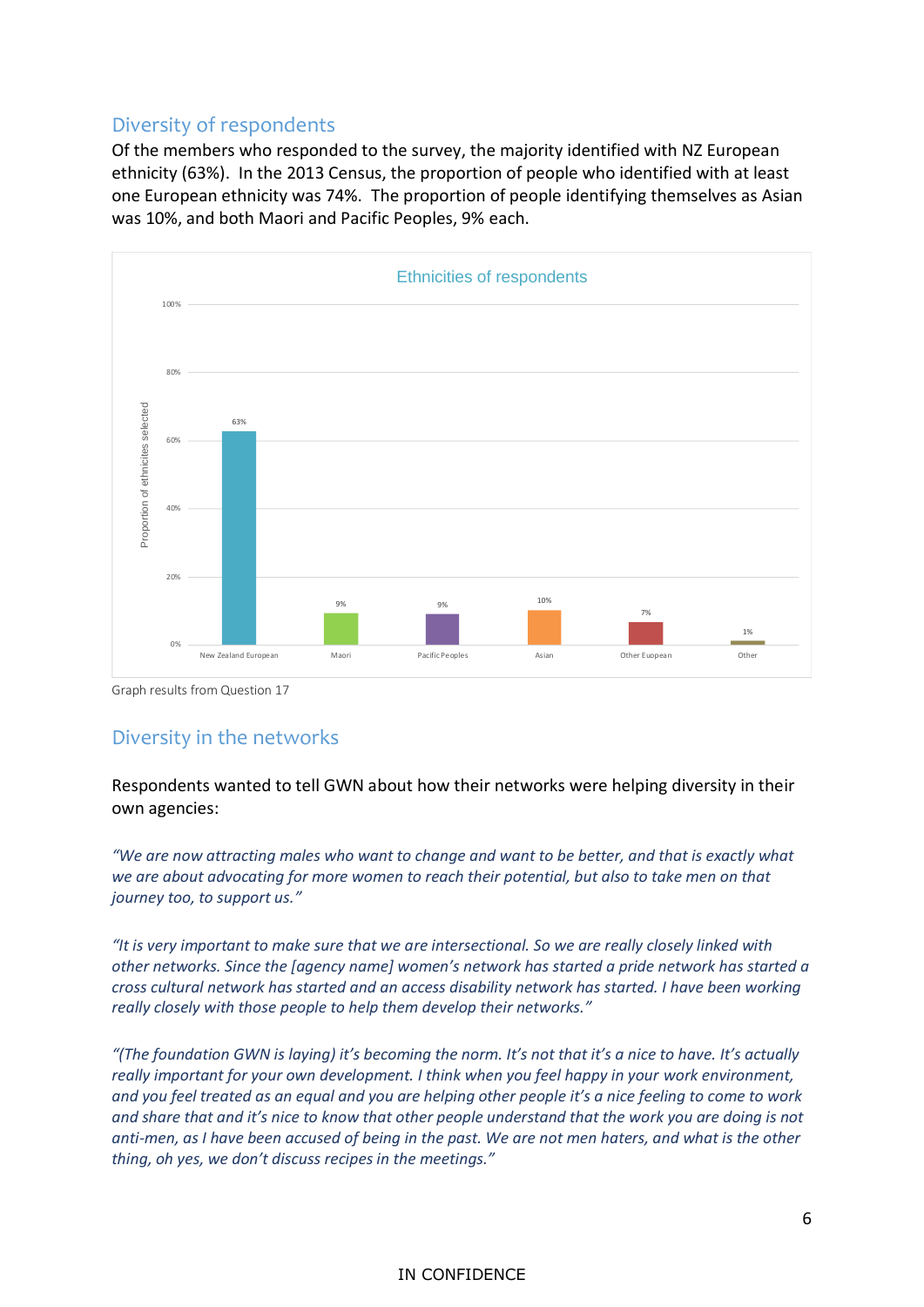#### <span id="page-7-0"></span>Which agencies were respondents from?

Around 40% of the respondents came from only four agencies: New Zealand Customs Service, Auckland Council, MBIE and Department of Corrections.

To ensure anonymity, agencies have been grouped into those where there were 10 or less responses, and agencies that had over 10 responses.

#### **10 or less responses Over 10 responses**

Accident Compensation Corporation **Auckland Council** Auckland Council Auckland Tourism, Events and Economic Development Department of Corrections Auckland Transport **Department of Internal Affairs** Department of Internal Affairs Aviation Security **Inland Revenue** Callaghan Innovation **Ministry for Primary Industries** Canterbury DHB Ministry of Business, Innovation & Employment Christchurch City Council **Ministry of Justice** Ministry of Justice Civil Aviation Authority **Ministry of Social Development** Crown Law Office **New Zealand Customs Service** New Zealand Customs Service Department of Conservation New Zealand Police Department of the Prime Minister and Cabinet Environment Canterbury Financial Markets Authority Fire and Emergency GNS Science Government Communications Security Bureau Health Quality and Safety Commission Housing NZ Land Information New Zealand Manatu - Taonga Ministry for Culture and Heritage Ministry for Women Ministry of Education Ministry of Foreign Affairs and Trade Ministry of Health Ministry of Transport New Zealand Defence Force New Zealand Transport Agency NZ Post Parliamentary Services Radio New Zealand Serious Fraud Office Somewhere else (please specify) State Services Commission Statistics New Zealand Tertiary Education Commission The Treasury Waitemata DHB Wellington City Council Worksafe

Results from Question 18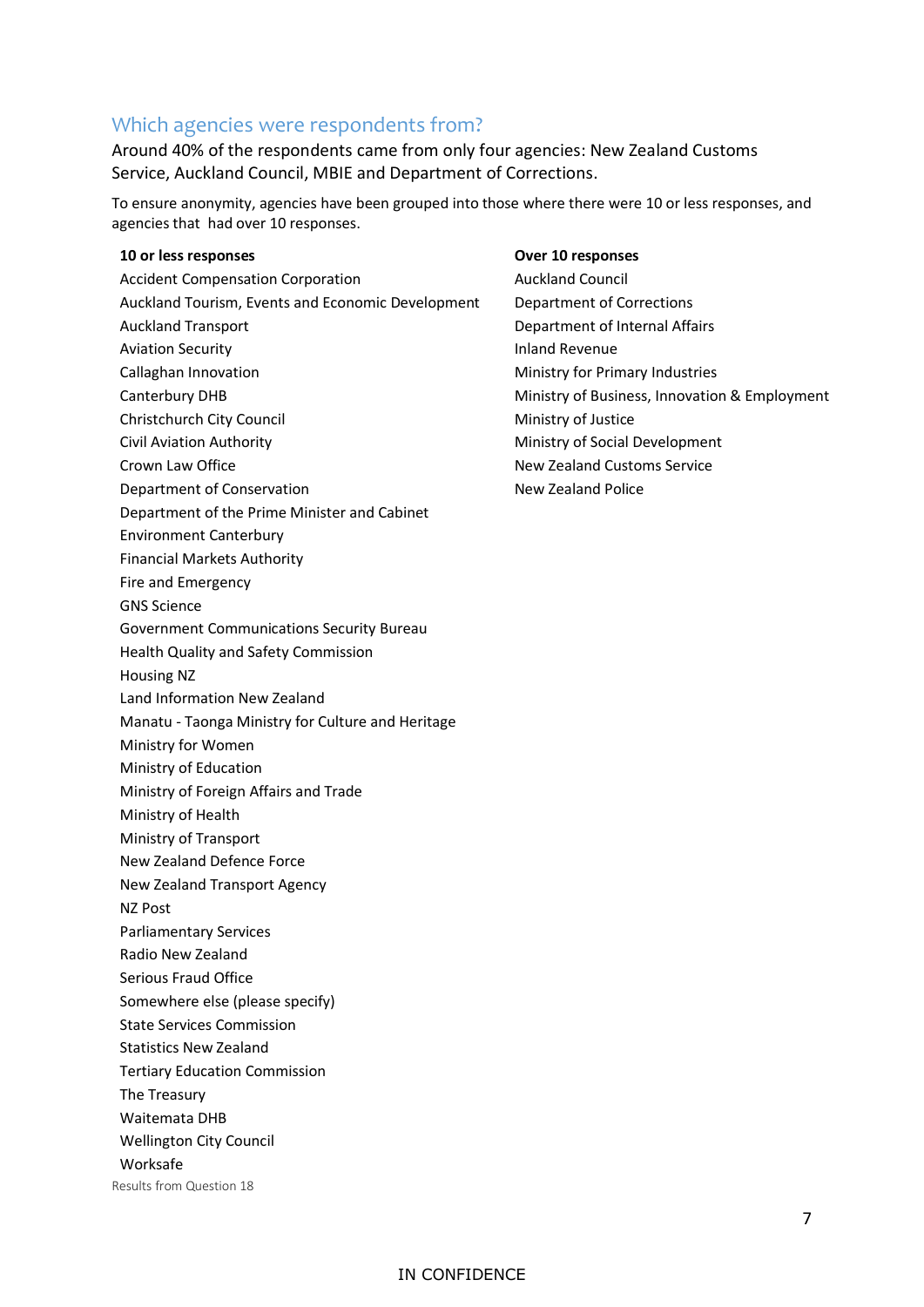#### <span id="page-8-0"></span>Individuals had highest response group



Graph results from Question 19

We asked people to tell us what role they currently held in their organisation. Respondents who considered themselves to be Individuals (a contributor) were the largest group, comprising 59% of those who filled out the survey. Team leaders were the second largest group at 19%, and a similar percentage of respondents reported themselves as Managers(14%). Only a small number who considered themselves Senior Managers and Executives completed the survey (6% and 2% respectively).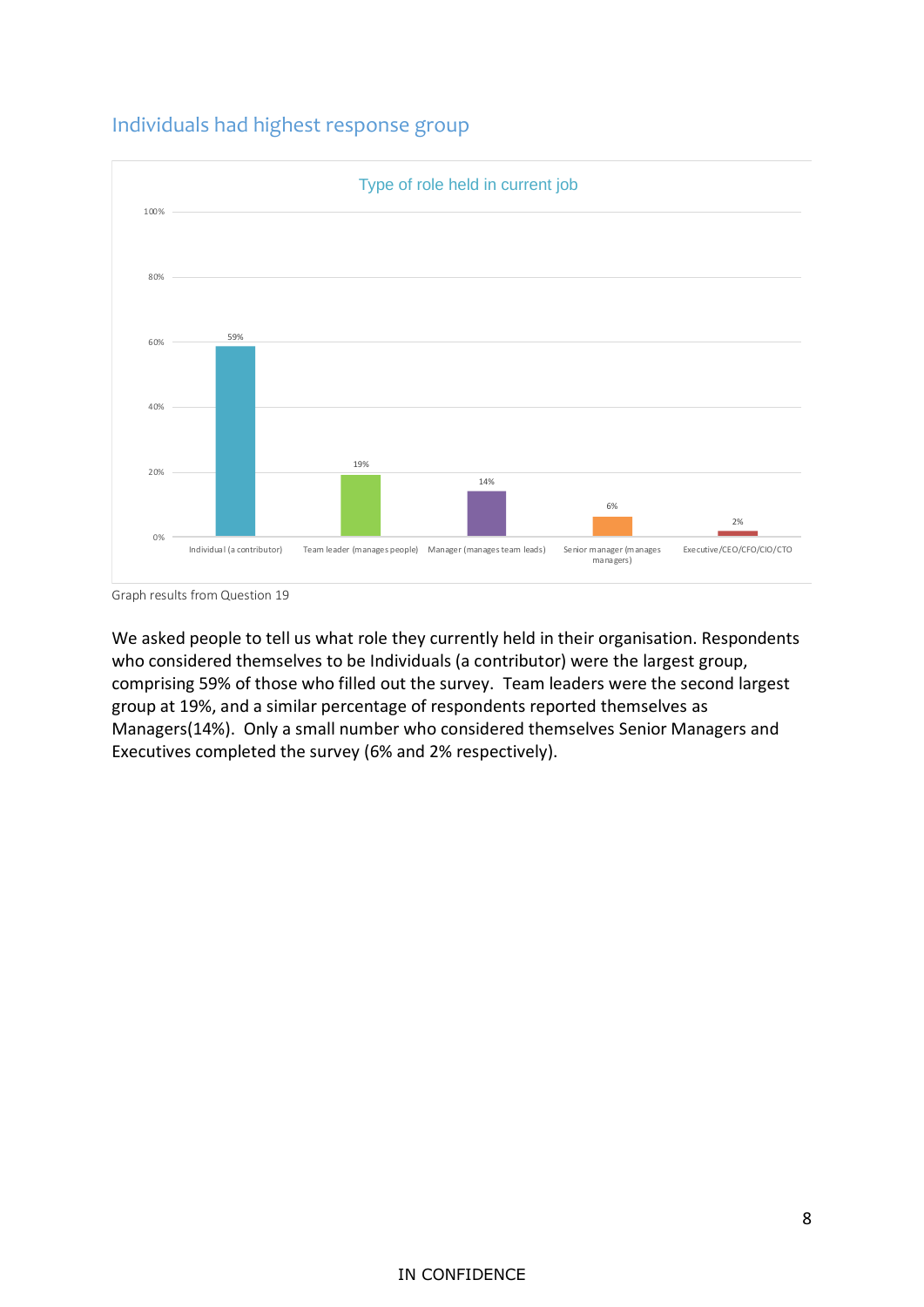

#### <span id="page-9-0"></span>Respondents were from the three main centres

Graph results from Question 20

Most respondents came from Auckland (32%) and Wellington (39%). Responses from people in the Christchurch area were only slightly less at 23%. Only a very small percentage of the respondents came from Dunedin, Hamilton or other regional areas. These members were quite vocal about the need for the regions to be more included in networking and given access to events.

*"I would love to attend a roadshow intended for Women in Government that went across all [agency name] locations, not only Wellington or Auckland."*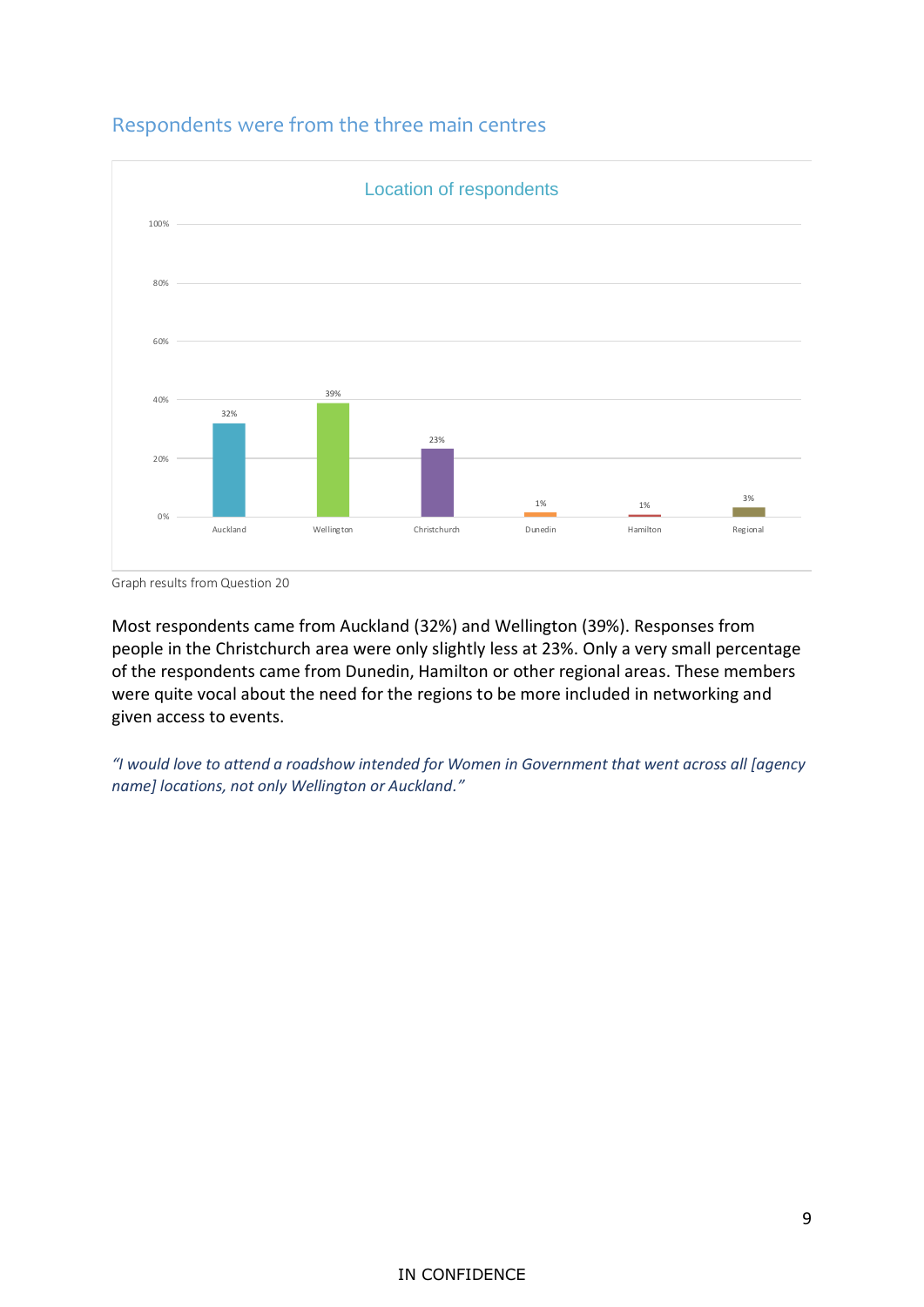### <span id="page-10-0"></span>**Satisfaction with the Government Women's Network**

The majority (65%) of people who responded to the survey said that overall they were either satisfied, or very satisfied with the Government Women's Network. Only 5% were dissatisfied or very dissatisfied.

The survey allowed respondents to provide open ended answers on a number of questions. Members used this to tell us about some of the value they are gaining from being members of GWN.

*"I worked for many years in a role that was not related to my degree. Over the years I lost confidence in my strengths and knowledge and was afraid of pursuing career goals. Since I learnt about the women network I was inspired by many great women stories and gained my confidence back. You really motivated me to approach those career goals and aim higher. As a result I now work in my profession and have well defined my career goals. Definitely improved my confidence, provided me with awareness of career paths and more importantly helped me to be pro-active."*



### <span id="page-10-1"></span>Overall satisfaction with GWN, from a member's perspective

Graph results from Question 2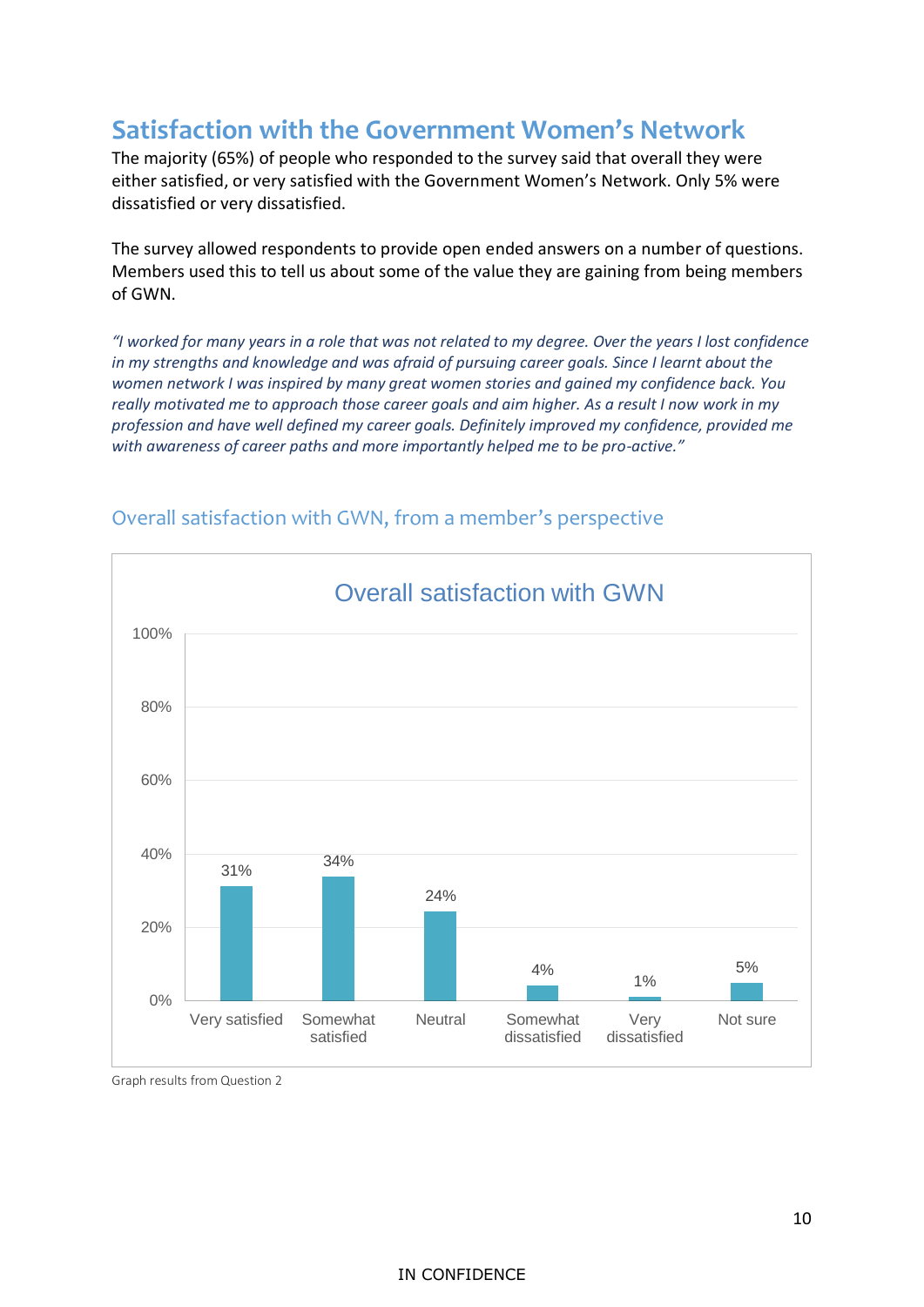#### **Dissatisfaction**

If a member said they were dissatisfied, they were asked to tell us about why they felt this way. Almost all provided feedback and their feedback fell into a few categories.

#### *People in regional areas wanting access to more events*

Some of the members who responded to the survey felt the regions were not given enough support or access to events.

*"Hold more sub regional activities and events especially in Auckland. Not all of us in Auckland are based in the CBD".* 

#### *Potential gains missed*

One member mentioned that there was potential to gain more from events.

*"The networking events are solely focused on guest speakers - great - but we are missing a critical opportunity for us to build relationships and talk to the other network members. Limited time but together we all have the answers we just need time to talk. I also think we need less focus on transactional stuff, and more on the gold nuggets. the 'how we work together' and 'where are we going', what would great look like for our network?"*

#### *Felt GWN had the wrong focus*

A small number of the people who completed the survey felt that GWN was Wellington, Pākehā and / or Management focused. These people tended to be the less satisfied ones (or ones who had not used resources on offer etc).

*"It is not for the normal everyday working women. the panel consists of very elite women. Women in power. These women are really busy and I doubt that they have time to "make a change". so it looks like it's a token network that does not really do much. and I have lost faith in it. It should be known as 'Women in govt. management network'. Who can really afford to go to that summit? really? it's not for inspiring younger women.. it's just to validate women in power."*

*"Emails received are usually about conferences/gatherings on a national basis. Not all are privy to attend and if so it is aimed at the younger persuasion and those with much knowledge/experience/wisdom are left on the periphery with nowhere to go (expiry date?) Not all of the senior persuasion are ready to 'hang up their boots' and still aim to progress into management. No mentoring programs noted for that what to progress in this area."*

#### *Not understanding GWN's role*

Another common theme that ran throughout the less positive comments in the survey showed that a number of the members who were critical, didn't seem to have a good understanding of what the GWN's role was.

*"I think there is a huge amount of funding for very small strategic benefit and that GWN should be actively helping other networks set up and be an enabler. The structure should be flat, it's too top heavy. Lots of people have bailed due to the directive nature of some people."*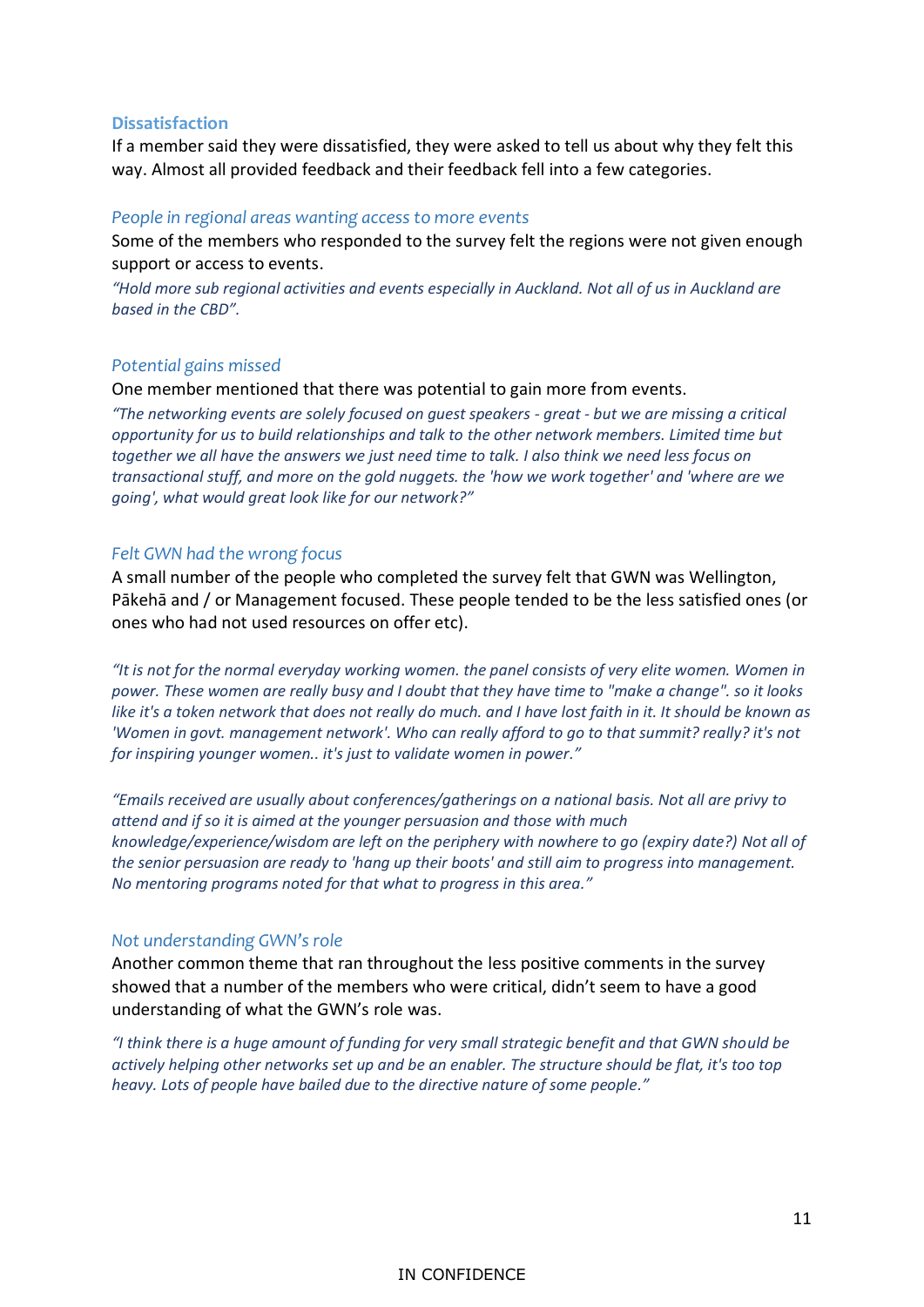### <span id="page-12-0"></span>**Professional connections are working well for most**

One of GWN's goals is connecting government women within and across agencies. We asked members about the professional connections they might have made through GWN and how satisfied they felt with them.



*"Yes, to be able to talk through and link in with other woman in different agencies was invaluable."*

Graph results from Question 3

Of the members who respondent to the survey, 39% were either very satisfied or somewhat satisfied with the professional connections they had made through GWN. A number hadn't made any connections yet (28%) and only 3% were either somewhat dissatisfied or very dissatisfied.

*"I would not have met my mentor if it wasn't for Liz. I heard this woman speak and really wanted to connect with her, Liz knows her and so introduced us. It's just a really positive circle, where we help each other."*

*Mostly I've been inspired by some of the amazing women speakers. Being made aware of inequities based on gender (and other characteristics) is always a good thing. Has increased my connections with other women in govt roles."*

*"You wouldn't have met these people, but you also wouldn't have felt comfortable or confident reaching out to them, you think, oh god, they're CE's, they are never going to want to talk to me. But it's totally not like that. There is no rank or no levels."*

*"The other thing we have been trying to do a little bit is to share between other networks as well. Last year, we had a guest speaker in, we invited members of other agency network's to attend. Now we've been invited to another agencies speaking event. So a lot of that cross agency stuff is starting to happen too, which is great. And that needs to grow more, and GWN is really encouraging that."*

#### IN CONFIDENCE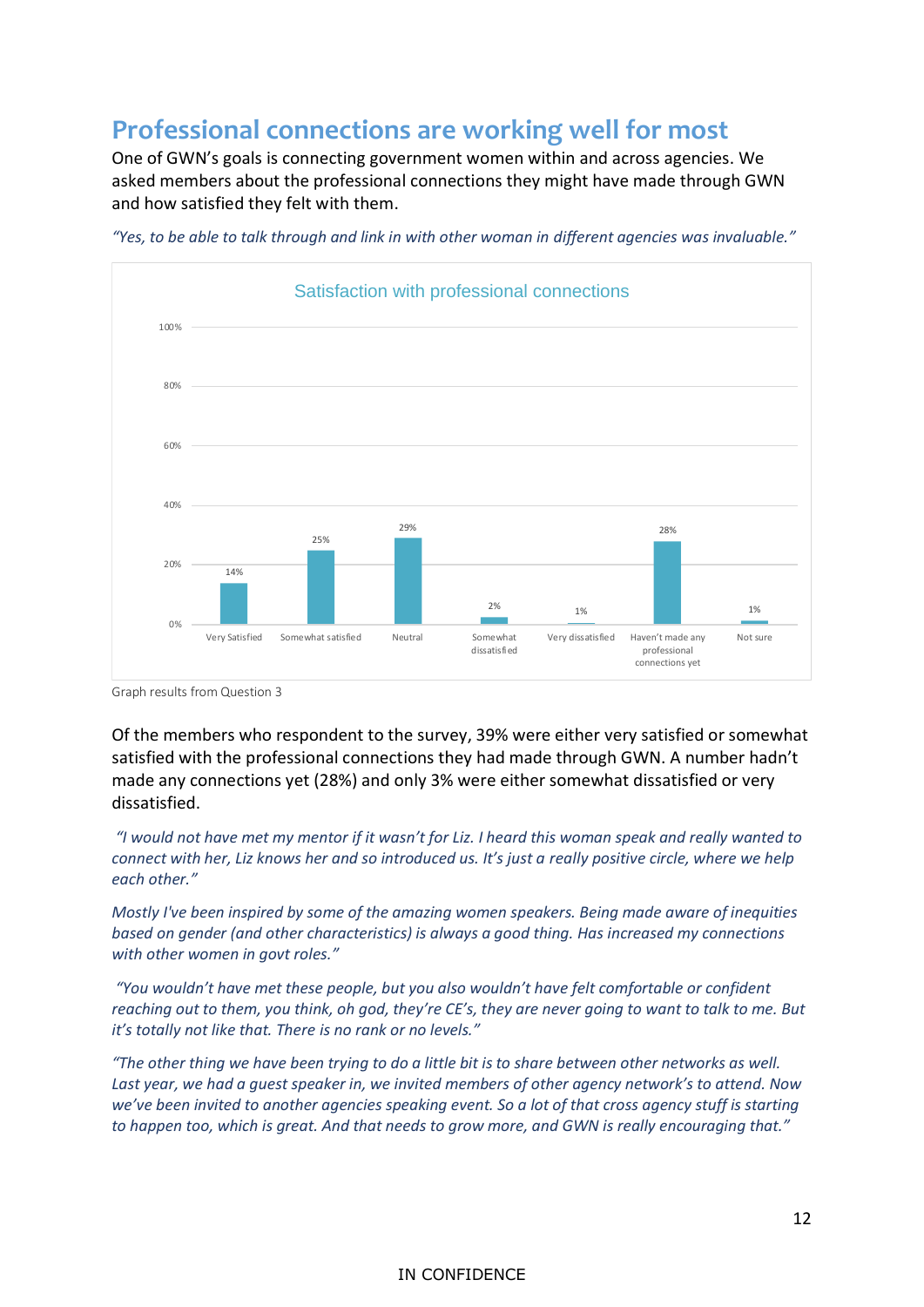*"Just being part of that network (GWN) then you got to go to events, and you'd have a chat to another government agency and they'd invite you to one of their lunchtime events. I ended up linking up with (another agency with similar culture) women's network and they were amazing."*

#### **Dissatisfaction**

Challenges with networking that were mentioned included things such as:

- not being enough time before or after events for people to network (people racing back to work)
- people staying in their own groups and not talking to others, and
- regional based people couldn't attend events and found it difficult to network.

The small number of dissatisfied respondents mentioned that they felt they hadn't had enough time or opportunity to connect with people at the events they had attended. One respondent commented:

*"It's not what I expected and I didn't feel there were opportunities for people to get to know new people. I noticed people stayed in groups of people they were familiar with."*

#### **More time might just be required**

Around 35% of the group that answered that they hadn't made any professional connections, had been a member of GWN for less than a year.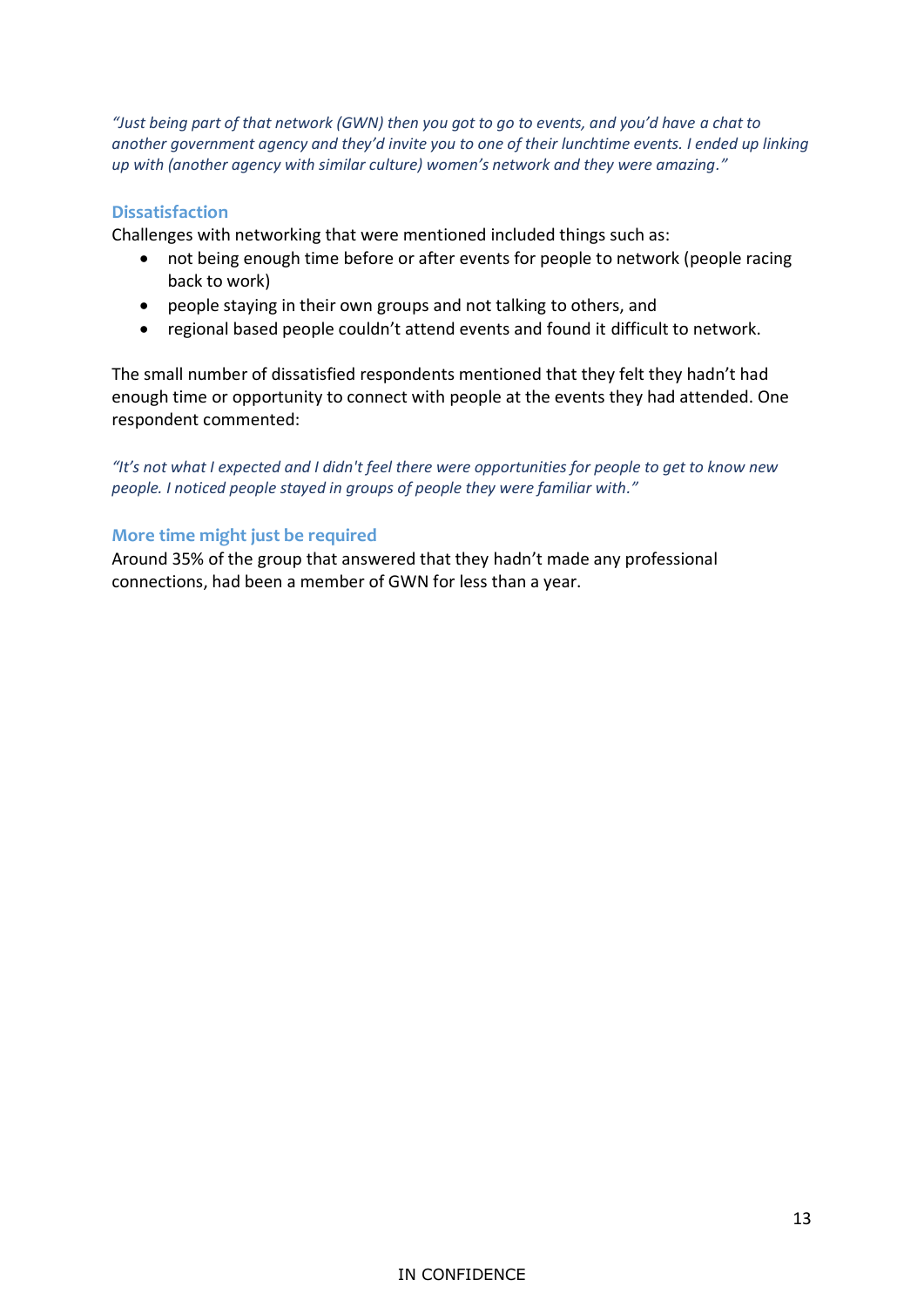### <span id="page-14-0"></span>**How involved are members?**

We asked respondents to tell us about the ways they had been involved with the GWN<sup>4</sup>. The majority of respondents (97%) had been 'involved' with GWN by receiving the newsletters. While it could be considered a rather passive level of involvement, receiving the GWN newsletter represents a significant touchpoint for connecting with the majority of members.



Graph results from Question 4

 $\overline{a}$ 

This graph shows the proportion of respondents who selected each particular way of being involved with GWN. Around 97% of the people who took part in the survey said they received the GWN newsletter, 74% noted they had attended an organised event, and around half of those that responded had encouraged friends or colleagues to attended events and sign up to receive the newsletter.

<sup>4</sup> Respondents were able to select as many responses as they needed to answer this question, therefore the total will exceed 100%.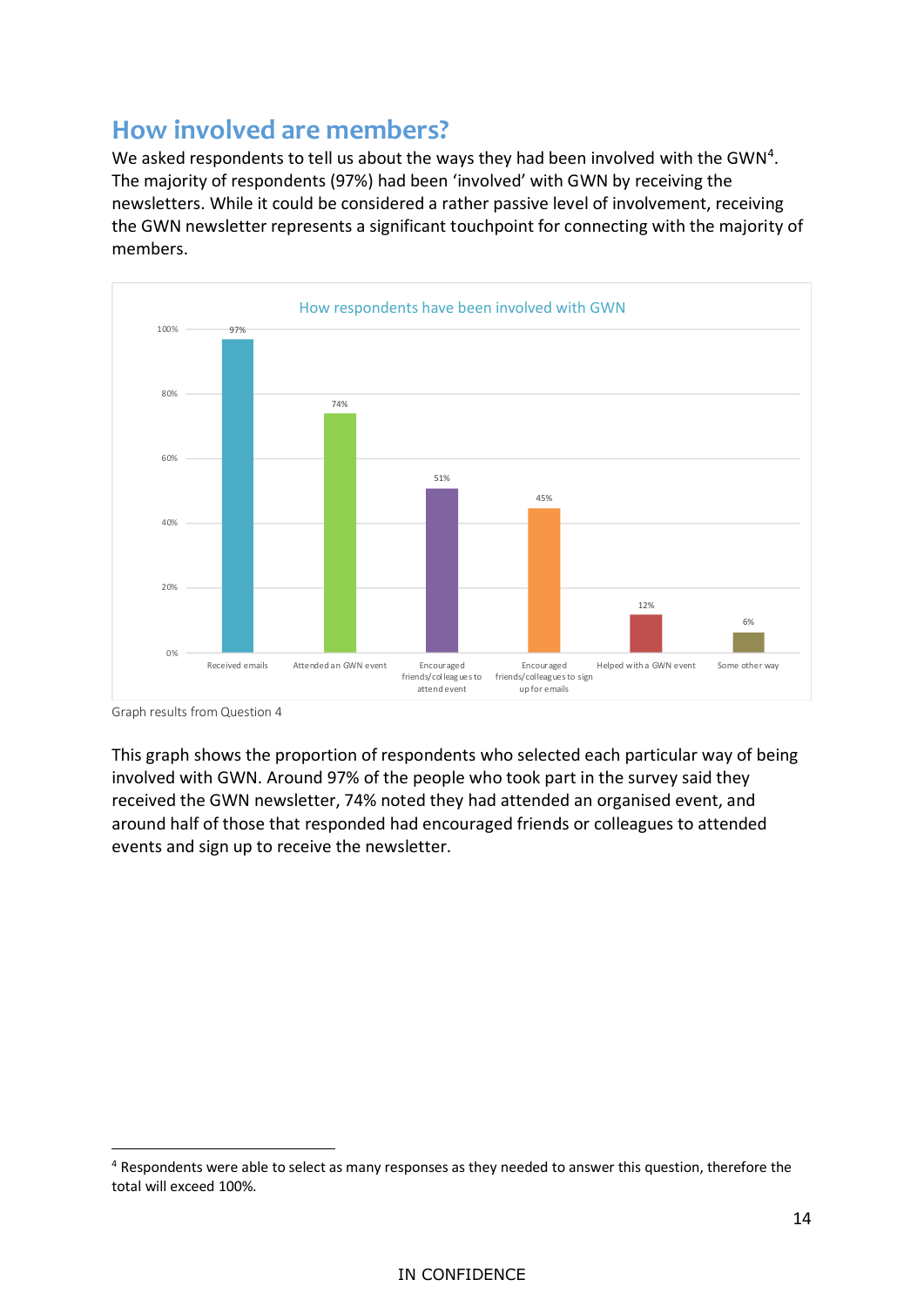### <span id="page-15-0"></span>**How do members use the Newsletter?**

Because the newsletter is the main way that GWN has to communicate with its members it is encouraging that the majority of survey respondents said they read the newsletter (79%<sup>5</sup>). A slightly smaller proportion, 52% said they followed links in the newsletter and attended events referred to in the newsletter (45%). Around 21% said they had used the resources linked in the newsletter.



Graph results from Question 7

 $\overline{a}$ 

*"GWN news is great - it helps provide me with a view about the sector outside my own organisation - Looking forward to attending more events as they occur."*

Only a small proportion of people who responded to the survey said they didn't read the GWN newsletter, around 9%.

The content of the newsletter is also used by some members to disseminate GWN information on various social media, agency intranets or in their own agency network newsletters or distribution lists. Some respondents also noted that they forwarded either the entire newsletter, or shared points of interested with their teams, colleagues or people in the wider professional or personal networks.

A few members mentioned that they just don't have time to read the newsletter

*"I love the emails, but have yet to access the links, I intend to just need to make the time to do it."*

<sup>5</sup> Respondents were able to select more than one response for this question. Totals to not add to 100%.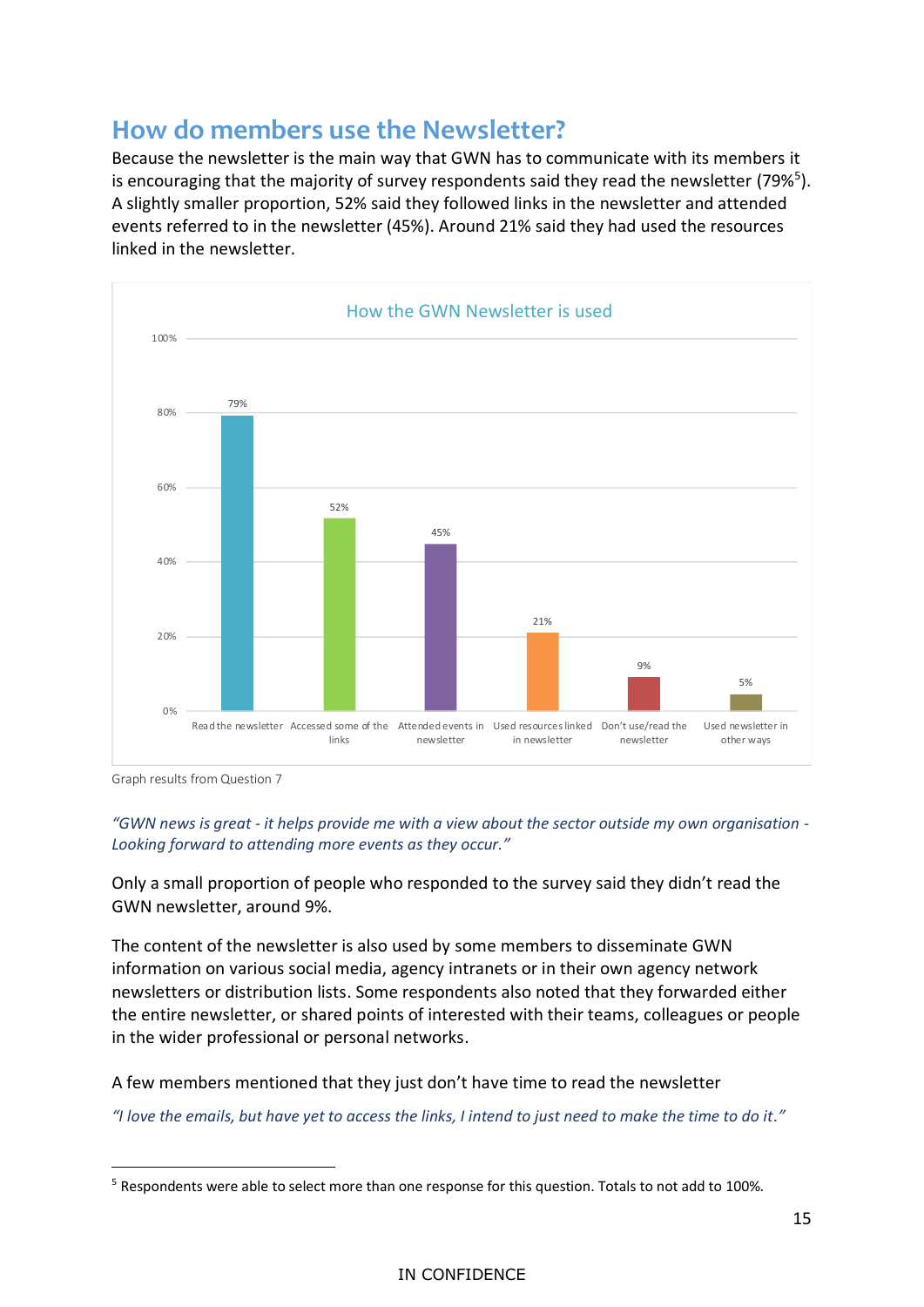#### <span id="page-16-0"></span>Newsletter feedback

We asked respondents if there were ways that the GWN Newsletter could be improved.

Of the 381 members who completed the survey, 168 gave us feedback about the newsletter. There were 29 respondents who liked the newsletter as it was and were complementary about the content, layout and format.

*"I enjoy the topics and links for further training for women, keep these up."*

*"No need to change, it is excellent and I enjoy reading it. I find it very useful to find out what is going on in Auckland because most of the events in my other networks are Wellington based."*

*"I think the current delivery is an appropriate method to make the newsletter visible to all Women / participants."*

#### And some were thoughtful / insightful

*"It works for me as currently presented. I can also appreciate the amount of work involved in getting this newsletter out - how much resource is available for improvements?"*

*"Make it more regular, even if there's nothing much to say, or if you need to roster people on or do something else to make sure people are reminded of GWN's existence. Reinvigorate the Yammer group as that's where conversations should be taking place and where you should be able to find more ideas and help for putting the website together."*

*"I think if there's a bit more comms planning for instance knowing that the newsletter comes out 'every first Monday of the month' or something like that would help, I'm also not always sure what things are GWN and what's [own agency's] women's network - which isn't a big deal but it means I wasn't sure when I answered a few of these questions."*

#### **Thoughts on improving the Newsletter**

Those with feedback for improvements fell into four main categories.

- Layout / formatting
- More interactive
- Event specific
- Culturally responsive

#### Layout / formatting / branding

Respondents made various comments about adding more photos, less wording, more links and a variety of other opinions. Some of the more constructive comments included:

*"Maybe the frequency and the format so that it looks more like a newsletter with GWN branding than a GWN email...?"*

*"Highlights of information with links to web pages for the detail, so that we can see at a glimpse the things we want to go into more detail on."*

*"Things like "Watch our 10 minute seminar on how to improve this skill" might capture my attention more."*

*"The design of the newsletter is not very inviting. I receive a lot of newsletters, I only have a couple of minutes for each of them so they need to be to the point and visually easy to navigate."*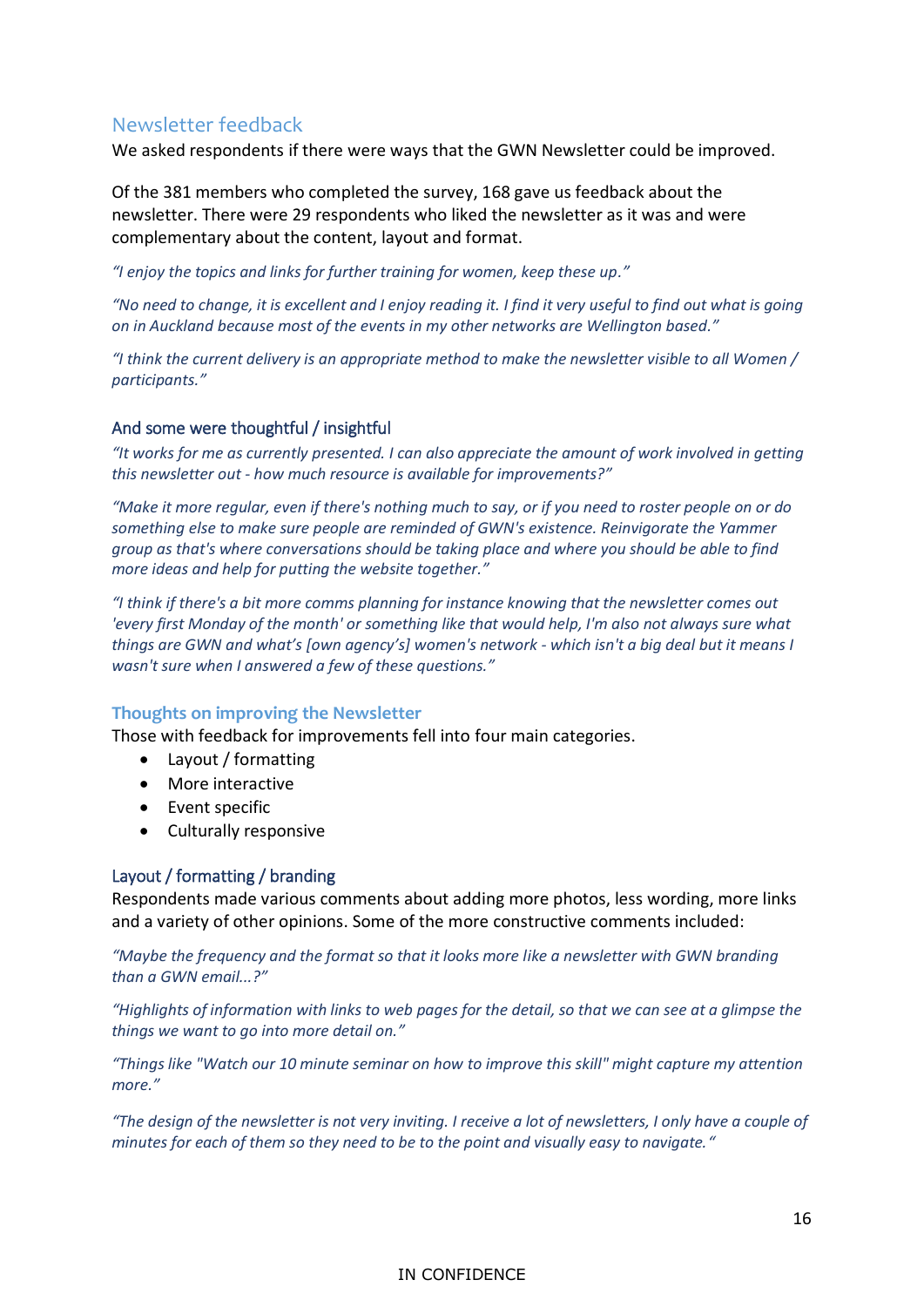#### More interactive

Respondents also thought it would be good if the newsletter was more 'interactive', allowing members to comment, post things, or be linked to interesting material / seminars / online content etc.

*"I think its good how it is. You could think about linking to a web page as the newsletter to make it more interactive but I'm happy."*

*"Use a different platform of some kind that allows interactions with the post/newsletter? Or where we can post to."*

*Online version to make reading easier and streamline with links to online content. Sometimes it's difficult to see actions that might be requested."*

*"Could we have a website e.g. on PSI? it's hard to remember and manage emails, but if we had a site we could see all the newsletters, have a calendar for events, and a resources section - maybe even have a chat function?"*

*"What is the point of it? What are we trying to achieve with it? How are we trying to innovate in the engagement space with it? It's not very catchy or memorable. I'm not sure I've even received a newsletter. Imagery is important, opportunities are important, using the digital messaging space is a heavily used channel. I want to be part of a group that wants to stand out as part of their brand proposition, at the moment I don't feel like this is happening."*

*"Could you get a pdf version from your webpage that I could put on to my agencies webpage?"*

*"It seems that the majority of events are held in Wellington so I don't the opportunity to attend. It would be great if there were other ways to connect with members - e.g. online chat, maybe someone asks a question and members have the chance to add their views to it? Or, we can post our location and see if there are other people around who would like to meet."*

#### Event specific

Members wanted GWN to know they really liked the events. But they also wanted to have more information about the events coming up, more advanced notice, get reminders about and have the events section of the newsletter more prominently displayed.

*"Perhaps advance advertise events so that my calendar is not already full when an interesting event is on. The reason have not attended event is that I was not available."*

*"I enjoy the opportunity (on all too rare occasions to go to other agencies women's network activities). More news about these would be great, even if the event isn't open to people from other agencies I enjoy hearing what others are doing and it gives me ideas."*

*"Refer to ways that staff outside of Wellington can take part in WiL events/presentations."*

Something respondents also mentioned as part of the event comments, was a desire for online access to events if they couldn't travel to the event (e.g. using live-streaming, audio visual link or recording of events).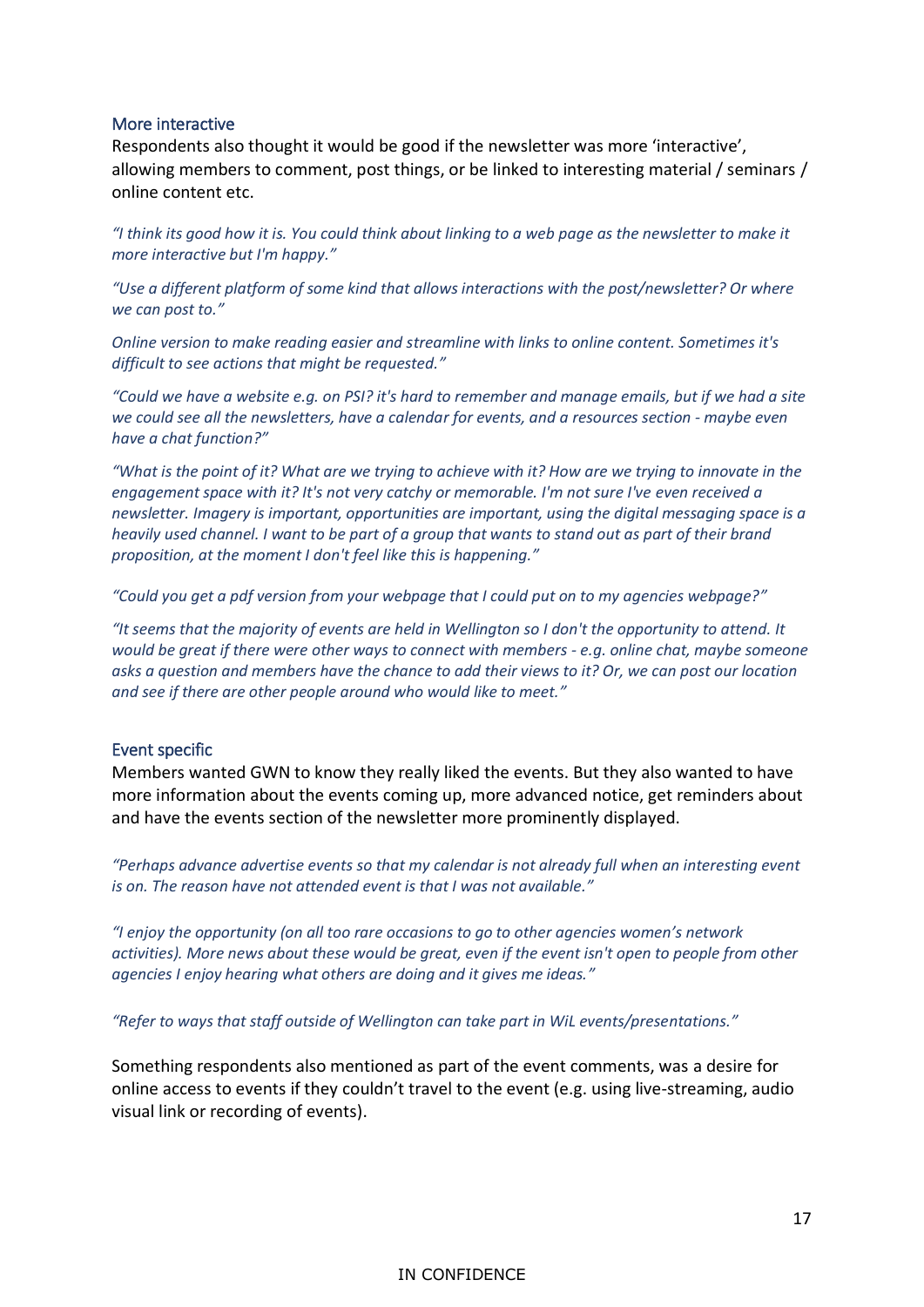#### Māori and Pasifika content

A few respondents felt that there could be more Māori and Pasifika content.

*"Reach out to more Pacific and Maori Communities."*

*The newsletter has lots of useful links and regular enough, to improve - start by use of te reo- correct the use of words to include their correct spelling eg wahine is singular but used as if plural wāhine should be used then, it's an attempt but can set a higher standard. Again think in partnership with wāhine Māori what could be done to elevate the visibility of network beyond a monocultural women's network (nothing wrong with this) to include diverse women also in the content, use of language and who is identified as leadership role models."*

#### Personal stories / profiles enjoyed

Respondents noted that they really liked hearing the personal stories from others.

*"Possibly guest columns from interesting women or those doing interesting work to support women into leadership roles?"*

*"We can showcase our members through a "Women in Government" on-going stories series in the newsletter. We can also list govt job opportunities in Christchurch, South Island, and NZ. "*

*"Getting to know the committee members on it and having profiles of members shared so we can get to know people better. Have social notices on there so people can get together. Have more variety from diverse communities and members so it has more flavour in it."*

*"Ask members to write something in each newsletter - a story about an accomplishment within their business perhaps - or personal. There's nothing quite like a relatable story versus an article."*

*"I can't really comment because I don't always read the newsletter, but I'd be interested in inspirational stories of women in government overcoming personal and professional barriers. In particular, women of different ethnic backgrounds."*

### <span id="page-18-0"></span>**Using GWN's resources**

Just under 40% of respondents who answered the survey had used the resources provided by GWN. These resources are provided in links in the newsletter and are available on the GWN website.

*"I'd like to see more events, I've only come across two in my short time as part of the GWN but haven't been able to attend. I also haven't been aware of resources and tools available because they haven't been mentioned. I think I'd only find them if I went looking through the website which I don't always have time to do. Perhaps every so often a reminder of the resources available could be good so that new members are aware".* 

Everyone who had used the resources was happy with them. Eighty nine percent of respondents who reported using the resources said they were very satisfied or somewhat satisfied and 11% responded they were neutral.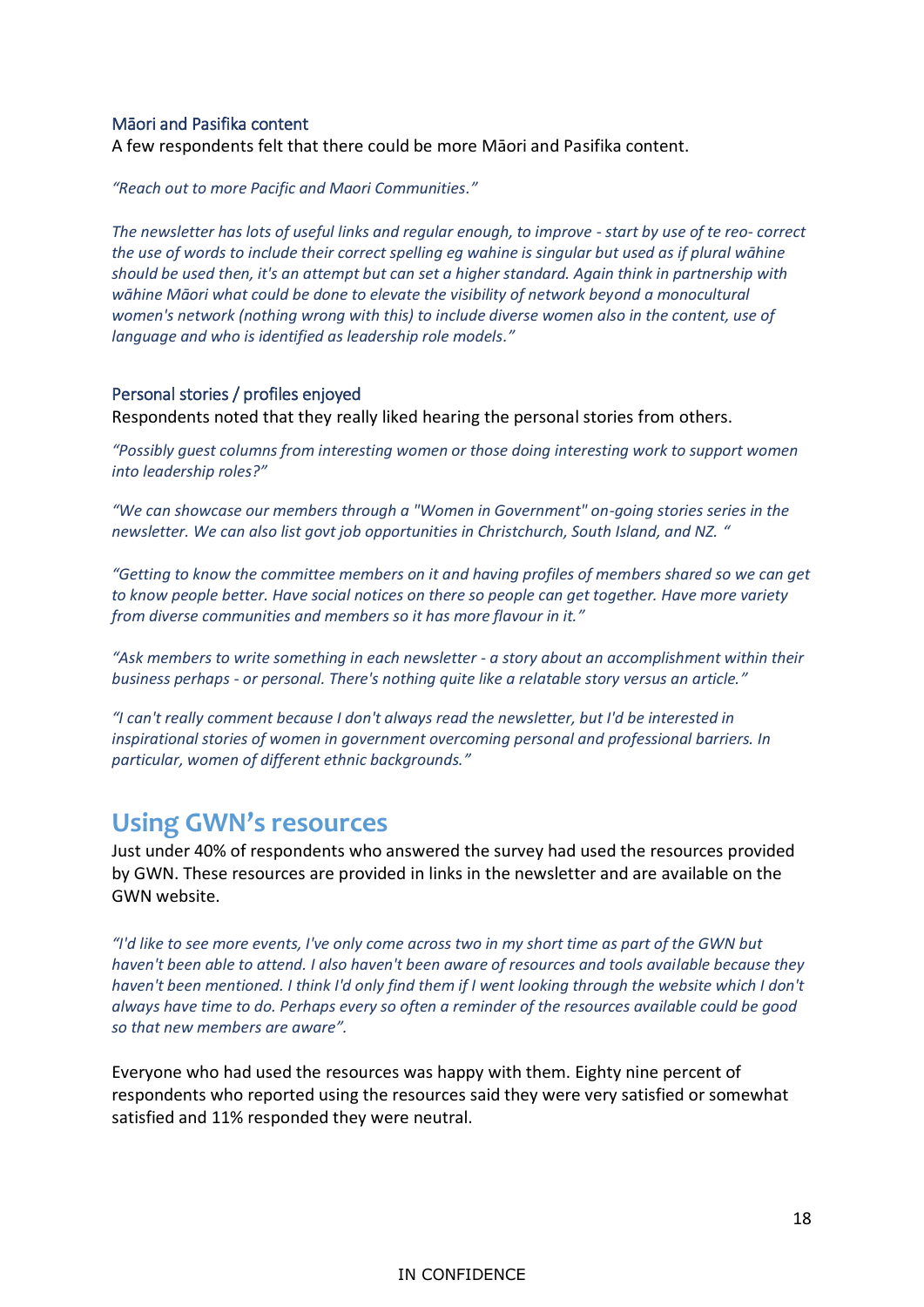### <span id="page-19-0"></span>**Events**

We asked respondents if they had attended a GWN/AGWN/SGWN event and what value they had gained. Around 76% had attended an event.

*"GWN is definitely breaking down barriers. The more people you meet at these events, it's not always the same people, but they will say,* 'oh, you should meet so and so, they are working in the same space, or they could help you, or they might be willing to come in and speak'*. And then you can walk up to somebody, and not feel uncomfortable that you are the only one in the room that doesn't know anyone."*

#### **Attendance at the Women in Public Sector Summit**

Of those that had attended an event, nearly 50% had attended the Women in Public Sector Summit in either Auckland or Wellington. Nearly everyone who said they attended the Summit (96%) said they had gained value in attending.



Graph results from Question 10a

People could give as many responses as they needed to answer what value they had gained from attending the Women in Public Sector Summit. The proportion of respondents who gained value from each of the categories were:

- 72% found inspiration to progress their career
- 63% were connected with people they hadn't met before
- 46% were motivated to take the next step in their careers
- 30% were helped to achieve a work or career goal

*"Please keep providing such fantastic summits and events - they are really important and worthwhile."*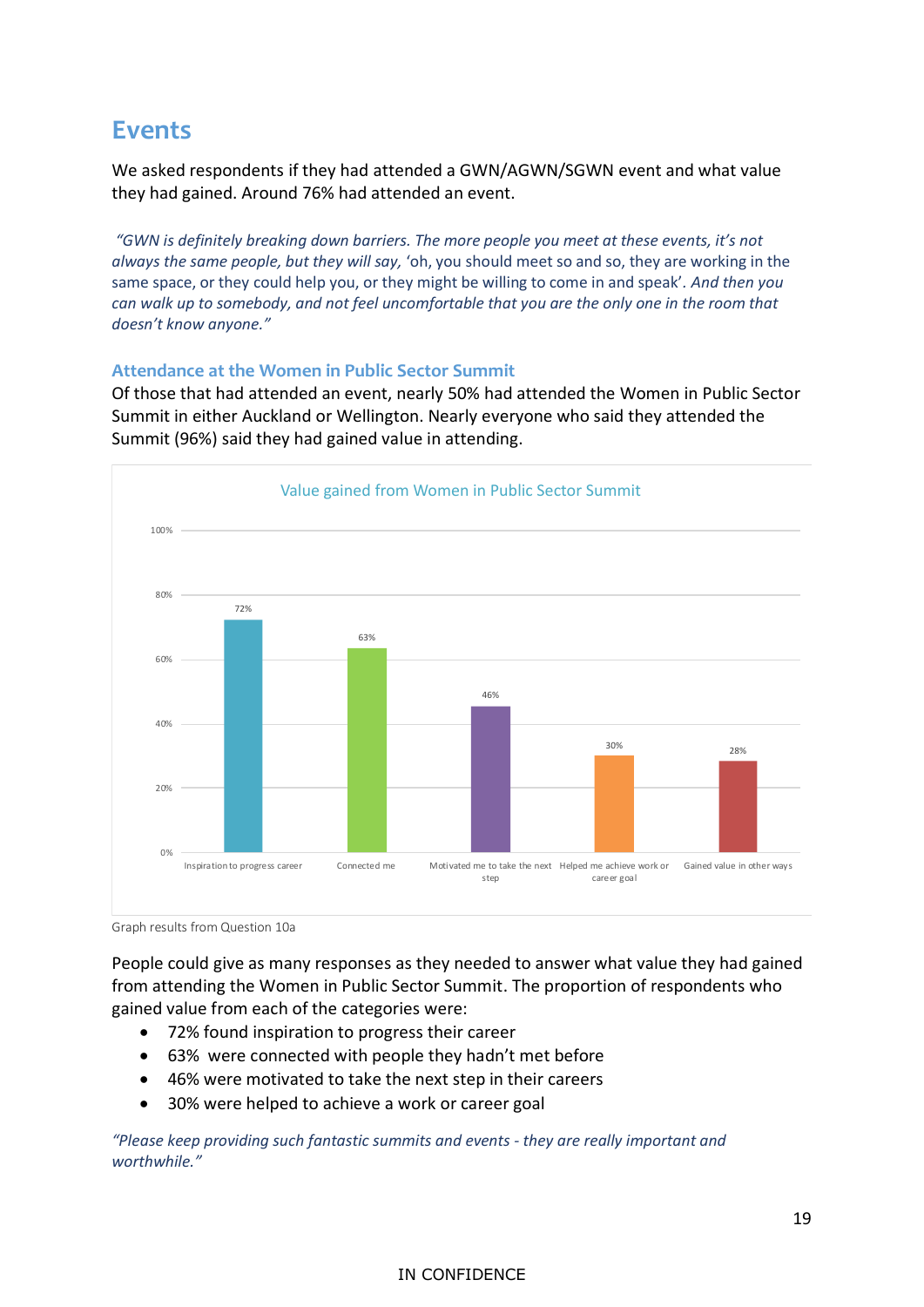#### Other ways

The proportion of people who gained value in other ways (28%) mentioned the following in their open ended answers:

#### **Confidence**

*"It enhanced my confidence level."*

*"Confidence being confident. Being brave saying yes to opportunities when they come my way, instead of having self-doubt. I now say to myself be brave I can do this."*

#### Helping support others

*"It gave me tools and tips to try in my current role and ideas about how to support others - it wasn't just about inspiration or progress or my own career."*

*"Meeting Liz Chin and getting onto AGWN and taking some of it back to office to share with others."*

*"I used it as an opportunity to share my learnings with my colleagues and I used that as a way of advocating for more support and encouragement for people to attend in the future."*

#### Inspiration and new thinking

*"As a leader it inspired me to hear the stories and consider the gaps that I need to fill in my own development."*

*"The speakers were top quality and their perspectives helped to inform me in ways that I wouldn't otherwise be informed in, such as intersectionality."*

*"Gained knowledge that helped me to understand some of the barriers and opportunities to progressing my career. Helped me to feel part of the wider government women's network."*

*"It was inspiring not just in terms of progressing my own career, but also to see the diversity of women and different leadership styles, and inspiring that women who were committed to kindness / compassion within their personal ethos/leadership style had progressed."*

*"It enabled me to appreciate the diverse paths of women in the public sector and understand that career development is not one linear path but is different for everyone. This took pressure off me because I didn't know if I was navigating the public sector in the right way."*

*"It was inspiring listening to other women talk about their journeys."*

#### General awesomeness

*"I took away from the Summit that anything is possible and there is actually no need to limit things. I was inspired by the personal stories of the people more than the professional and reminded myself to dream big."*

*"Enthusiasm and inspiration to help other women to think differently, to realise their potential, appreciate themselves, find their 'why', and support other women. It's been very well received! I was so excited and inspired after the event, I could hardly sleep :-)"*

*"I constantly rave about his event. I attended at a pivotal point in my career and it gave me real clarity on home and work life balance, children/career pathways, confidence to just keep doing what I'm doing and the realisation that I could really do what these woman on stage had done. A truly inspirational day."*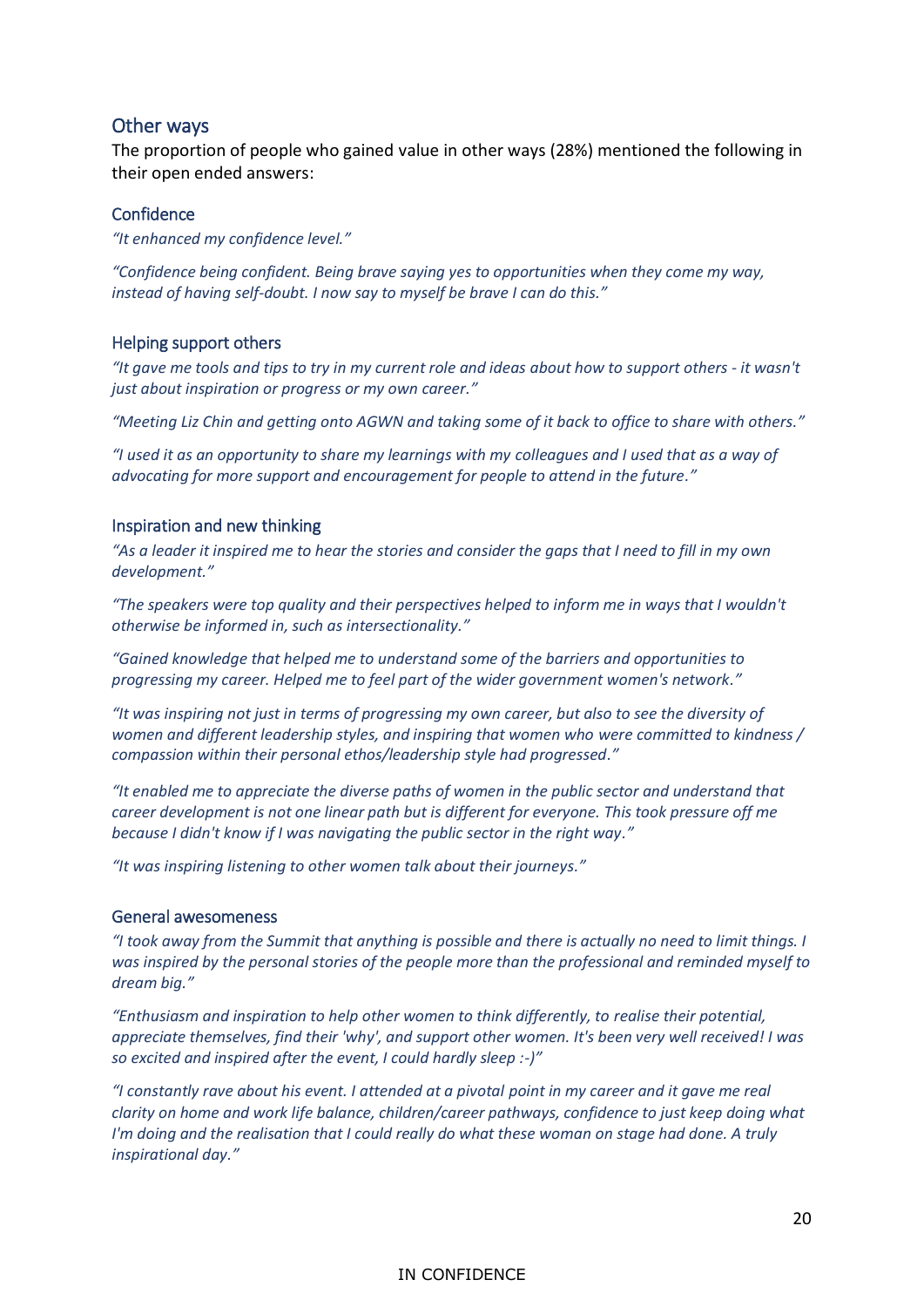#### In depth interview feedback on the summit

One of the in depth interviewees mentioned how much she had enjoyed the summit and the value it had provided not only to her, but to other women at her agency.

*"I have certainly had some good opportunities and through those been able to help other women have some great opportunities. Attending the Women in Public Sector Summit and being able to report back how amazing it was, encouraged my manger to send others the next year, and not just senior members of staff, but more junior members. That was very satisfying. We have great number of people attending this year."*

The other interviewee said she was looking forward to the summit this year. On the back of her presentation to managers and teams, they are able to send twice as many people than they did last year on the back. She is excited to be able to provide that opportunity to so many women.

*"So that is twice the number of people going back to their work areas, sharing what they have learnt, sharing experiences, knowledge, amazing and really positive."*

#### Thoughts on improvement

#### Only two respondents offered their thoughts on improving the Summit.

*"Think this is a valuable event and cost effective for those of us in the Public Sector as budgets are always difficult. Was heavily skewed to those starting out in their career (which I understand) but don't forget those of us who have been around a while who may have trouble getting out of the mould they have been put into."*

*"What I was hearing supported what I already knew and the direction I was taking in my career rather than inspire or motivate me, it supported my thinking and gave me more confidence in the direction I was taking. I have to say - I'm a bit over hearing about women having to push through ceilings and being told about the imposter syndrome - we all know about these things now - what we need to hear now are the inspiring stories about what women have done, not what is holding them back."*

#### **Most would attend again and recommend to a colleague or friend**

The vast majority (93%) of people who attended the Women in Public Sector Summit would attend again, and 96% of people who attended would recommend the event to a colleague or friend.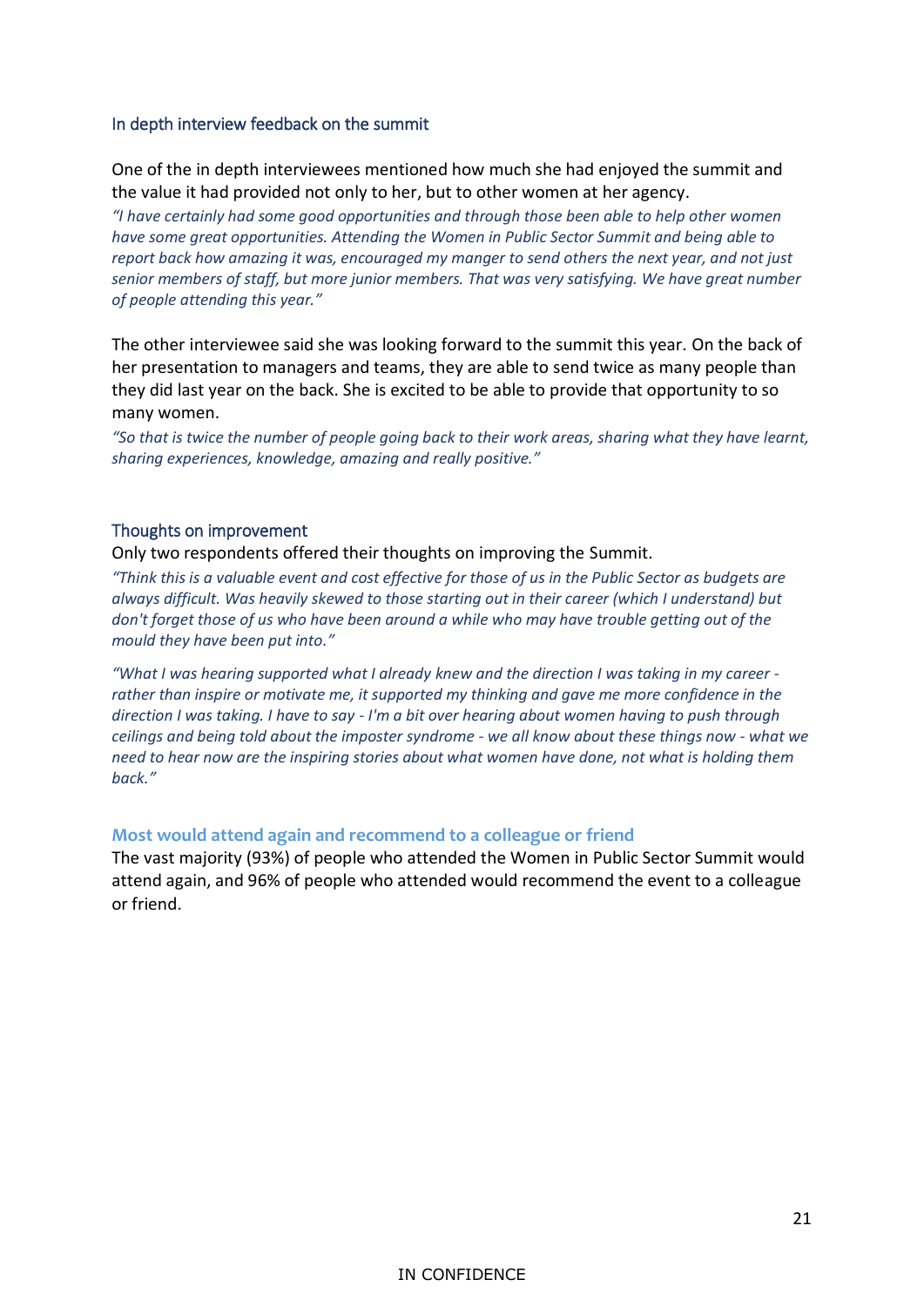#### **Other GWN/AGWN/SGWN events**

Around 226 people who completed the survey said they had attended another GWN event (excluding the Summit).

Again, the results were very positive from those that had attended another event, with 90% saying they gained value in attending.



Graph results from Question 14a

 $\overline{a}$ 

We asked those respondents to tell us how they gained value by attending on of the other GWN events<sup>6</sup>. Proportionately, the two most commonly given value gains were 'it connected me with people I hadn't met before' (68%) and 'it provided me with inspiration to progress my career' (62%). Around 30% of the respondents who answered this question felt they had been motivated to take the next step in their career and 22% felt the event had helped them to achieve a work or career goal.

*"I appreciate the consultation and the willingness of women to organise events. The opportunity for a small drink and bite to eat is greatly appreciated as well."*

<sup>&</sup>lt;sup>6</sup>Respondents were able to choose more than one, so totals do not add up to 100%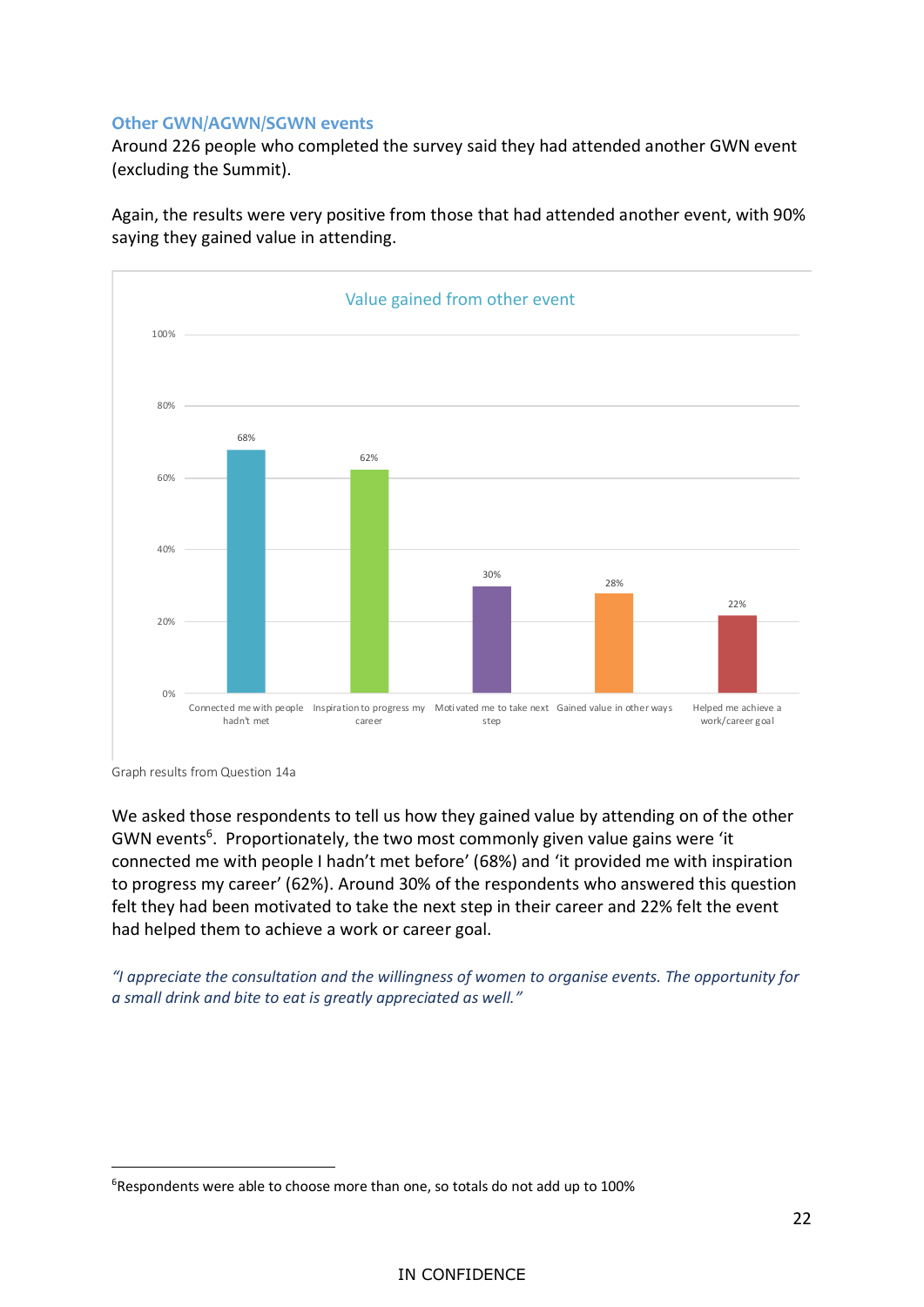#### Gaining value in other ways

There were a variety of common themes for those who said they had gained value in other ways (28%). The main themes are included below.

#### New ideas or information

Twenty one respondents who made comments mentioned getting new ideas or information from the event they attended. Many of these people also mentioned ways in which they had used, or would use this information.

*"It gave me practical ways to improve myself and I've managed to get two mentors in high positions that I never would have been brave enough to ask for previously. Their advice and help have been invaluable".*

#### Other peoples' experiences

Ten mentioned how other peoples' experiences (often presenters, but sometimes other people they met at an event) helped them understand more about themselves, or provided them with inspiration.

*"Hearing the honest accounts of NZ professional women and what they had to face in their career was enlightening and gave me important perspective for when I plan my career and think things are tough."*

#### Helping others

Nine talked about taking information or strategies they had learned and sharing them with others in their network or at their agency.

*"I have gained immeasurable value by facilitating / setting up the events - becoming more skilled in event management. Also making connections with speakers / potential topics for the women within our network."*

*"My main gain from attending events was to provide support and encouragement to the women I work alongside. For me personally I took away insights on how to approach a tricky situation, CV preparation and other tips and tricks."*

#### Ideas for future event content

One respondent made a suggestion for future focus for an event.

*"I'm older - 53 - so when you say career progress I am interpreting this as more shaping my thinking about my value and input in public service as I think about the next 15 years and work life balance. Frankly there are a LOT of older women in public service and this might make a good focus. I know we want fresh young grads but retention of aging workforce is a thing too."*

#### More events in the regions wanted

*"I would love to see more regional events happening. I know this is challenging, but there are often not that many opportunities available for women in regional sites."*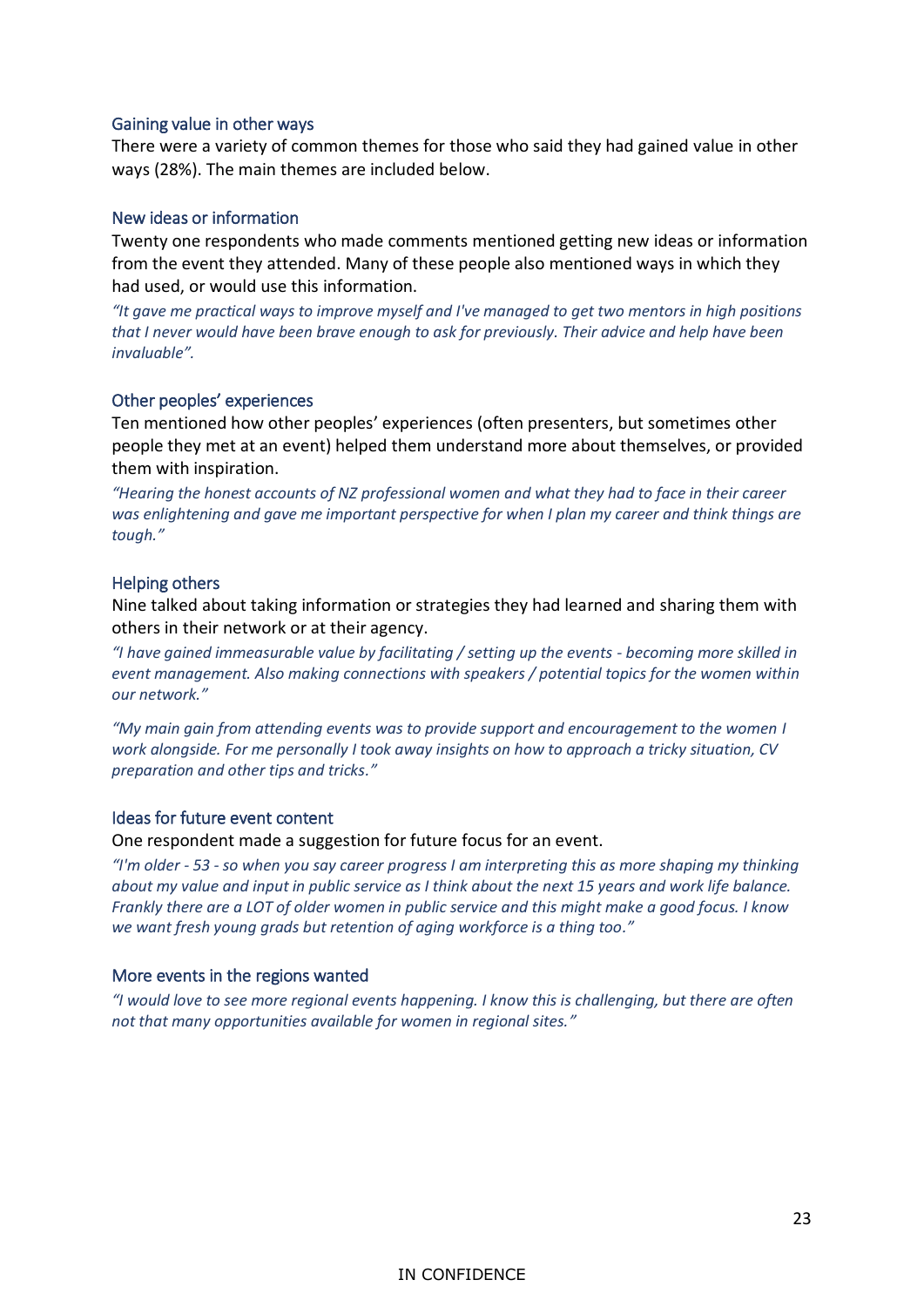### <span id="page-24-0"></span>**Satisfaction with support from GWN**

We asked how satisfied or dissatisfied members were with the support they received from GWN.



Graph results from Question 15

Of the respondents who answered this question, 47% said they were either very satisfied or somewhat satisfied with the support they had received from GWN. Around 39% were neutral and only a very small number were dissatisfied (7%).

The two in depth interviewees showed a very high level of satisfaction with support received from GWN. Both women had very positive things to say about the responsiveness of GWN (and especially Liz Chin) and particularly the positive impact her support had given and continued to give.

It was clear that support from GWN at the initial stages when they started building their own women's networks was especially important. Both interviewees discussed some of the resistance and negative or suspicious thoughts that arose among other staff members in their agencies..

*"They thought it might be a man hating and exclusionary…"*

*"There were some complicating factors in starting a women's network (despite the support of her manager) as [the agency] itself was not historically the most inclusive of women and issues surrounding the women in their workforce."*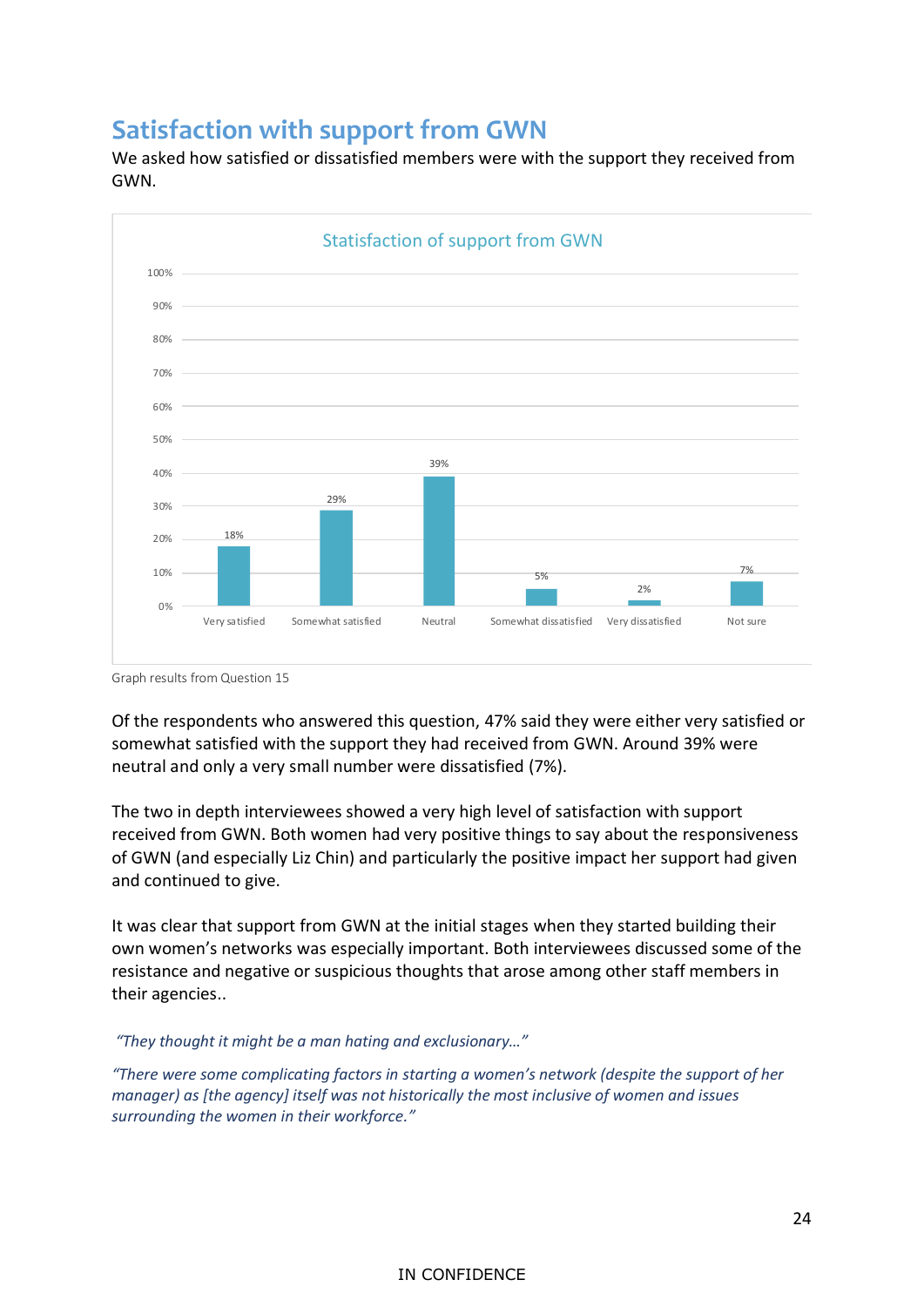One interviewee discussed how appreciative she was for a connection (one of many) Liz helped her make early on with a women's network that had a similar work environment to what she did.

*"Suddenly I was a focus (for detractors) because I had started this group.*

'We don't need a group like that, what are you talking about? Women get paid the same as us'. *So that link was great. They were well established and were dealing with similar issues to us."* (withholding name of network to protect anonymity).

#### The other interviewee noted:

*"Connecting to Liz, enabled me to connect with some women who had started other, highly successful women's networks in other agencies. Liz was, not only able to connect me with other women who had the experience of seeing up successful women's networks in other agencies, but also to provide me with support. She (Liz) was also able to show me how GWN could continue to support me while I established the new women's network at [her own agency]".*

#### **Dissatisfaction**

Respondents who were dissatisfied provided some comments.

Of those comments provided, some showed that they possibly did not have a good understanding of GWN's role. Or that the responsibility for development starts with the individual.

*"I don't actually know what it is that GWN provide me in the first place? In other groups I am a member we have meetings, we advocate, we provide opportunities of all types, we have networking sessions, we meet all types of different people, we connect with policy, we connect at events, we know our core values and purpose - I really don't know any of these for GWN but I'm sure it's just about receiving an intro email, being given directions to this information or at least I'd like the GWN to have this potential."*

*"Nothing to really develop me has happened at the Ministry."*

*"Be more engaged with members on an individual level. What does that member want to achieve. How can you help/provide? Tools? Mentors? Etc".*

#### A few members felt that the regions were being left out

*"Doesn't feel relevant for women working outside Wellington, with little apparent focus on supporting us in the regions. Local network is of value and relevance, would be good to see support to grow these."*

*"They all seem to be focused on Wellington only and I am in Christchurch. The topics and networking events in Chch are not available."*

#### More than one mentioned personal or work situations made it difficult to engage with GWN

*"Not feeling the connection - as a fixed-termer I'm a casualty of labour casualisation. It can be tricky to get that continuity. If I'm between contracts I'll drop off the list and out of the network. And I also feel like I can't ask to be considered to go to 'proper' paid events. This is an issue that particularly affects women and I feel like it's not being acknowledged or addressed, so some women are getting less benefit from it than others."*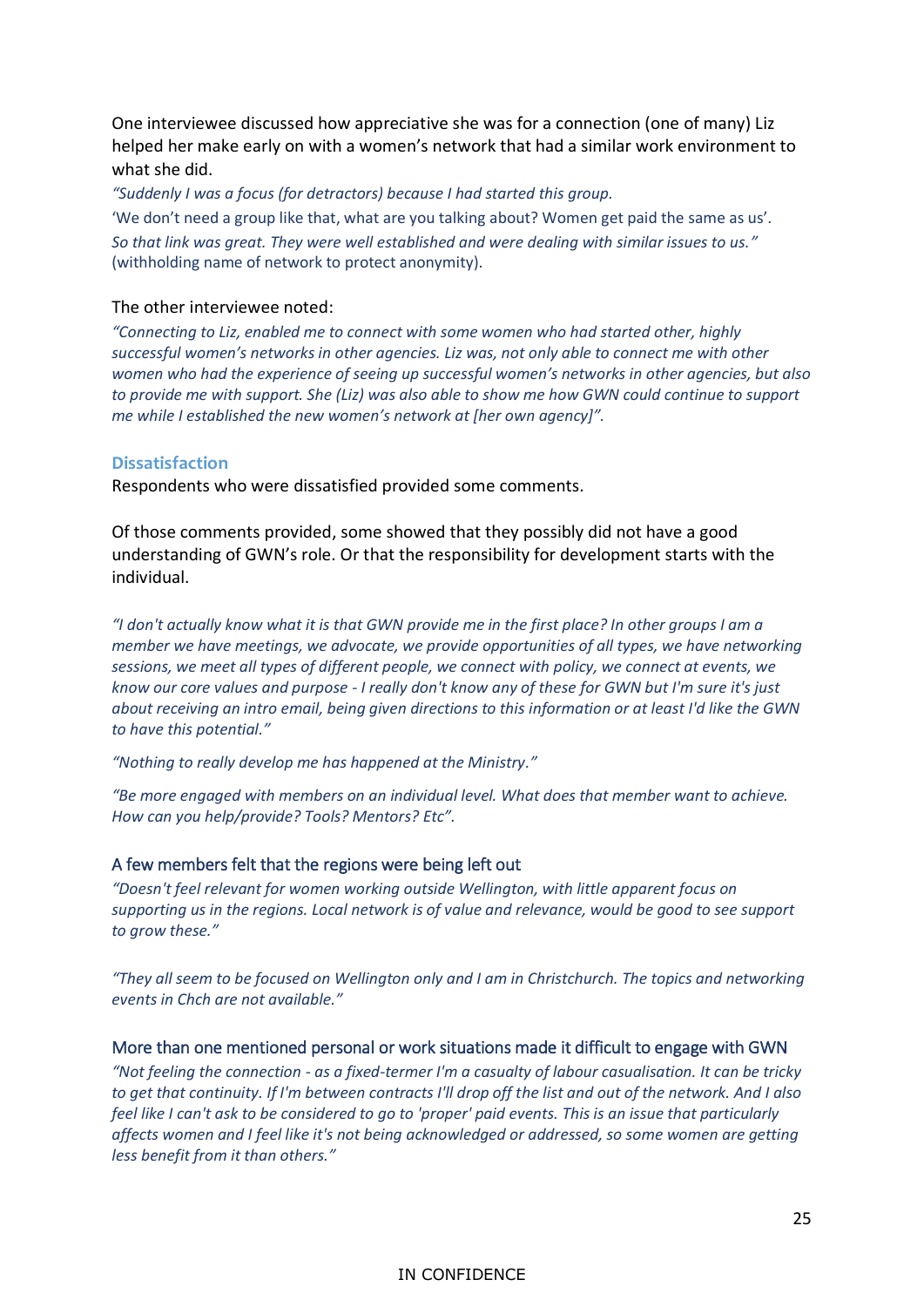*"I feel bad about my responses being so neutral. I'm working 0.8 as a team leader alongside a young daughter and an elderly mother and I feel under a lot of pressure with meeting my core work commitments. I would like to spend more time attending events, reading the newsletter, following up on resources and making connections with others but it feels like a bridge too far for me in terms of having the time and emotional space to do this."*

*"I find the times that events are scheduled for challenging. They are consistently at similar times on certain days of the week when I have family commitments. I realise that space and people's time is often given for the events, but this is the only reason I have not attended an event."*

*"I think the GWN is really valuable. There are barriers to getting more involved - lack of visible support within [agency name] by senior women based in Auckland, prioritising attending events given workload and Auckland travel times."*

#### More diversity required

*"Encouraging more diverse women to be part of the network."*

*"I hope that with the shift to a steering committee and the purported more diverse leadership selection that there will be a more diverse sociocultural environment and wider set of offerings to the diverse women in your network. I am not sure if you have explicitly stated anywhere - but it would also be great to see the GWN be a front running re: gender and explicitly state that we are open to Trans women and minority genders."*

*"I'd love to see diversity and inclusion being a big priority to the approach, events, speakers, topics, etc., to appeal to a wide audience of women in the public sector. That is what will be the difference between whether a lot of women will come and stay and the ability to grow the membership to reflect our staff."*

*"It would be helpful for AGWN to organise events around Tamaki Makaurau instead of focussed on Central - this would attract diversity!"*

*"Yes, you should encourage more women in the public sector that are Pacific to join. Maori have a good women's network but Pacific seem to be drawn to their own and sometimes, those are barriers too. People in Contact Centres need to have access to GWN but you will find that they don't. You have to be a Manager or someone high up (see DIA, Corrections and IRD - Pacific people) this is what they have told us."*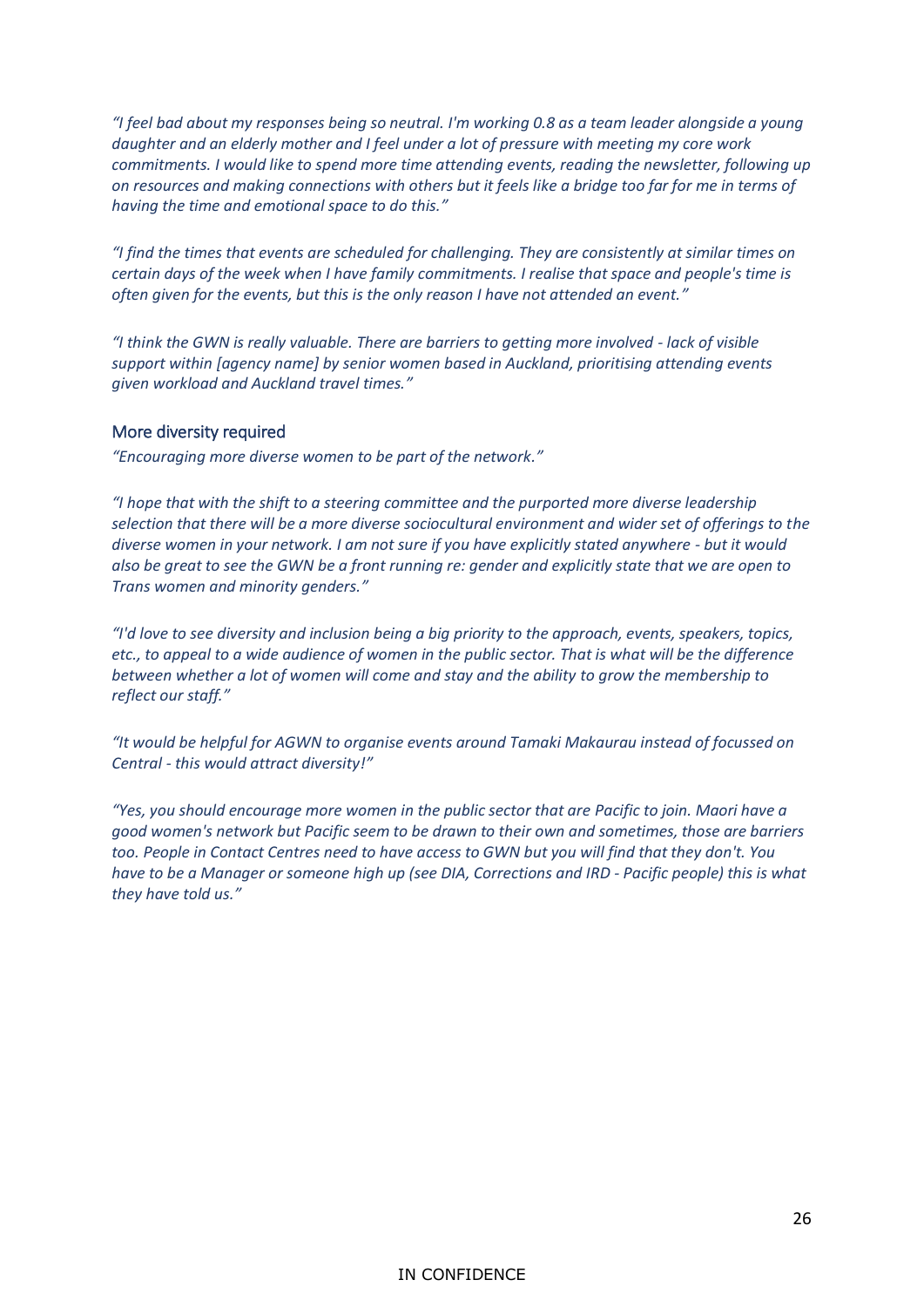### <span id="page-27-0"></span>**Positive stories from members of GWN**

As well as hearing about the things that GWN can do to improve, an open-ended question (question number 16) asked members to tell us about any positive stories about their experiences where they felt GWN had helped them, either directly or indirectly to achieve their potential. Some examples of the sort of help that could have been included were provided. .

Two hundred and twenty four of the 381 respondents (59%) chose to tell us about how GWN had helped connect them and achieve their potential. There was an overwhelming wealth of favourable comments, and only consideration for the length of the report has prevented many of them being included. Of respondents who wanted to tell us about their positive experiences, many mentioned more than one category in their answers. The table below shows the top five categories mentioned as a proportion of those 224 responses.

| GWN's top 5 positive impacts                   | Proportion of respondents |
|------------------------------------------------|---------------------------|
| Empowered or Inspired me                       | 25%                       |
| Improved my confidence                         | 23%                       |
| Informed me about things in the public sector  | 18%                       |
| Connected me / Networking                      | 17%                       |
| Motivated me to apply for new role/ secondment | 13%                       |

#### **Empowered or inspired me to aim higher or go further**

This was mentioned most frequently (by 25% of the 224 people who answered this question). Many of the respondents also wanted to tell us specifically how they were inspired or empowered:

*"It continually makes me feel a part of something big, and powerful as women supporting women. That in itself makes me feel empowered on a daily basis".* 

*"Inspired me hearing from other strong women to keep pushing forward. And gave me helpful tips on handling management situation".*

*"Empowered me to make career goals and (gave me a) voice within my very male dominated industry. Connection with other women within government was invaluable".*

*"The main inspiration I experienced was through attending the Women in Public Sector Summit in Wellington. It helped me to network with other women in the sector and share ideas about our perception and experiences in government. The speakers were inspirational and a group of us that attended the summit provided a presentation at the next staff meeting at our Ministry to share what we learned. Personally I made a few changes to the way I operated after the summit. I created a "victor bravo" folder in my email inbox to record positive feedback I received, I asked for leadership training and opportunities at work after fully appreciating that I need to be more strategic about my career direction, and I joined government networking groups to learn from other leaders".*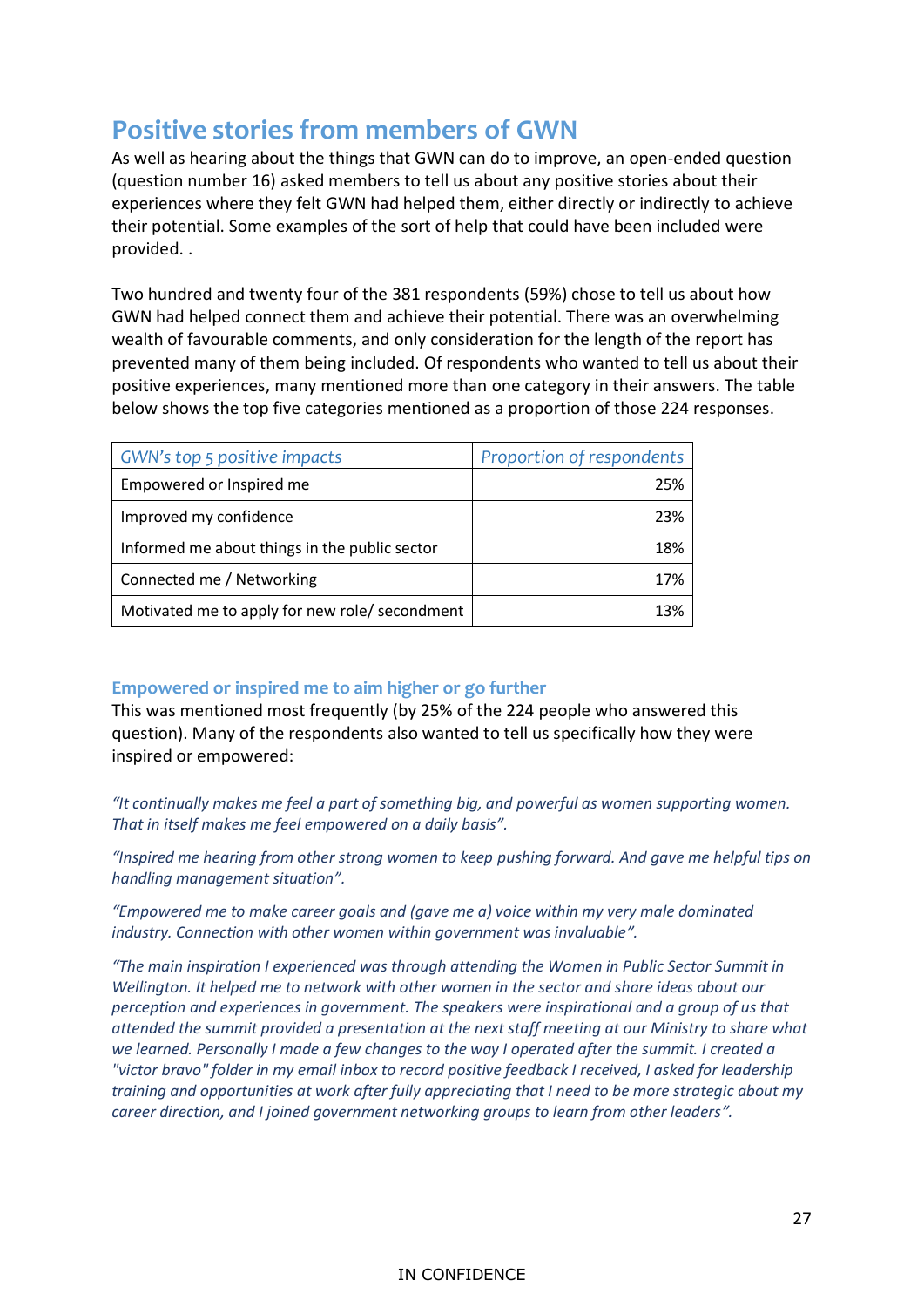#### **Improved my confidence**

This category was mentioned 23% of the time by the 224 respondents to this question. Examples included:

*"Improved my confidence heaps, helped me see my worth, see the knowledge and experience I do have".*

*"Attending events has given me confidence in my own abilities and the work that I do".*

#### **Informed me about things happening in the public sector**

Eighteen percent of the respondents felt that GWN kept them up to date with information about what was happening in the public sector. Respondents also mentioned that without GWN they wouldn't have been as aware of things that were of interest to them.

*"GWN news is great - it helps provide me with a view about the sector outside my own organisation - Looking forward to attending more events as they occur".*

*"It is really interesting to hear about the new initiatives and triumphs of women in my government".*

*"Given me opportunities to MC events, being on a committee, find out about things happening that I wouldn't otherwise know about…"*

#### **Connected me with someone relevant to my current role / networking**

Being able to meet and connect with new people was also a key value people mentioned. Seventeen percent of respondents talked positively about their new connections.

*"I feel connected to a wider network so I don't feel alone with the issues of pay equity, discrimination etc. I feel like there are resources I can use that make sense. I like the tone of the GWN its not telling its sharing and supportive. I am a determined leader but I feel very frustrated about the lack of acknowledgement about issues for women- the GWN makes me feel more optimistic".*

*"As well as the events being informative and inspiring themselves, one thing I also get out of them is the opportunity to practice networking. This doesn't come naturally to me and I find at industry events there is a feeling of "oh you are the regulator". Having the opportunity to practice in a more supportive environment has really helped me develop in this area".*

#### Value in connections far reaching

Real results from GWN initiatives can be seen in feedback from members. The next three quotes show, specifically, the flow on effect something like a connection can build for people:

*"I have had the pleasure of meeting a few Māori wāhine through GWN - we have very few Māori public servants in the Government sector, and even fewer Māori wāhine in leadership positions. So, it's fantastic to be exposed to those wāhine who are part of GWN- because it gives me the motivation to keep pushing through."*

*"Connected me with someone working in an area similar to the one I'd like to one day work in. This person was open to meeting up for a coffee to chat about careers and even connected me to someone in another part of the country who is working in the exact line of work I'm interested in. Was really lovely and wonderful to talk to someone who's doing a similar journey and cares about the same causes".*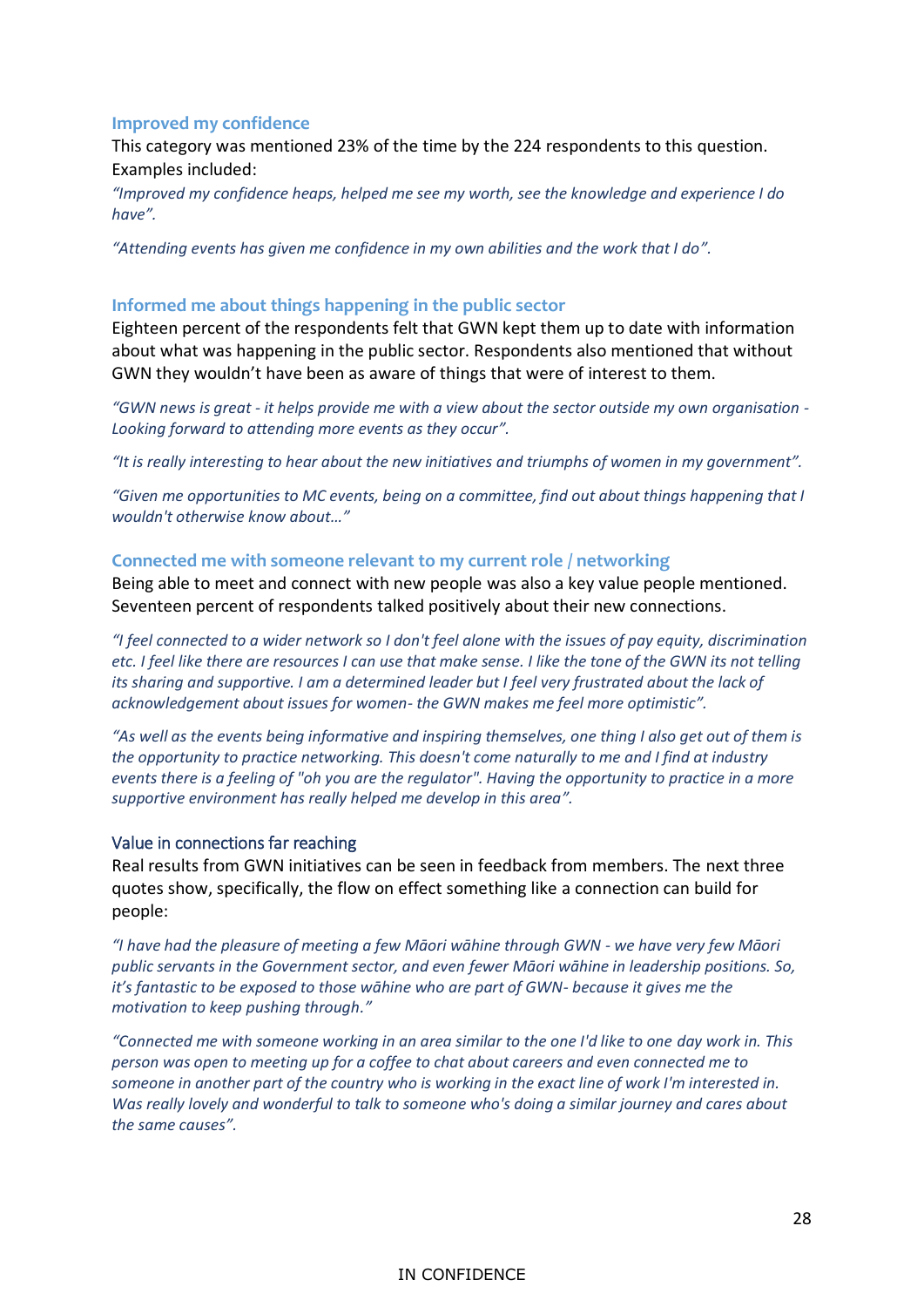*"Networking with incredible women across the public sector, connect with amazingly talented women who would otherwise be super intimidating to approach, given me great perspective and challenged me to think about my brand and work on it. Given me the confidence to be a woman in my workplace and to ask key women to mentor me, it's help me realise me my self-worth in the context of work/career progression."*

#### **Motivated me to apply for new role or a secondment**

Around 13% of the respondents who provided answers to this question said that GWN had motivated them to apply for a new role, or a secondment.

*"Motivated me to get out there and network more with people especially women and as a consequence I have a new better job with an awesome team / manager / organisation".*

*"Motivated me to apply for a new role and to start a women's network with my agency".* 

*"After seeing some of the amazing things other Women in GWN were doing it made me want to step up and take opportunities. I have successfully accepted a secondment in my new Ministry".* 

*"It helped me to take a big step up to a people leader/programme manager role when my resident imposter syndrome voice was telling me I needed more experience before I should try. I ignored it and went for it (successfully) anyway".* 

#### **Improved my awareness of career pathways**

Around 10% of the respondents who provided answers to this question said that GWN had improved their awareness of career pathways.

*"I really value hearing people's stories, it helps me to see that anyone from any background can achieve their goals. I have learned new skills that I can apply to my work and some lessons that can also be applied in life outside of work".*

*"……it's help me realise my self-worth in the context of work/career progression".* 

*"Empowered me to make career goals and gave me a voice within my very male dominated industry. Connection with other women within government was invaluable".* 

#### <span id="page-29-0"></span>Further positive outcomes

#### Many other positive outcomes were mentioned in the responses, including:

- Helped me develop new skills relevant to my role or my career goals
- Secured a promotion/ helped negotiate a pay rise
- Given me confidence to speak up or challenge inappropriate behaviours or comments
- Motivated me to set up own women's network/support your women's network
- Exposed to new thinking/ learnt new skills
- Gave me information to help develop others
- Being part of something / sense of community
- Pass skills on to family / use for life outside work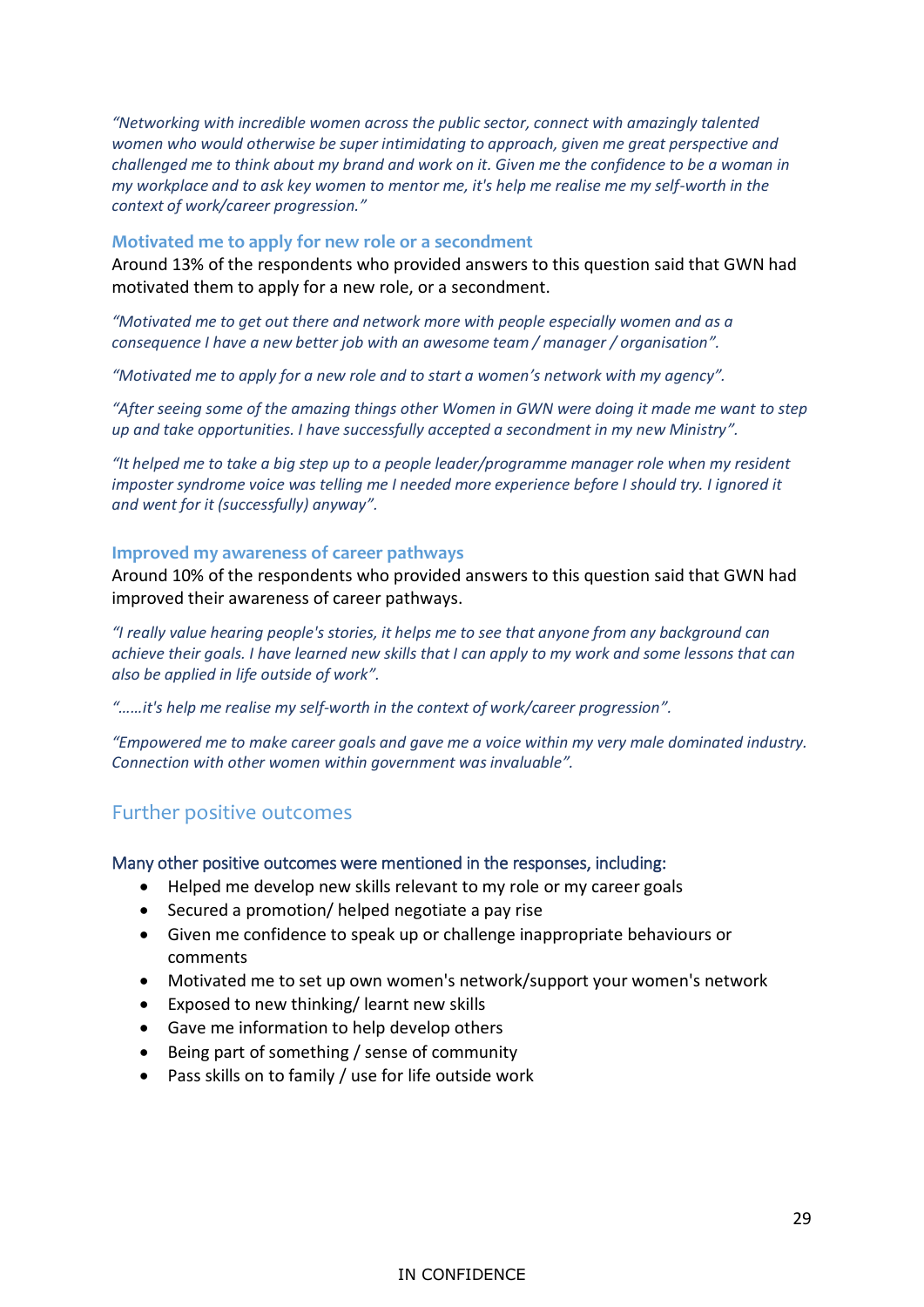#### <span id="page-30-0"></span>Other comments provided

There were a small number of members who said they were too new to have gained anything from their membership (11 of the 225 respondents mentioned this).

Only seven respondents made less positive comments. Two examples are:

*"I don't think it's done any of these things for me. I think what I've heard/seen has just supported what I already knew. I would like to see the motivation of this group go further into what women are achieving, rather than what's holding us back".* 

*"There were no times that the membership helped me in my professional life or career aspirations".*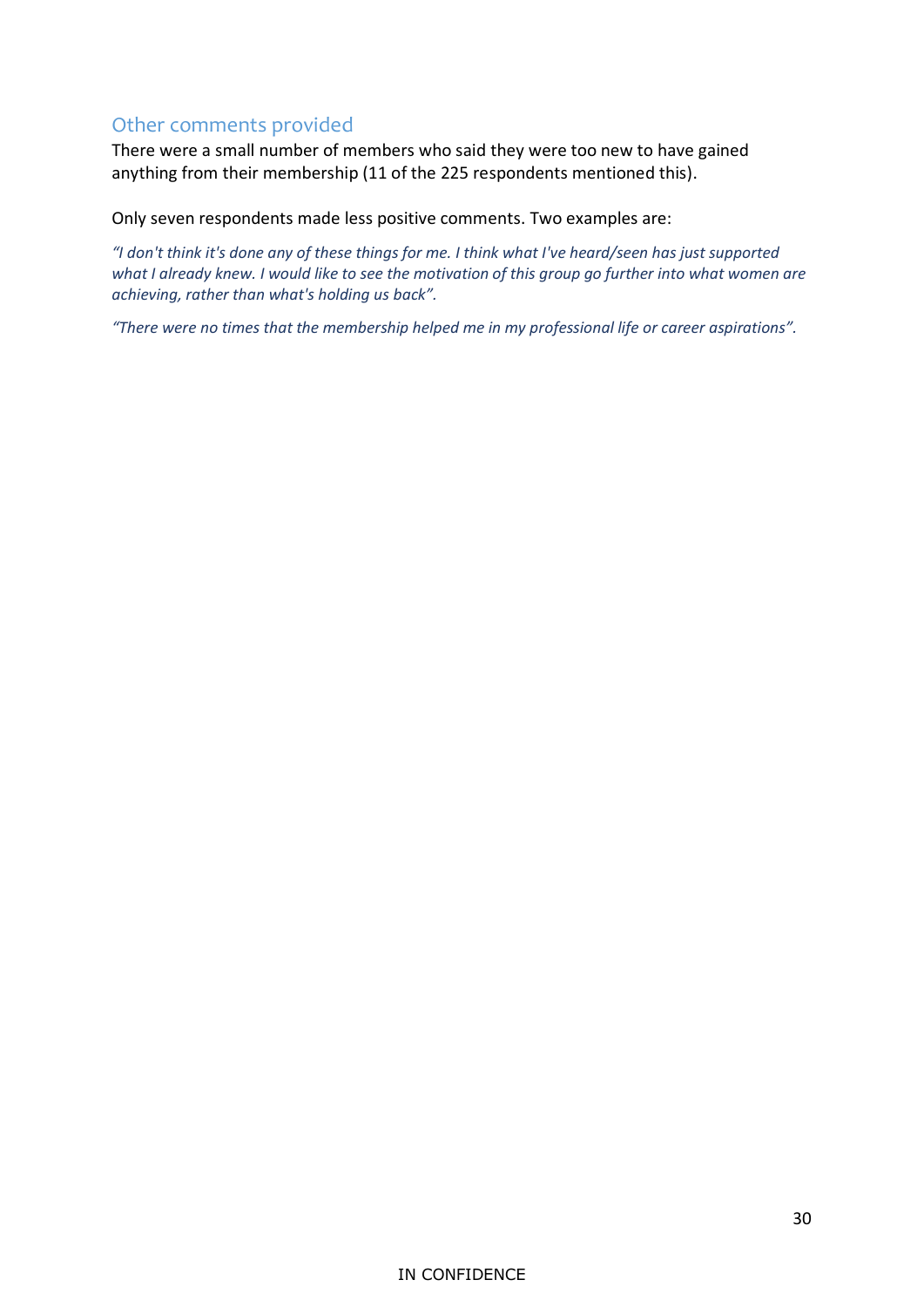### <span id="page-31-0"></span>**Extra feedback about GWN**

The final question in the survey gave respondents a chance to say anything about GWN and 141 people responses were received. The responses have been grouped below.

#### <span id="page-31-1"></span>More resource and clear messaging needed

For GWN to have a greater impact, it needs more resource and very clear messaging. One of the in-depth interviewees summed this up nicely:

*"What I really want to get across is GWN as it is right now is amazing. What they do with the small amount of resource they have is really valuable and really incredible and adds a lot of value to what I do. But there is potential for so much more and I think if they were resourced well and had good funding, they could make an even more significant difference to not only women but society in creating more equality and equity. I would love to see that happen."*

#### Another member had this to say:

*"If GWN had more money and resource, they could make a really lasting and significant difference…… A meaningful, and sustainable difference."* 

#### <span id="page-31-2"></span>Role of GWN not necessarily well understood by all members

While it is clear that the majority of the people who responded to the survey feel that they have indeed derived value from their membership with GWN, there is room for the clarification of GWN's role and targets.

Clear messaging, drawing attention to GWN's goals, and possibly outlining what GWN doesn't do, would also help those involved (or who want to be) understand what GWN is in a position to provide and what it is not.

*"I think I might have attended a GWN event but don't know for sure. This might be interesting feedback..?"*

*"I first need to learn more about this organisation as I just learned about you. Perhaps more visibility for people like me, from another countries not accustomed with all the agencies in NZ."*

*"I believe there's a place for the women's network, to be honest when I'm going through issues at work, they are not a network that pops to mind first. I think the women's network needs to be out there and as a women in Government, the network should be one of the organisations I should think of first if I need support, guidance, motivation etc. but sadly it's not."*

*"So far, I am glad the GWN network exists. Because it is important for there to be a place for any marginalised group to meet (and unfortunately - that's still us) However - as of yet I have not been developed by the GWN."*

*"Be more engaged with members on an individual level. What does that member want to achieve. How can you help/provide? Tools? Mentors? etc".*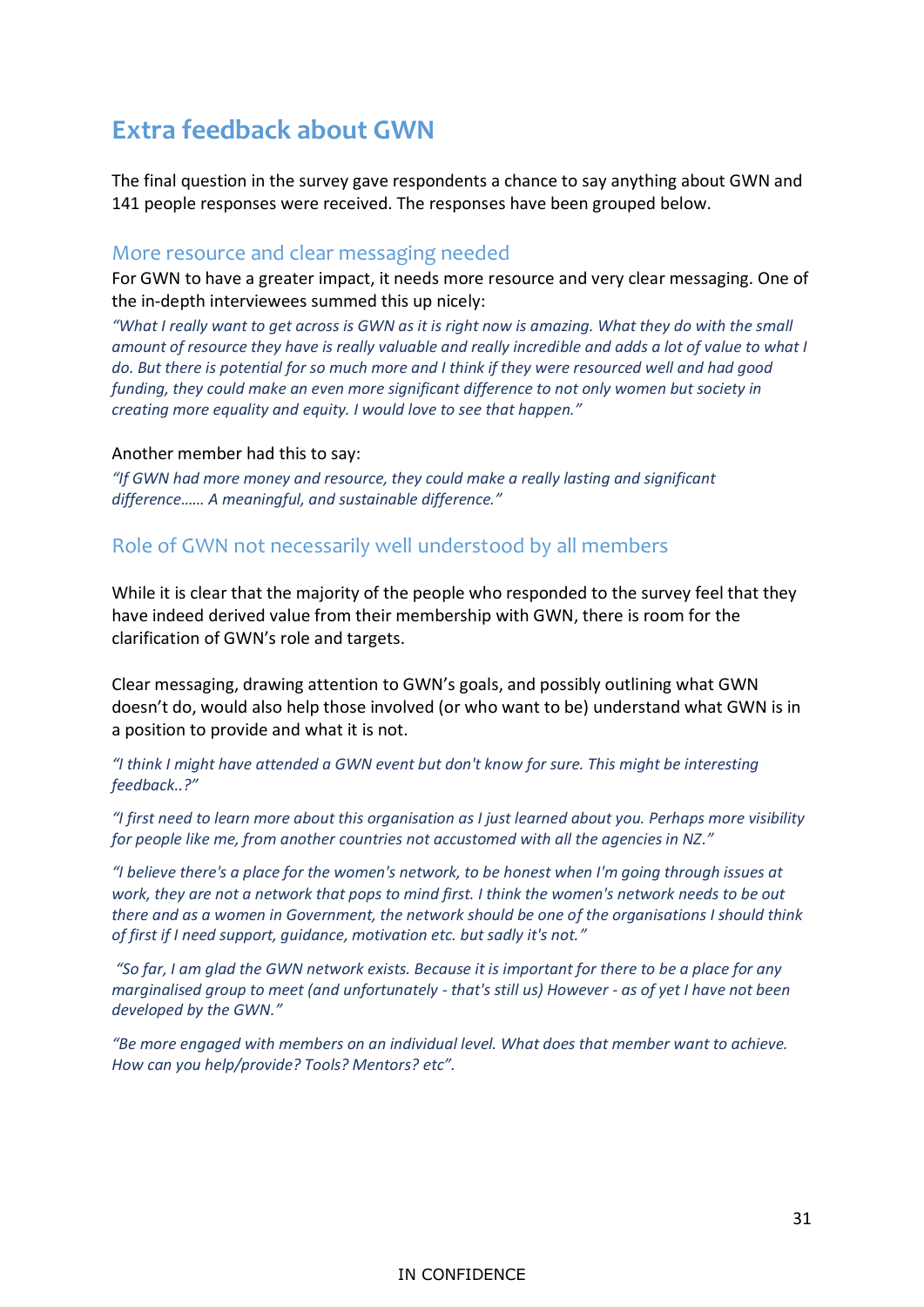*"I don't actually know what it is that GWN provide me in the first place? In other groups I am a member we have meetings, we advocate, we provide opportunities of all types, we have networking sessions, we meet all types of different people, we connect with policy, we connect at events, we know our core values and purpose - I really don't know any of these for GWN but I'm sure it's just about receiving an intro email, being given directions to this information or at least I'd like the GWN to have this potential".*

*"…I am also a newish member of GWN so have yet to make some established networks within GWN and have only attended 3 events since joining. I will say I think you should advertise wider as I have been in the public service sector for 8 years and hadn't really been aware of GWN and what you do and can offer until recently."*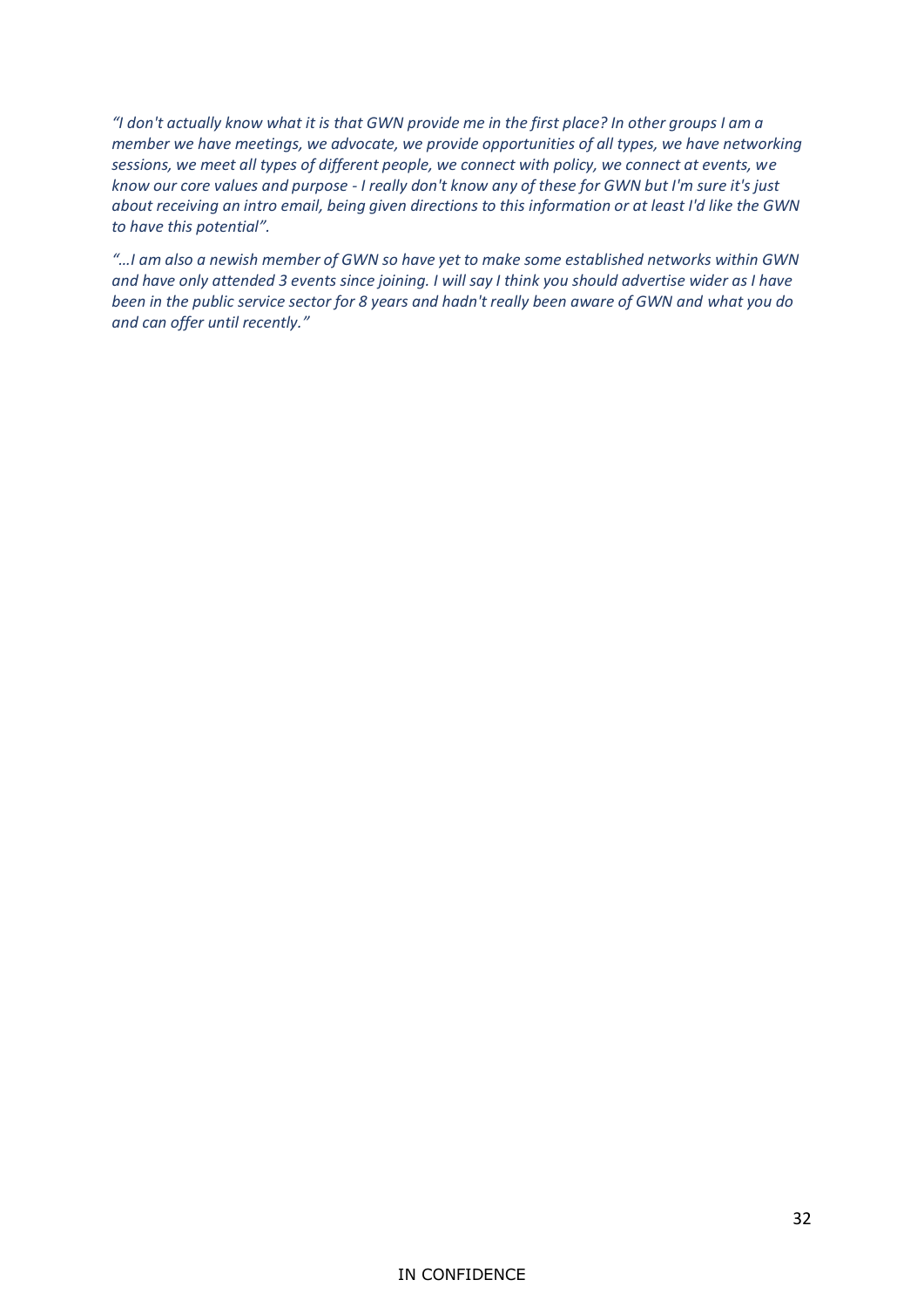#### <span id="page-33-0"></span>Where GWN has been involved the value is evident

Something that is evident throughout the survey results and was specifically referred to by the two women in the in-depth interviews, is the significant impact GWN is having on members who want to start their own women's network, and the people working with them. Liz Chin was specifically mentioned time and time again in stories of support, encouragement and connections made.

*"I reached out to GWN and Liz didn't hesitate in coming to speak to our women, and we had just started and she just threw in some amazing ideas and said 'look, I will link you up with people in your industry', or 'I know of another agency that has gone through a similar thing to you, and they now have an established women's group, they can help you', 'Have you thought about this this and this?'. So she just sat down with the women and suddenly, we had this support. It was amazing! We had people that could understand where we were coming from that, could resonate with what we thought was the norm (when you experience it every day)".*

*"Connecting with Liz, enabled me to connect with some women who have started other, highly successful women's networks in other agencies. Liz was, not only able to connect me with other women who had the experience of setting up successful women's networks in other agencies, but also to provide me, initially with support. She showed me how GWN could continue to support me while I established the new women's network (for her agency)."* 

*"GWN has been a continuing support. Meeting up with me, coffee meetings. Just recently I got given good advice on a strategy paper I was working on for my network. Liz talked through advice on strategy and approach of an away day I had with my network's organising committee. She (Liz) has been amazing in terms of being there for good advice."*

*"The GWN has done very well under Liz Chin's leadership and hard work. She even found time to mentor our network during her Christmas break, and has been very generous with resources and ideas. We always look forward to her meetings and events."*

*"Keep up the great work you do in connecting and strengthening us....."*

*"Awesome to have the South Island based GWN, gives us an ability to offer more activities to our staff."*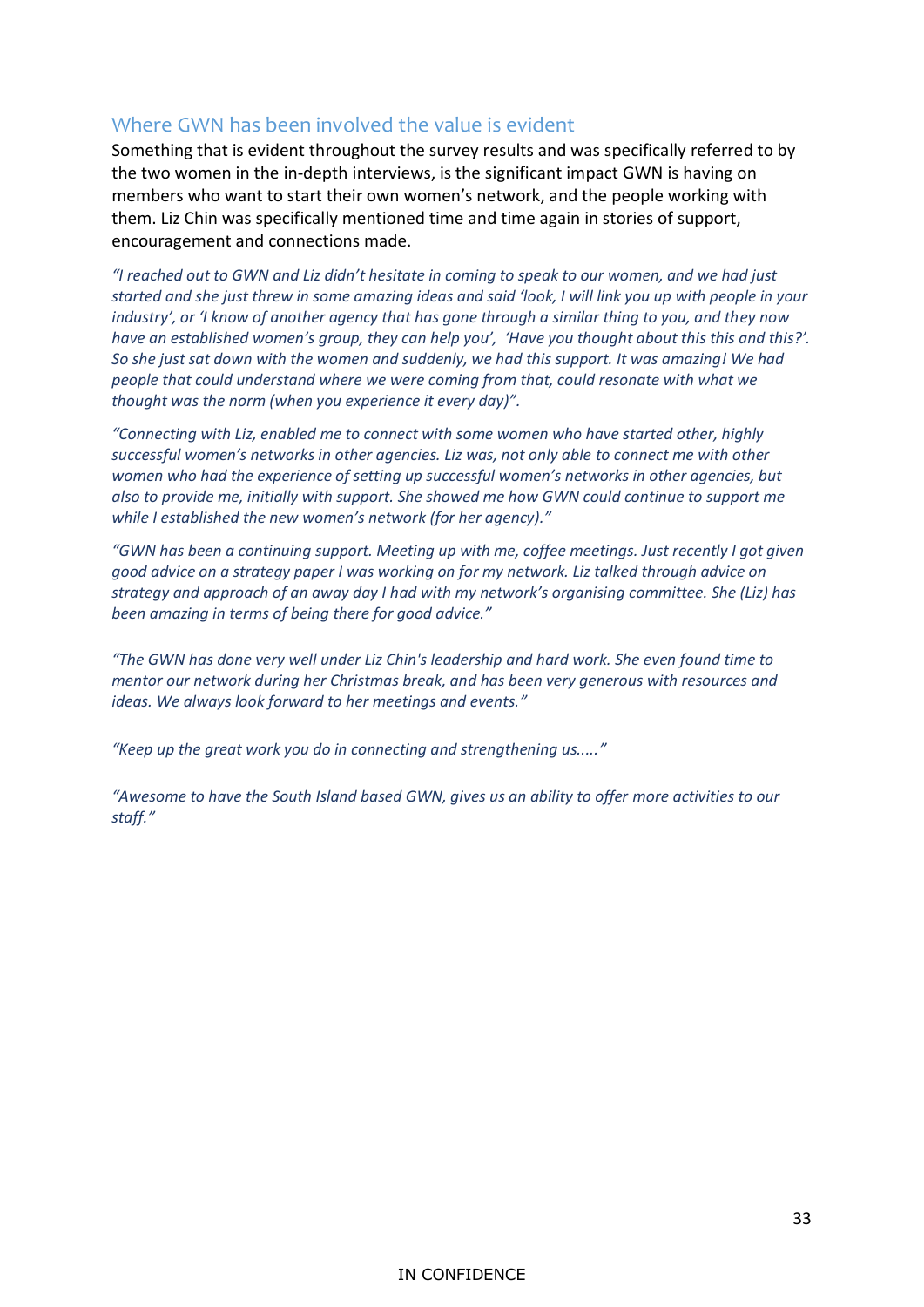#### <span id="page-34-0"></span>Potential for more impact with more resource

Respondents used the final open-ended question to make a number of appreciative and thankful comments. Of the 141 people who responded to this question 72 of them just wanted to let us know what an important initiative GWN was and what a great job the team were doing.

Others provided some constructive criticism and had ideas for GWN to branch out, strengthen its brand and grow.

*"Would be good to have a champion in every organisation to grow membership. Like the PSA."*

*"This network needs to be recognised by central government or the ministerial to gain positive traction".* 

*"I think the Government Women's Network is an excellent initiative - however it relies heavily on women doing unpaid work in addition to their paid roles and while this is laudable it should receive more support to lessen that burden."*

*"I think it is a good initiative. I would like to be more involved but I find it hard to get the time. Our group tried to get a women's mentoring scheme happening but by all accounts it has fallen over due to time constraints on most people. A great idea I would have liked to get more out of."*

*"I think this is a really important initiative for women in the public service. I think there is huge scope of the public sector to be a leader in inclusion and diversity because of the huge benefits to society when people feel included and we are making the most of the skills, talents and diverse thinking that comes from a diverse workforce. Sadly there are still many issues and barriers for women so it is important that we have these networks. One thing that would be great to consider for the future is how we can use our network to support others rather than it only being about individual career success and progression. Overall though, GWN is much needed in the public sector."*

*"I think there is an opportunity to lift the profile of the network and get more people involved. I think this can be done by working with existing practice groups and network groups to advertise the existence of the GWN and share resources and presentations with the GWN members."*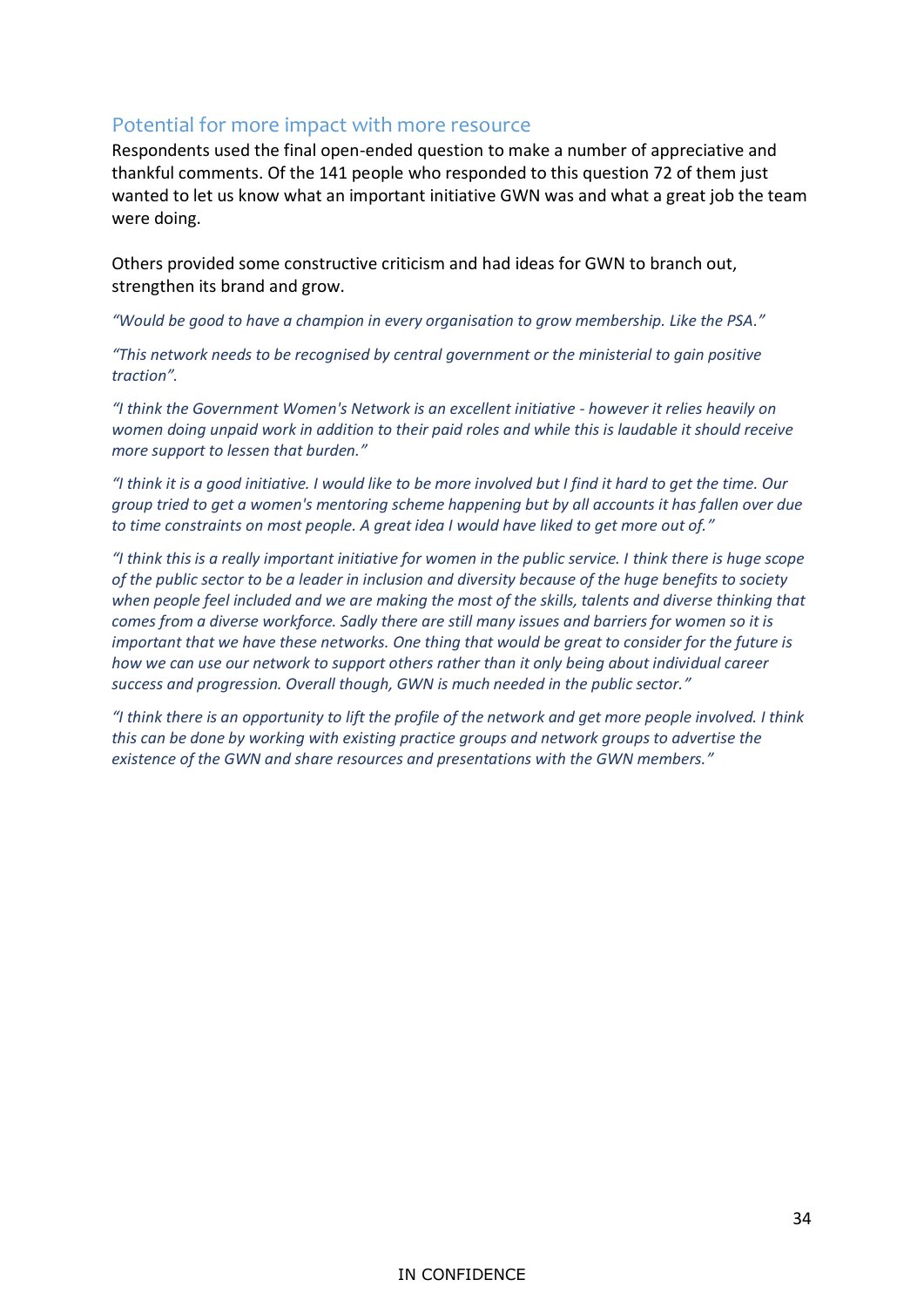## <span id="page-35-0"></span>Appendix A - Questionnaire and other Survey Documents

### <span id="page-35-1"></span>**GWN Information needs**

#### **Overall objective**

To understand if women who are on the GWN mailing list, (and therefore considered to be 'a member of GWN') have derived value from their membership with GWN.

| Item           | Information need    | Definitions             | <b>Output Categories</b> | What the data    |
|----------------|---------------------|-------------------------|--------------------------|------------------|
| number         |                     |                         |                          | will be used for |
| Demographics   |                     |                         |                          |                  |
| $\mathbf{1}$   | Ministry, Agency or | List of Govt agencies   | Breakdown by each        | Will show type   |
|                | Department worked   | (make sure we have      | agency.                  | of participation |
|                | for                 | them $all$ ) + 'other   |                          | and              |
|                |                     | please state'           |                          | membership       |
|                |                     |                         |                          | across           |
|                |                     |                         |                          | agencies. Will   |
|                |                     |                         |                          | also help (if    |
|                |                     |                         |                          | survey is        |
|                |                     |                         |                          | repeated in 12   |
|                |                     |                         |                          | month's time)    |
|                |                     |                         |                          | to show trends   |
|                |                     |                         |                          | in               |
|                |                     |                         |                          | membership.      |
| $\overline{2}$ | Type of role held   | Role in current job.    | Exec/CXO                 | Does level of    |
|                | (seniority and      | Irrespective of time in | Senior manager           | role influence   |
|                | responsibility)     | workforce.              | (manages managers)       | the value        |
|                |                     |                         | Manager (manages         | gained by        |
|                |                     |                         | team leads)              | women in         |
|                |                     |                         | Team leader              | GWN? Are         |
|                |                     |                         | (manages staff)          | there            |
|                |                     |                         | Individual (a            | differences in   |
|                |                     |                         | contributor)             | value gained at  |
|                |                     |                         |                          | different levels |
|                |                     |                         |                          | of a GWN         |
|                |                     |                         |                          | members role     |
|                |                     |                         |                          | at work?         |
| $\overline{3}$ | Geographic Location | Define 'Regional' as    | Auckland                 | Provide insight  |
|                |                     | anywhere outside the    | Wellington               | into types of    |
|                |                     | main three centres      | Christchurch             | value women      |
|                |                     |                         | 'Regional' - all         | receive in       |
|                |                     |                         | 'other please state'     | different        |
|                |                     |                         |                          | locations.       |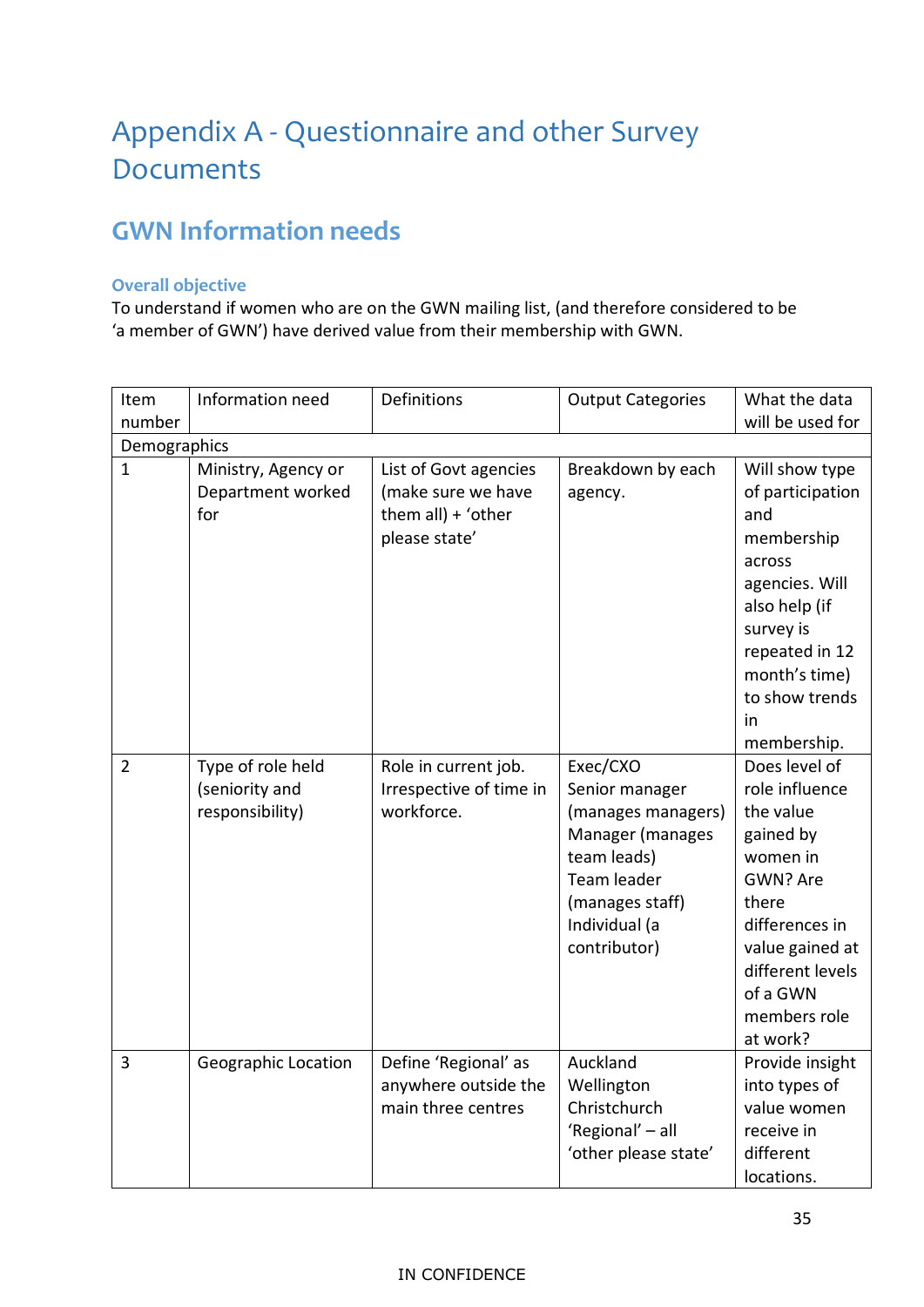|                |                          |                                                                                                                                                                                            | will be coded to<br>'Regional' category                                                                                                                                                                              | Possible<br>differences<br>between the<br>main cities and                                                                                                                                                                                                                               |
|----------------|--------------------------|--------------------------------------------------------------------------------------------------------------------------------------------------------------------------------------------|----------------------------------------------------------------------------------------------------------------------------------------------------------------------------------------------------------------------|-----------------------------------------------------------------------------------------------------------------------------------------------------------------------------------------------------------------------------------------------------------------------------------------|
| $\overline{4}$ | Ethnic Group(s)          | NZ Census categories                                                                                                                                                                       | New Zealand<br>$\bullet$<br>European<br>Maori<br>$\bullet$<br>Samoan<br>Cook Island<br>Maori<br>Tongan<br>Niuean<br>Chinese<br>Indian<br>$\bullet$<br>Other, e.g.<br>Dutch, Japanese,<br>Tokelauan.<br>Please state: | regions.<br>To provide<br>information<br>about the<br>diversity of<br>GWN. If<br>possible some<br>high level<br>difference in<br>value gained<br>may be<br>possible by<br>ethnic group<br>(depending on<br>response rate<br>and number of<br>women in each<br>ethnic group<br>category) |
| 5              | Length of<br>involvement | How long has the<br>respondent been<br>member/involved<br>with GWN?                                                                                                                        | Less than 12<br>$\bullet$<br>months<br>Between 1 and 2<br>$\bullet$<br>years<br>More than 2<br>years                                                                                                                 | Could help<br>provide<br>information of<br>about whether<br>the length of<br>time women<br>are members<br>of GWN<br>influences the<br>value they feel<br>they receive.                                                                                                                  |
| 6              | Type of involvement      | Active (attended<br>event/helped<br>organise/on working<br>group or<br>committee/encourage<br>other women to<br>join/sign up for<br>newsletters)<br>or<br>Passive (receive<br>emails only) | Active<br>Passive                                                                                                                                                                                                    | When<br>combined with<br>geographic<br>location or<br>length of<br>involvement<br>(and various<br>other<br>demographic<br>variables) will<br>provide<br>information<br>about the level                                                                                                  |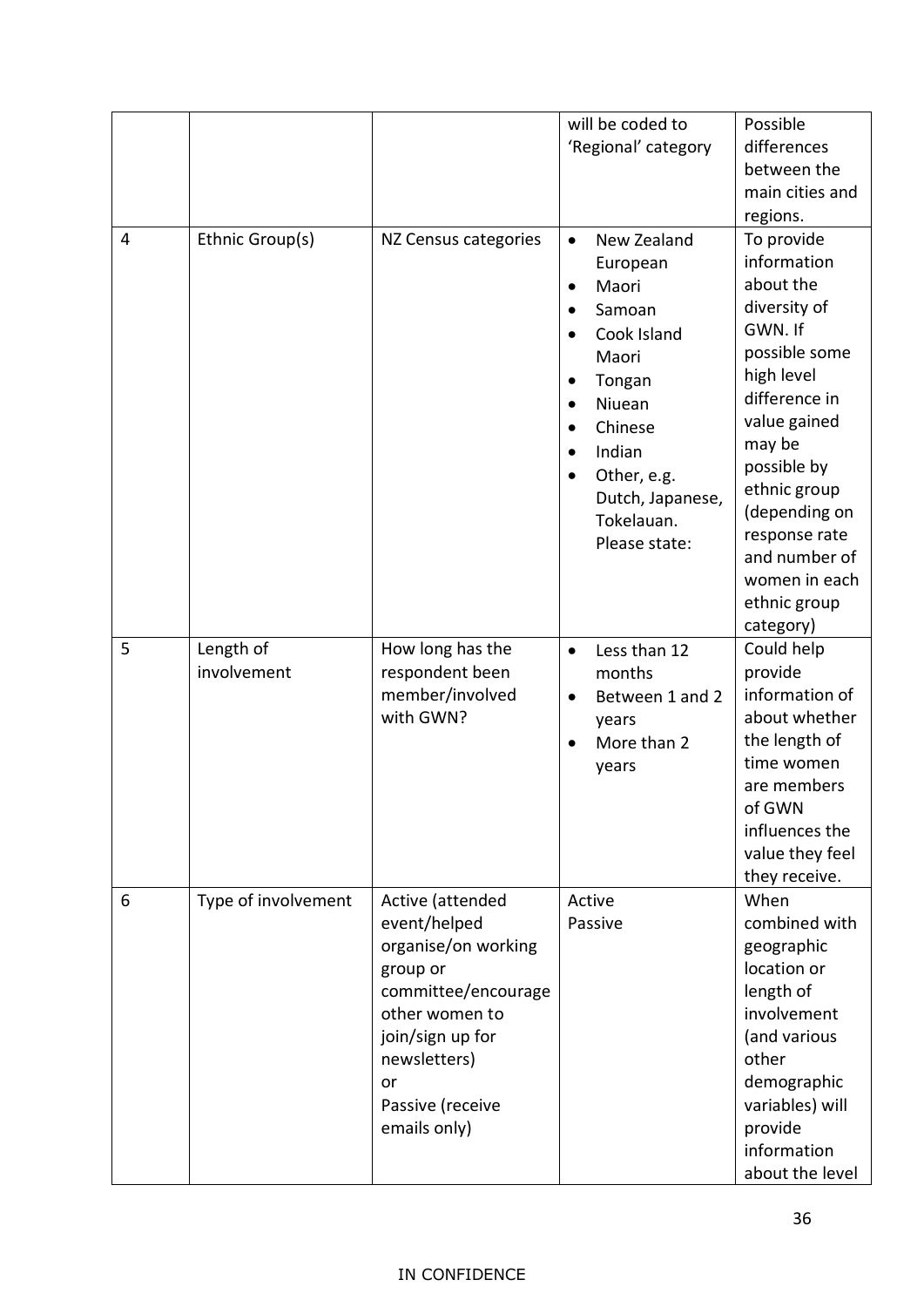| $\overline{7}$ | Satisfaction with<br>various aspects of<br>GWN's work<br>programme                                                                              | Scale 1-5<br>$\blacksquare$<br>Support<br>Professional<br>connection<br>Events<br>Resources<br>Newsletter | 1-very satisfied<br>$2$ – somewhat<br>satisfied<br>$3 - Neutral$<br>4-somewhat<br>dissatisfied<br>5 very dissatisfied<br>Have not<br>used/attended | of involvement<br>within various<br>agencies and<br>locations.<br>Provides<br>feedback for<br><b>GWN on levels</b><br>of satisfaction<br>of members.                                                                                                                                                   |
|----------------|-------------------------------------------------------------------------------------------------------------------------------------------------|-----------------------------------------------------------------------------------------------------------|----------------------------------------------------------------------------------------------------------------------------------------------------|--------------------------------------------------------------------------------------------------------------------------------------------------------------------------------------------------------------------------------------------------------------------------------------------------------|
| 7a             | Specific questions<br>about why<br>dissatisfied with any<br>aspect a respondent<br>answers 4 or 5 to in<br>the scale                            | Open ended.                                                                                               | Open ended<br>question for<br>respondents to give<br>feedback as to why<br>they were<br>dissatisfied.                                              | Specific<br>reasons for<br><b>GWN</b> members<br>not finding<br>value in<br>aspects of<br>programme.<br>May inform<br>changes that<br>could be made<br>to raise value<br>gained for<br>some women.                                                                                                     |
| 8              | Newsletter<br>If received:<br>Do GWN members<br>derive value from the<br>newsletter?<br>Do they read it?<br>Follow links?<br>Look at templates? | Yes/No/DK questions<br>regarding<br>newsletters.                                                          | Count of<br>respondents:<br>Read newsletter<br>following links<br>look at<br>templates<br>forward to<br>$\bullet$<br>friends                       | The newsletter<br>is one of<br>GWN's main<br>ways of<br>communicating<br>to members<br>and pushing<br>traffic to their<br>website. An<br>understanding<br>of how it is<br>being used and<br>its value (or<br>not) to<br>members will<br>be important in<br>communication<br>from GWN in<br>the future. |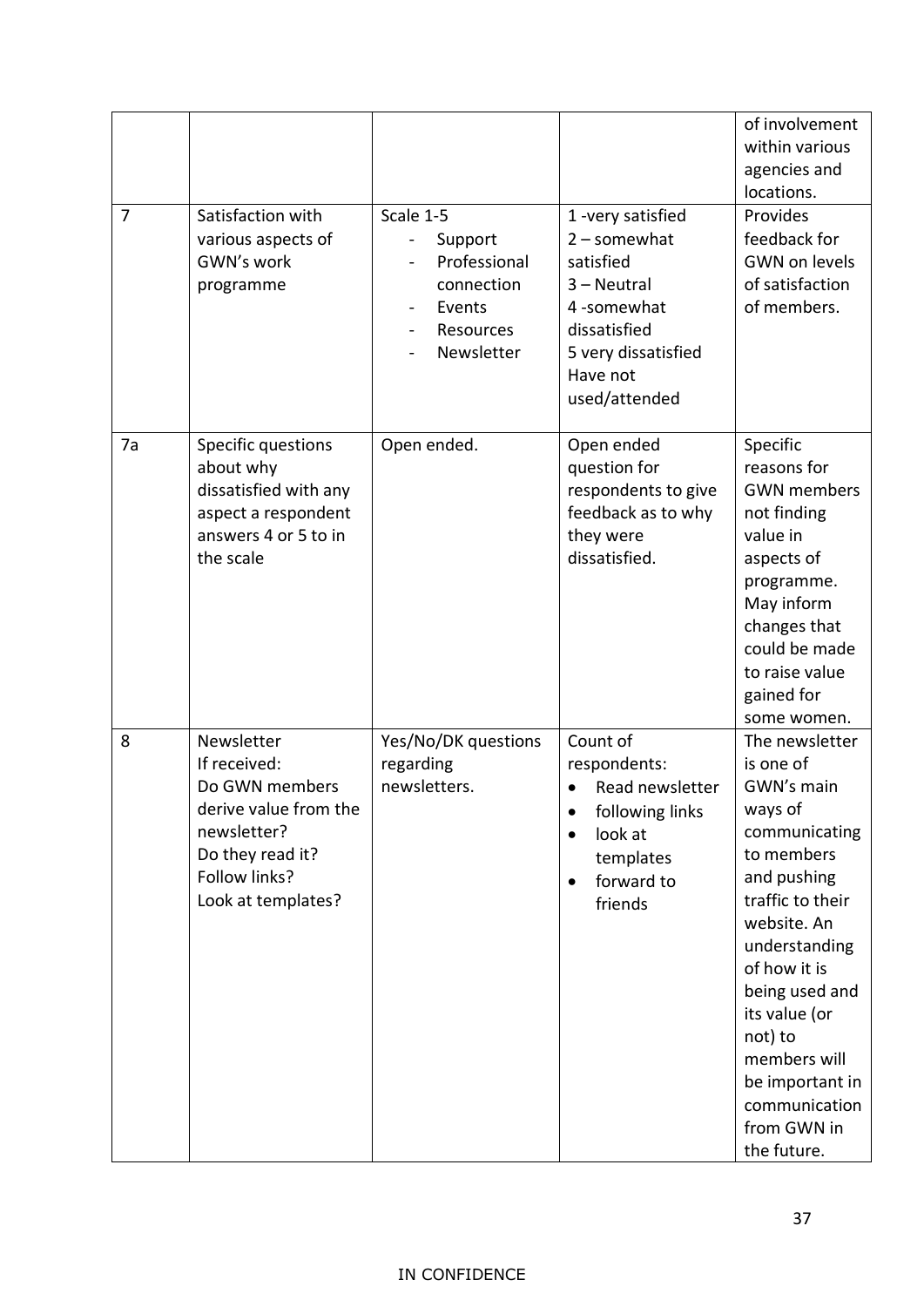| 9               | Did member attend      | Yes/No/DK                       | Count of                                  |               |
|-----------------|------------------------|---------------------------------|-------------------------------------------|---------------|
|                 | Summit?                |                                 | respondents                               |               |
|                 |                        |                                 | attending.                                |               |
| 10              | Did member attend      | Yes/No/DK                       | Count of                                  |               |
|                 | any other events       |                                 | respondents                               |               |
|                 | (GWN or own            |                                 | attending.                                |               |
|                 | woman's network)?      |                                 |                                           |               |
| 10a             | If attended event,     | Yes/No/DK                       | Counts.                                   |               |
|                 | was value gained       |                                 |                                           |               |
|                 | from attendance?       |                                 |                                           |               |
| 10 <sub>b</sub> | If yes, what?          | Open ended question             |                                           | Information   |
|                 |                        | as to what value was            |                                           | about what    |
|                 |                        |                                 |                                           | value GWN     |
|                 |                        | gained from attending<br>event? |                                           | member felt   |
|                 |                        |                                 |                                           |               |
|                 |                        |                                 |                                           | she gained by |
|                 |                        |                                 |                                           | attending     |
|                 |                        |                                 |                                           | event.        |
| 11              | What have women        | Open ended question             |                                           | Richer        |
|                 | done with their        | about women sharing             |                                           | information   |
|                 | learnings/experiences  | their positive stories          |                                           | and examples  |
|                 | at GWN events?         | about their                     |                                           | to put into   |
|                 |                        | experiences. Provide            |                                           | report of     |
|                 |                        | some examples of                |                                           | 'success      |
|                 |                        | positive connections            |                                           | stories' that |
|                 |                        | and ask GWN                     |                                           | will          |
|                 |                        | members to share                |                                           | complement    |
|                 |                        | their experiences.              |                                           | the in-depth  |
|                 |                        |                                 |                                           | interviews.   |
| 12              | How has engagement     |                                 | Inspired to aim<br>1.                     |               |
|                 | with GWN helped        |                                 | higher or go                              |               |
|                 | you either directly or |                                 | further                                   |               |
|                 | indirectly (question   |                                 | Helped to develop<br>2.                   |               |
|                 | from Auckland          |                                 | new skills relevant                       |               |
|                 | questionnaire)         |                                 | to your role or                           |               |
|                 |                        |                                 | your career goals                         |               |
|                 |                        |                                 | 3. Enabled you to<br>practice skills in a |               |
|                 |                        |                                 | safe space                                |               |
|                 |                        |                                 | 4. Motivated to                           |               |
|                 |                        |                                 | apply for a new                           |               |
|                 |                        |                                 | role                                      |               |
|                 |                        |                                 | Succeeded in<br>5.                        |               |
|                 |                        |                                 | applying for a new                        |               |
|                 |                        |                                 | role                                      |               |
|                 |                        |                                 | Secured a<br>6.                           |               |
|                 |                        |                                 | promotion                                 |               |
|                 |                        |                                 | 7. Prompted you to                        |               |
|                 |                        |                                 | negotiate for a pay                       |               |
|                 |                        |                                 | rise                                      |               |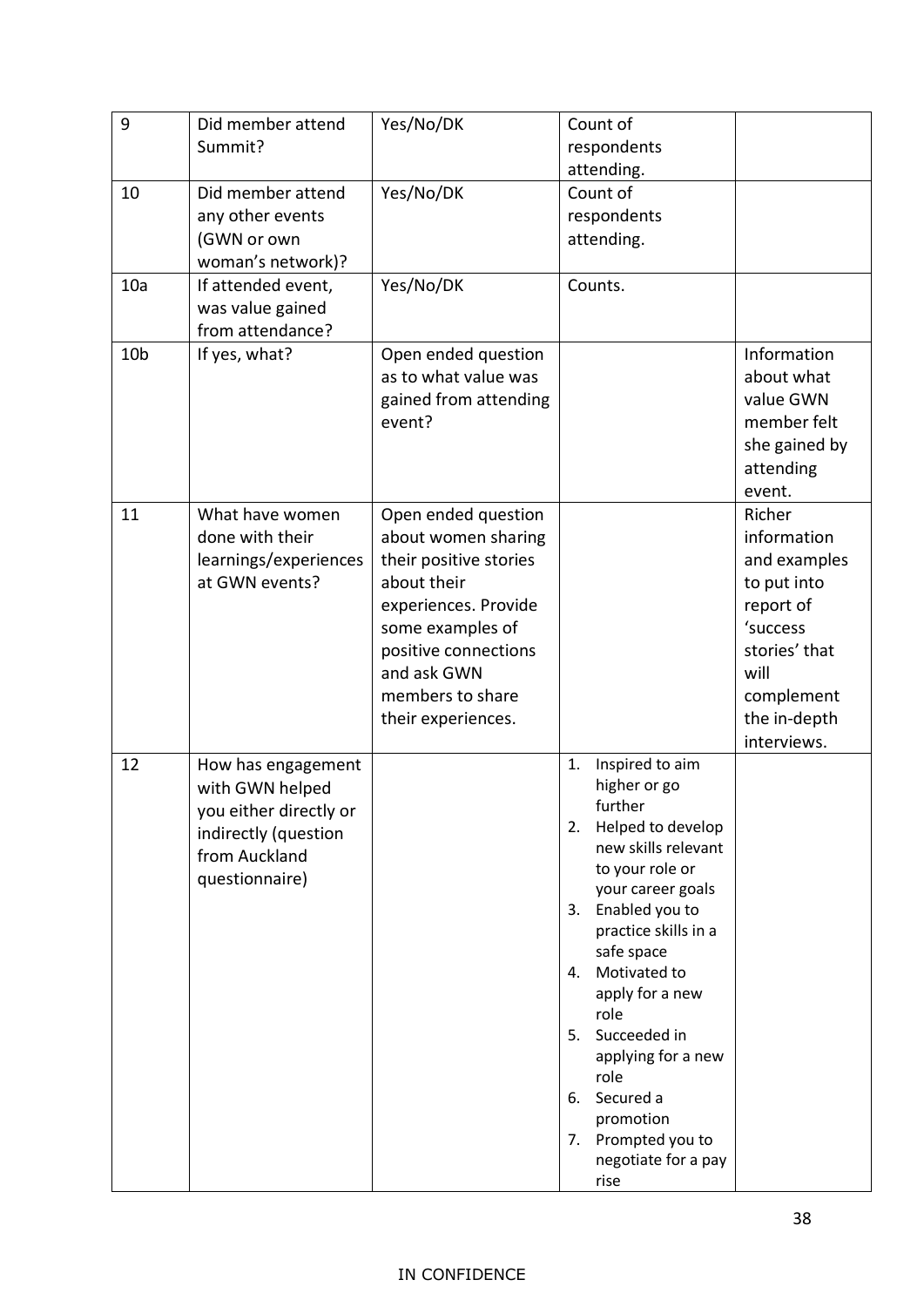|  | 8. Enabled you to<br>negotiate<br>successful for a<br>pay rise<br>Enabled you to<br>9.<br>secure other                                            |  |
|--|---------------------------------------------------------------------------------------------------------------------------------------------------|--|
|  | development<br>opportunties<br>10. Helped you to<br>grow your<br>network<br>11. Connected you<br>with someone<br>relevant to your<br>current role |  |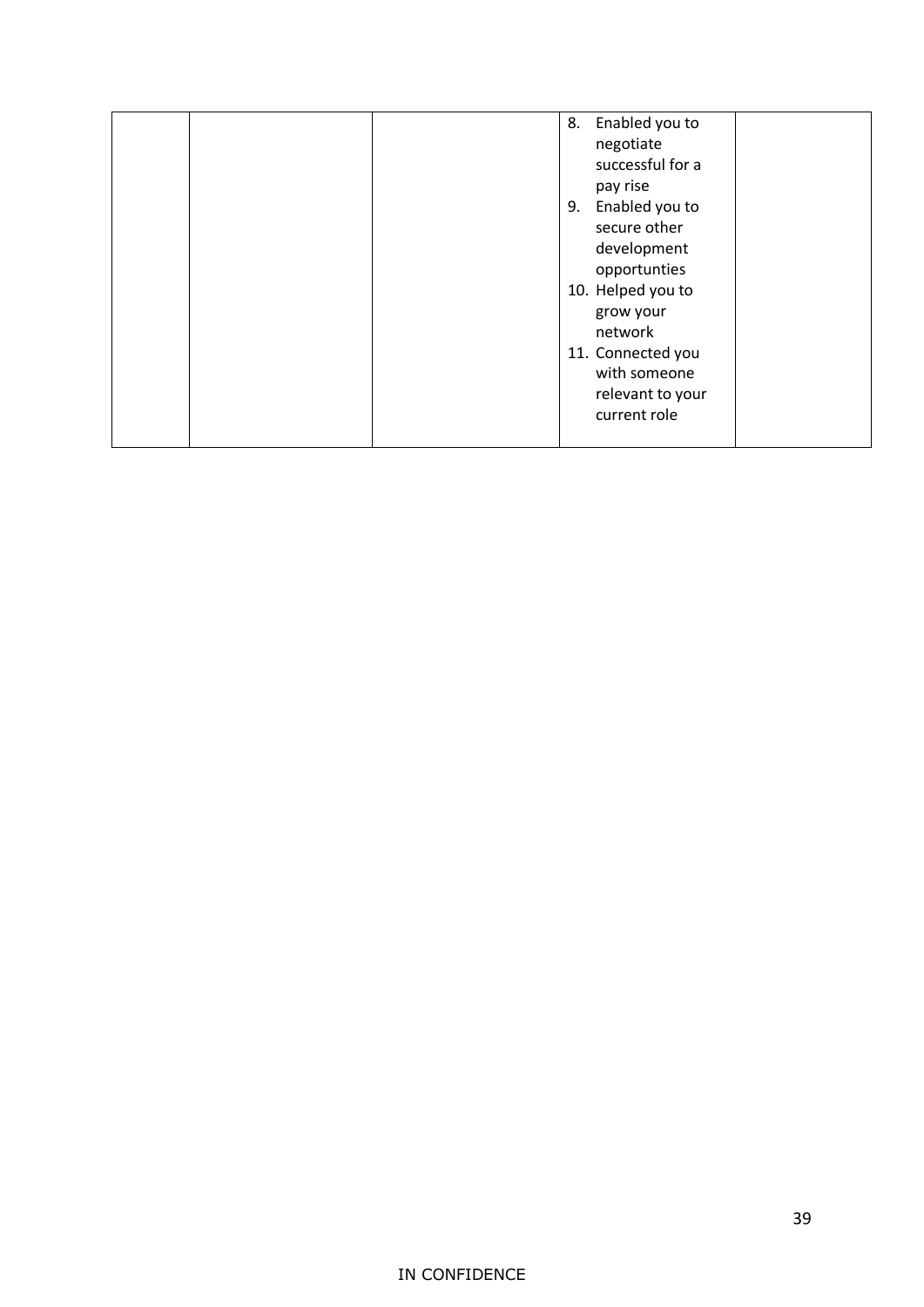### <span id="page-40-0"></span>**Finalised questions for the survey**

*(Email and introduction to questionnaire included at the end of this document).*

#### 1

About how long have you been a member of the Government Women's Network? This includes the Auckland, Southern GWN networks - Te Aka Whines o Tāmaki (AGWN), Te Aka Wāhine o Aotearoa (GWN), Te Aka Wāhine o te Wai Pounamu (SGWN).

- Less than a year
- More than a year, but less than two years
- More than two years

#### 2

The questions in this survey are only asking you about your experiences with the Government Women's Network. Not your own agency network. Please keep this in mind when answering the questions.

Overall, how satisfied are you with the Government Women's Network?

- Very satisfied go to 3
- Somewhat satisfied go to 3
- Neutral go to 3
- Somewhat dissatisfied go to 2a
- Very dissatisfied go to 2a
- Not sure go to 3

#### 2a

We would really like to know what we could do to improve. Can you tell us a little bit about why you are dissatisfied?

#### 3

We also want to know about the professional connections you might have made through the Government Women's Network. This might include meeting people from your agency or other agencies you might not normally have had a chance to connect with.

How satisfied, or dissatisfied do you feel with the professional connections you have made with the help of the Government Women's Network?

- Very satisfied go to 4
- Somewhat satisfied go to 4
- Neutral go to 4
- Somewhat dissatisfied go to 3a
- Very dissatisfied go to 3a
- Haven't made any professional connections yet go to 4
- Not sure go to 4

#### 3a

We would really like to know what we could do to improve. Can you tell us a little bit about why you are dissatisfied?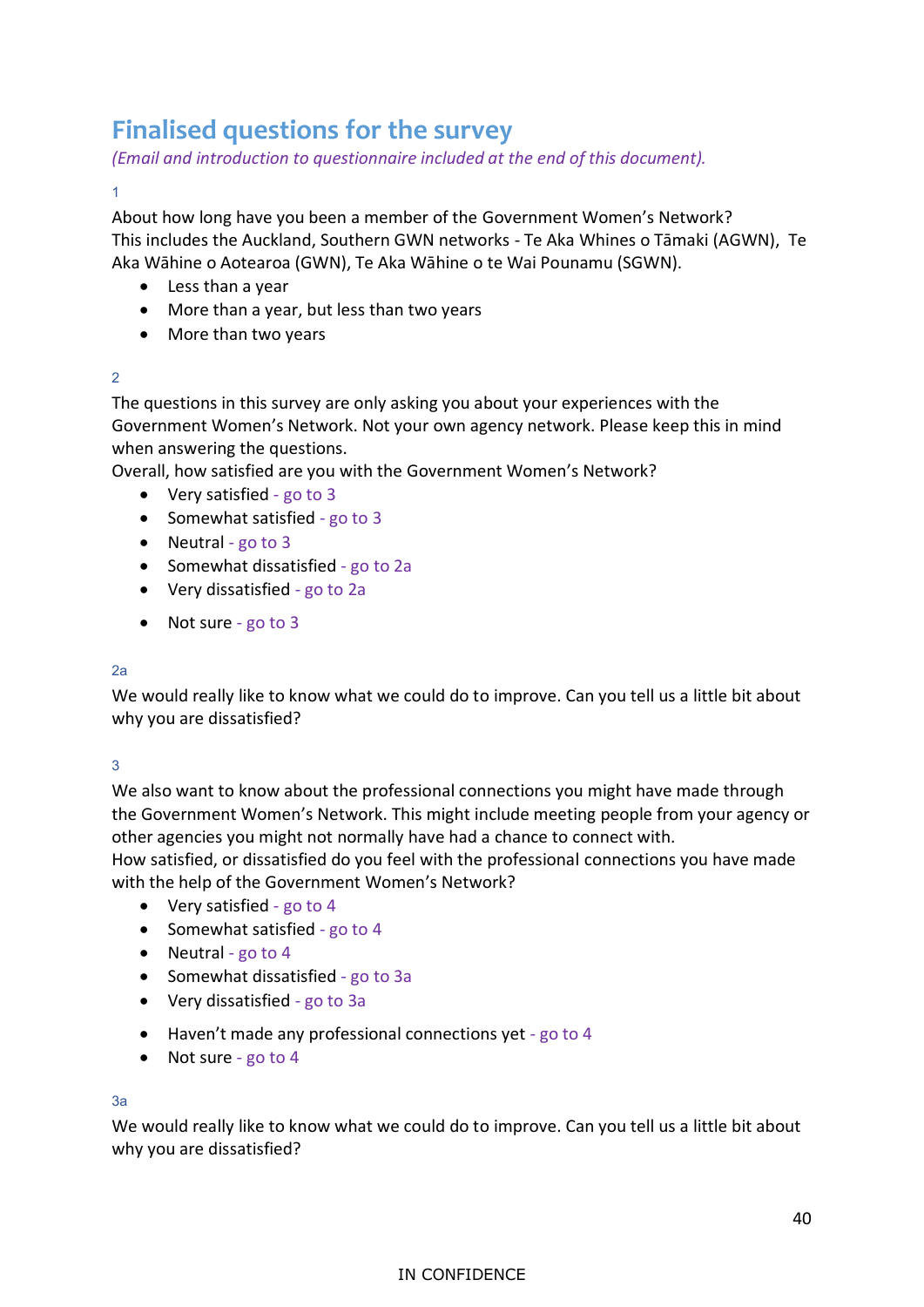4

We want to know about the ways you have been involved with the Government Women's Network.

Please select as many of these as you need to show the ways you have been involved:

- Receive emails from Government Women's Network
- Encouraged friends or colleagues to sign up to receive emails from Government Women's Network
- Attended an event organised by Government Women's Network
- Encouraged friends or colleagues to attend Government Women's Network events
- Helped with an event for Government Women's Network
- Some other way (please tell us)

#### 5

The Government Women's Network provides some resources for its members to use, such as links in the newsletters to templates, toolkits and guidelines. Have you used any Government Women's Network resources?

- Yes go to 5a
- No go to  $6$

#### 5a

How satisfied, or dissatisfied were you with the Government Women's Network resources you used?

- Very satisfied go to 6
- Somewhat satisfied go to 6
- Neutral go to 6
- Somewhat dissatisfied -go to 5b
- Very dissatisfied go to 5b
- Not sure go to 6

#### 5b

We would really like to know what we could do to improve. Can you tell us a little bit about why you are dissatisfied?

#### 6

We want to know if there are ways we can make the newsletter better for our members. Please select as many of these as you need to show the ways you use the newsletter:

- I don't use/read the newsletter
- I read the newsletter
- I have followed some of the links in the newsletter
- I have used the resources linked in the newsletter
- I have attended events referred to in the newsletter
- I use the newsletter in some other way (please tell us)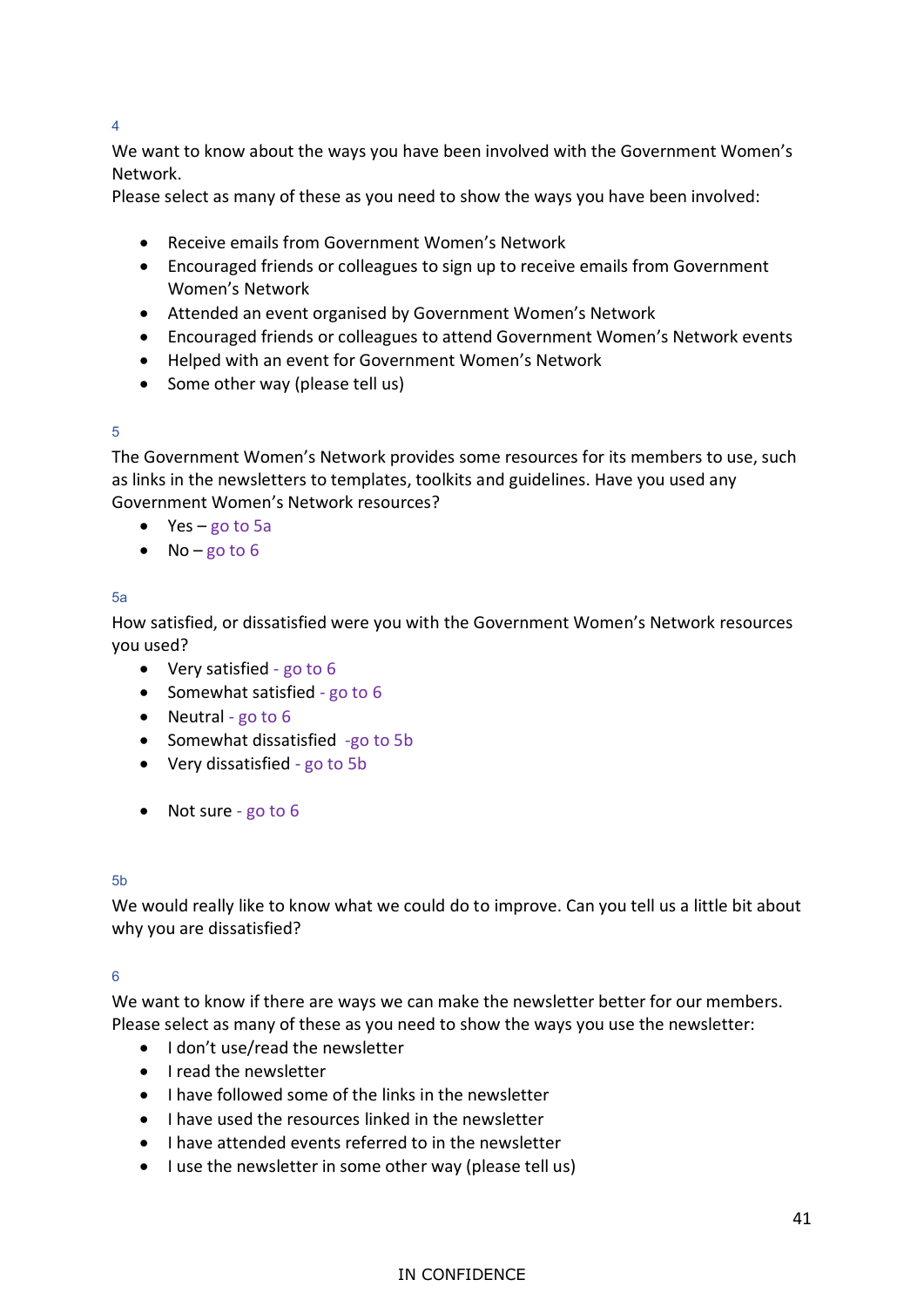7

#### Open ended

How could we change the newsletter so you get more out of it?

8

The next questions are about GWN events. Have you attended a GWN/AGWN/SGWN event?

- Yes go to 9
- No go to 13

#### 9

Was one of the events you attended the Women in Public Sector Summit in Auckland or Wellington?

- Yes go to 10
- No go to 13

10

Do you think you gained any value in attending?

- Yes go to 10a
- No go to 11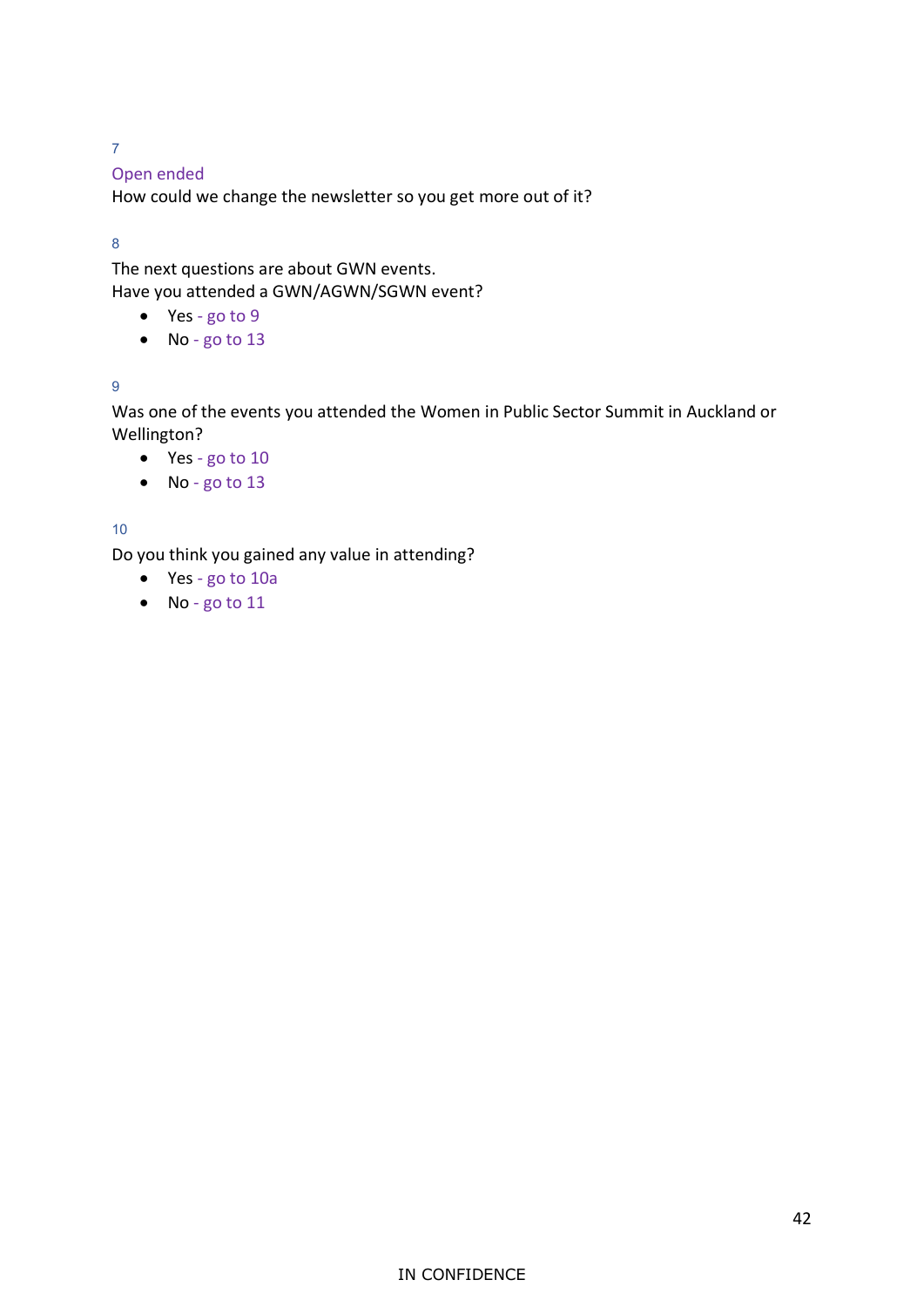#### 10a

Please select as many of these as you need to show the value you gained in attending the Women in Public Sector Summit:

- It provided me with inspiration to progress my career
- It motivated me to take the next step in my career
- It helped me to achieve a work or career goal
- It connected me with other people I hadn't met before
- I gained value in other ways please provide comments below (open ended text) box)

#### 10b

#### Open ended

Is there anything else you thought you gained from attending?

#### 11

Would you attend again?

- Yes go to 12
- No-go to 12

#### 12

Would you recommend the Summit to a colleague or friend?

- Yes go to 13
- No go to 13

#### 13

Have you also attended any other GWN/AGWN/SGWN events?

- Yes go to 14
- No go to 15

#### 14

Do you think you gained some value by attending the event you went to?

- Yes go to 14a
- No go to 15
- Not sure go to 15

#### 14a

#### Open ended

Please select as many of these as you need to show the value you gained in attending the event:

- It provided me with inspiration to progress my career
- It motivated me to take the next step in my career
- It helped me to achieve a work or career goal
- It connected me with other people I hadn't met before

#### IN CONFIDENCE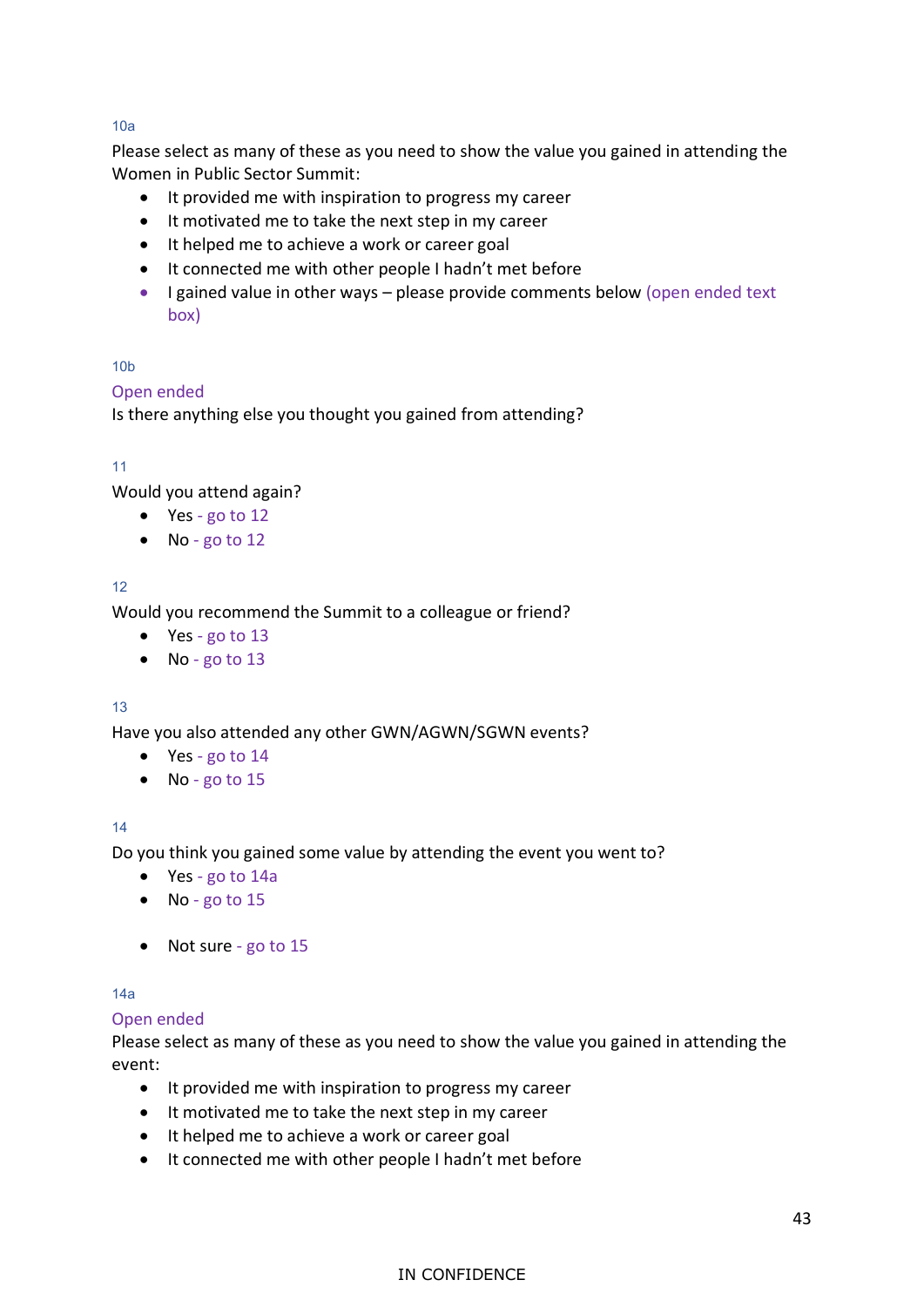• I gained value in other ways – please provide comments below (open ended text box)

#### 15

Thinking about the support you get from the Government Women's Network. How satisfied, or dissatisfied do you feel with support the Government Women's Network has offered you since you became a member?

- Very satisfied go to 16
- Somewhat satisfied go to 16
- Neutral go to 16
- Somewhat dissatisfied go to 15a
- Very dissatisfied go to 15a
- Not sure go to 16

#### 15a

We would really like to know what we could do to improve. Can you tell us a little bit about why you are dissatisfied?

#### 16

As well as hearing about the things we can to improve, we are also interested in hearing about things that are working well so we can move towards providing these for other women. We would like to hear about any positive stories about your experiences where the Government Women's Network may have helped you some way to achieving your potential.

Can you share with us any times where your membership of the Government Women's Network has helped you, either directly or indirectly? Some examples are:

- Inspired to aim higher or go further
- Helped you develop new skills relevant to your role or your career goals
- Motivated you to apply for new role or a secondment
- Secured you a promotion
- Prompted you to negotiate for a pay rise
- Connected you with someone relevant to your current role
- Improved your confidence
- Informed you about other things happening in the public sector
- Improved your awareness of career pathways
- Given you confidence to speak up or challenge inappropriate behaviours or comments

Open ended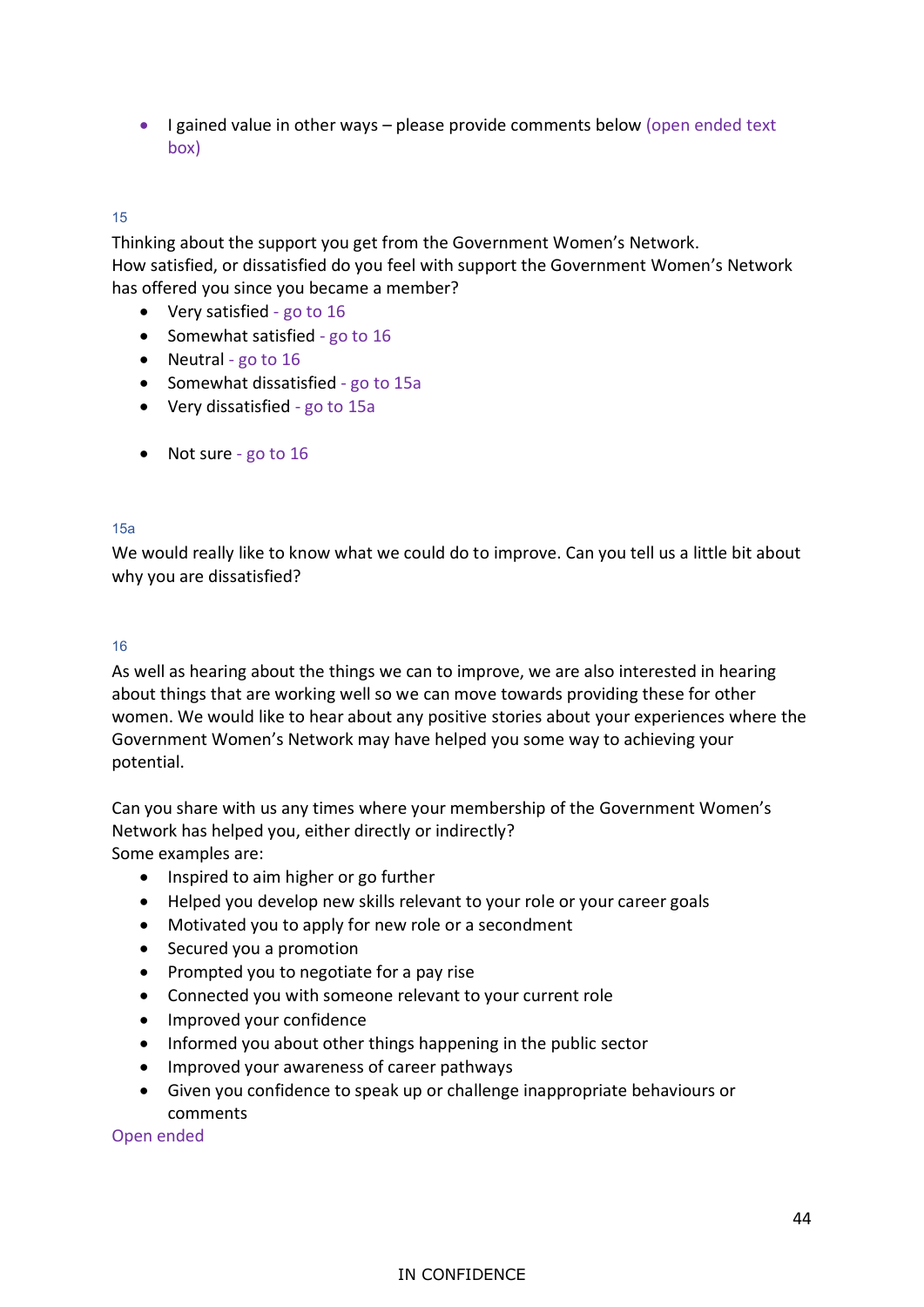#### 17

Which ethnic group do you belong to? Mark the space or spaces that apply to you

- New Zealand European
- Maori
- Samoan
- Cook Island Maori
- Tongan
- Niuean
- Chinese
- Indian
- Other, e.g. Dutch, Japanese, Tokelauan. Please state: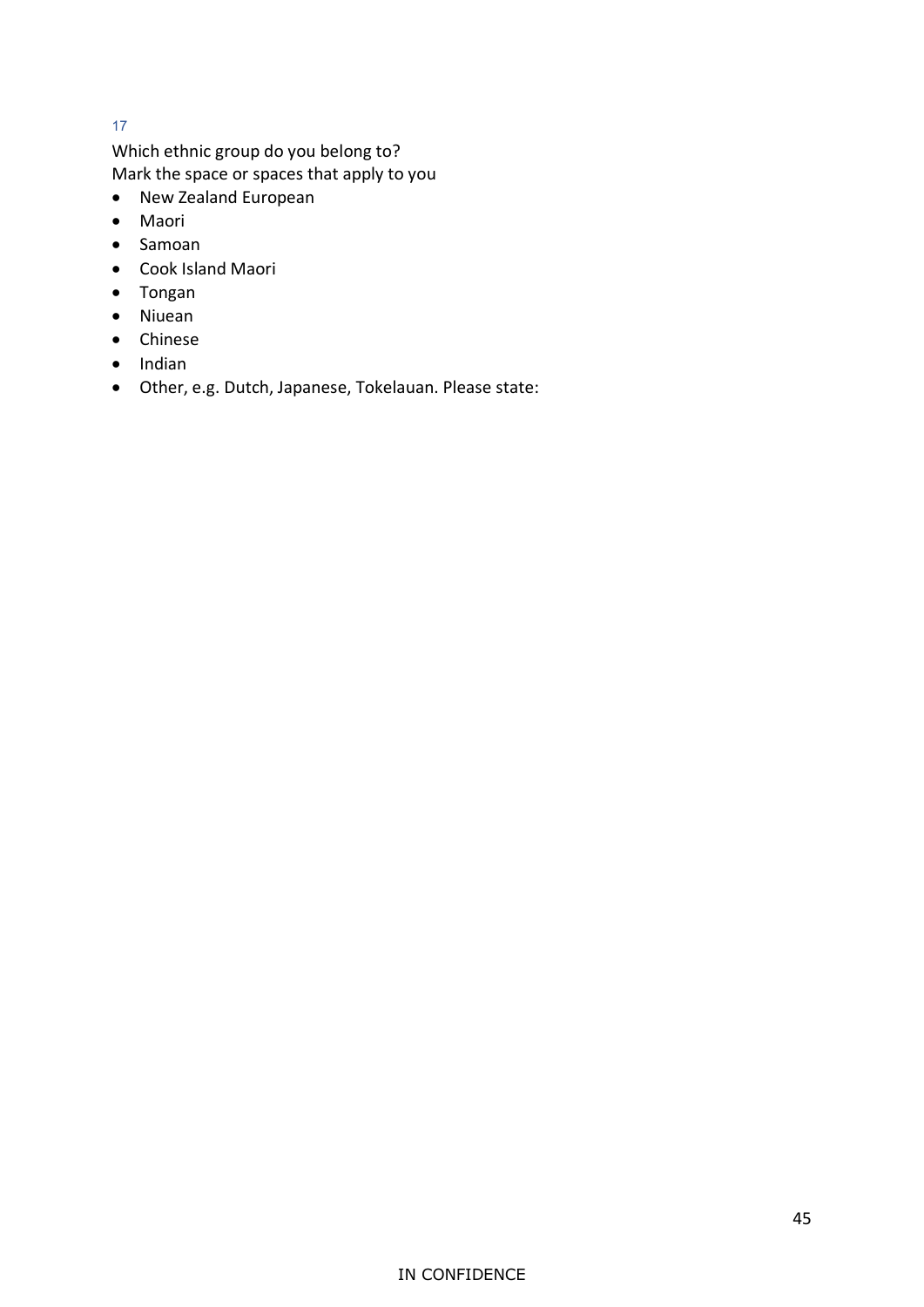18

Which Ministry, Agency or Department do you work for? Please select from one of the options below. If you work for more than one please chose the one you work the most hours for. Drop down list of all agencies plus:

• Somewhere else (open text field)

#### 19

What type of role do you have in your current job?

If you have more than one job, please choose the one you do the most hours for.

- Individual (a contributor)
- Team leader (manages staff)
- Manager (manages team leads)
- Senior manager (manages managers)
- Executive/CEO/CFO/CIO/CTO

#### 20

Which city or region do you usually work in?

If you work in more than one location, please choose the one where you spend most of your time.

- Auckland
- Christchurch
- Dunedin
- Hamilton
- Rotorua
- Wellington
- Other please specify

#### 21

Finally, is there anything else you would like to say about the Government Women's Network?

Thank you so much for taking the time to answer these questions: Your answers and feedback will contribute to helping us improve the Government Women's Network and making sure we reach our goal of connecting government women within and across agencies to achieve their potential.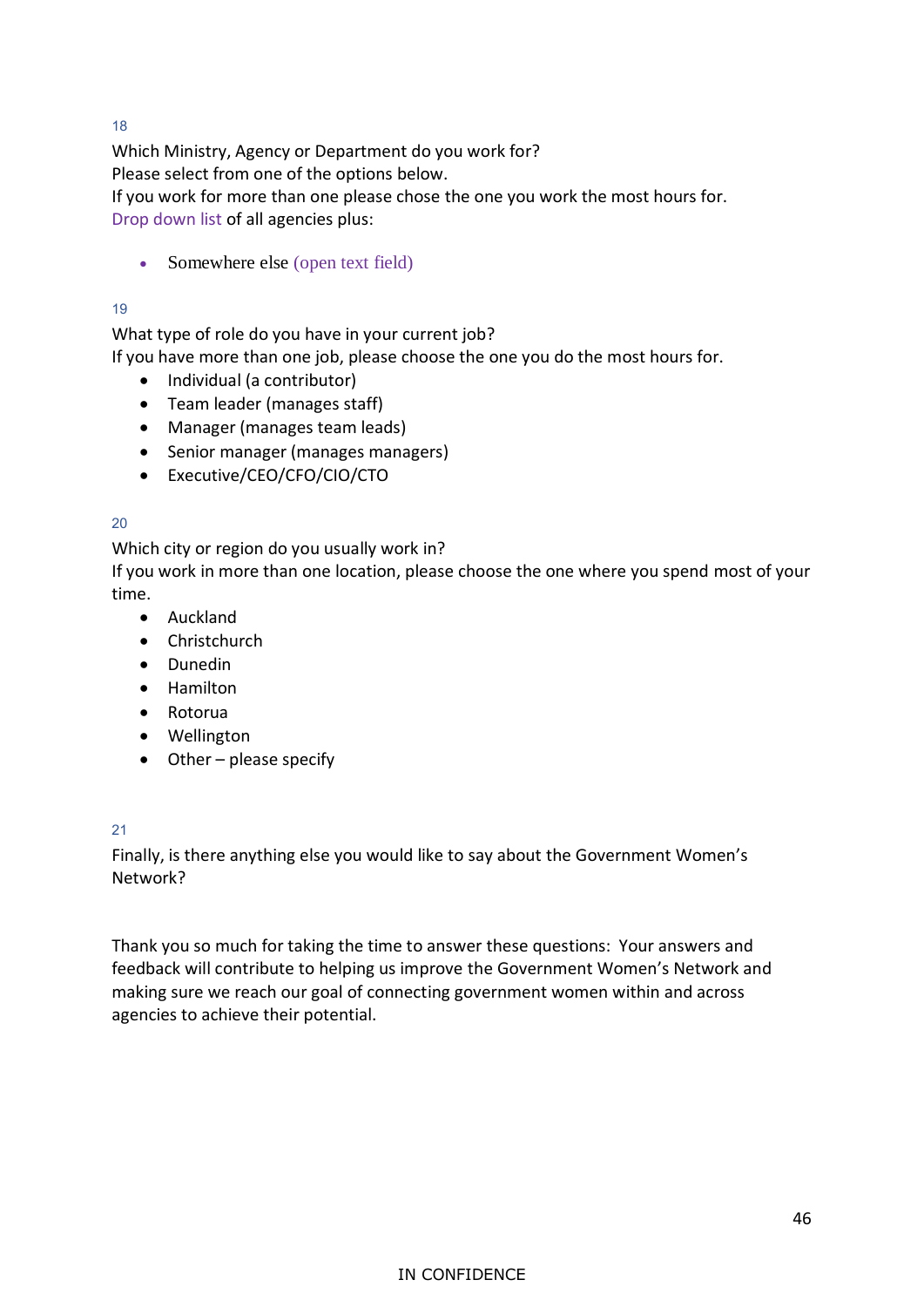### <span id="page-47-0"></span>**Other Survey Documentation**

**Introductory Email – sent with link to questionnaire -7 May 2019 survey 'go live' out date**

Tena koe

As a valued member of our network you are invited to participate in the Government Women's Network Survey 2019.

We want to understand how we are doing towards achieving our goal of connecting government women within and across agencies to achieve their potential. This includes looking at what things we are doing well and what things we might improve on.

We have engaged an independent party to undertake this research and process all responses received. We appreciate your views and ask that you help us by answering this 10 minute survey about your experiences with Government Women's Network. Your answers will be anonymous.

Note: The questions in the survey are only asking you about your experiences with the Government Women's Network, including Auckland and Southern Government Women's Network, and **NOT** your own agency network. Please keep this in mind when answering the questions.

Please complete the survey by **5pm, Tuesday 21 May 2019.** Click [here](https://www.surveymonkey.com/r/ZRCC3RY) to start the survey now.

Thank you for your support.

Ngā mihi nui

Liz Chin Programme Director Government Women's Network 029 350 0049 [www.gwn.govt.nz](http://www.gwn.govt.nz/) | [Follow us on LinkedIn](https://www.linkedin.com/company/gwnnz)

*Hosted by Inland Revenue, L12, Asteron Centre, 55 Featherston Street, Wellington*

**GOVERNMENT WOMEN'S NETWORK** TE AKA WĂHINE O AOTEAROA WOMEN ACHIEVING THEIR POTENTIAL